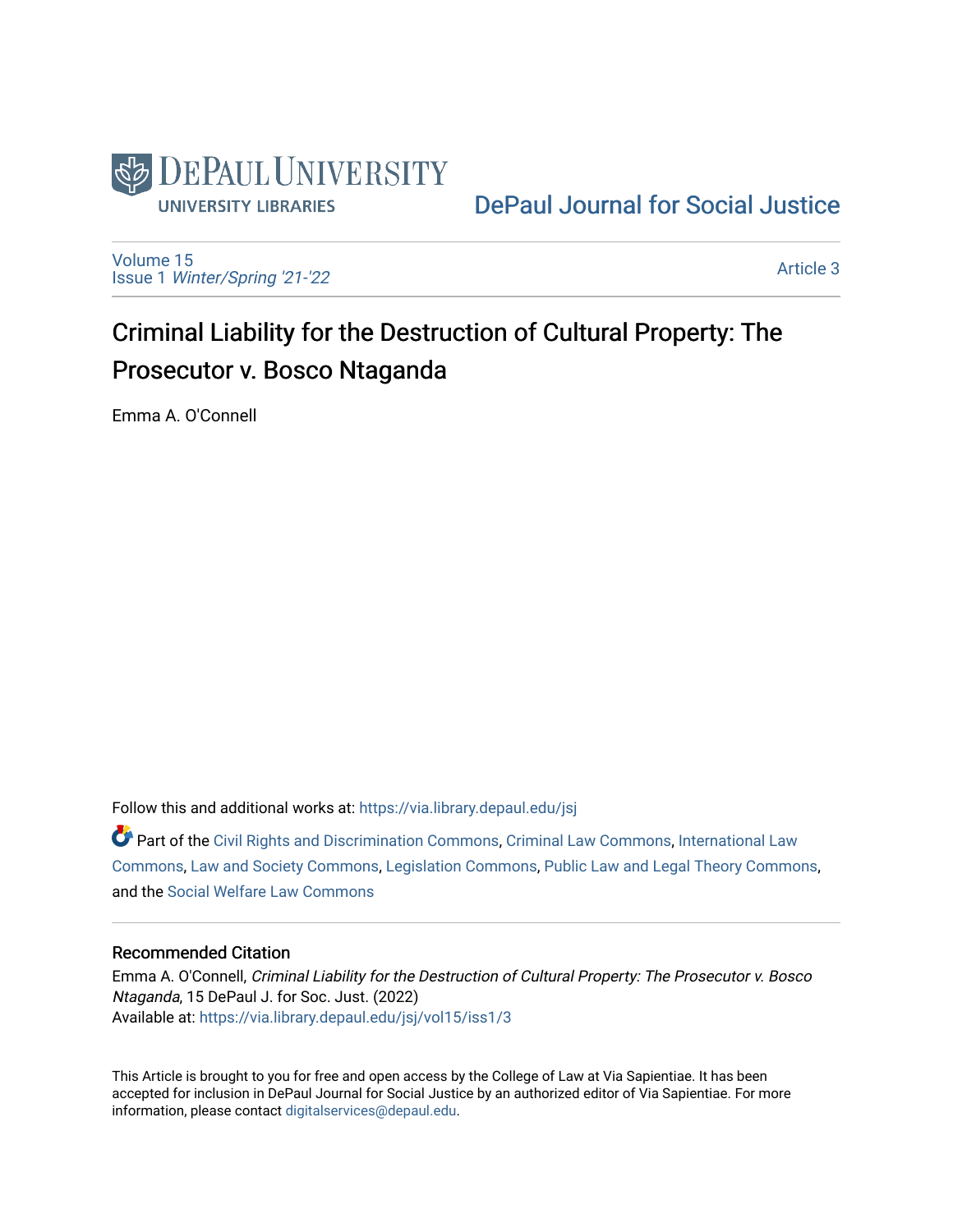## **CRIMINAL LIABILITY FOR THE DESTRUCTION OF CULTURAL PROPERTY: THE PROSECUTOR V. BOSCO NTAGANDA**

EMMA A. O'CONNELL

#### **INTRODUCTION**

The destruction of cultural property constitutes an inherent component of armed conflict dating back to ancient times. In response, attempts have been made throughout history to increase protection for cultural property against attack during hostilities. Although international law has continued developing to protect cultural heritage, the recent conflicts in the Middle East and North Africa have resulted in the devastating destruction of cultural monuments, sites, and objects. Marking a promising and timely development for the protection of cultural heritage in the international criminal context, *The Prosecutor v. Ahmad Al Faqi Al Mahdi*, recently before the International Criminal Court (ICC), represented the first prosecution before an international tribunal in which the destruction of cultural heritage was the sole basis for prosecution.<sup>1</sup> On September 27, 2016, Al Mahdi was convicted by the Trial Chamber of the war crime of directing an attack against buildings dedicated to religion and historic monuments which were not military objectives, pursuant to Article  $8(2)(e)(iv)$  of the Rome Statute.<sup>2</sup> The case,

<sup>1</sup> Prosecutor v. Ahmad Al Faqi Al Mahdi, ICC-01/12-01/15, Judgment and Sentence (September 27, 2016) [hereinafter *Al Mahdi*, Judgment and Sentence].

 $^{2}$  *Id.*  $\blacksquare$  11.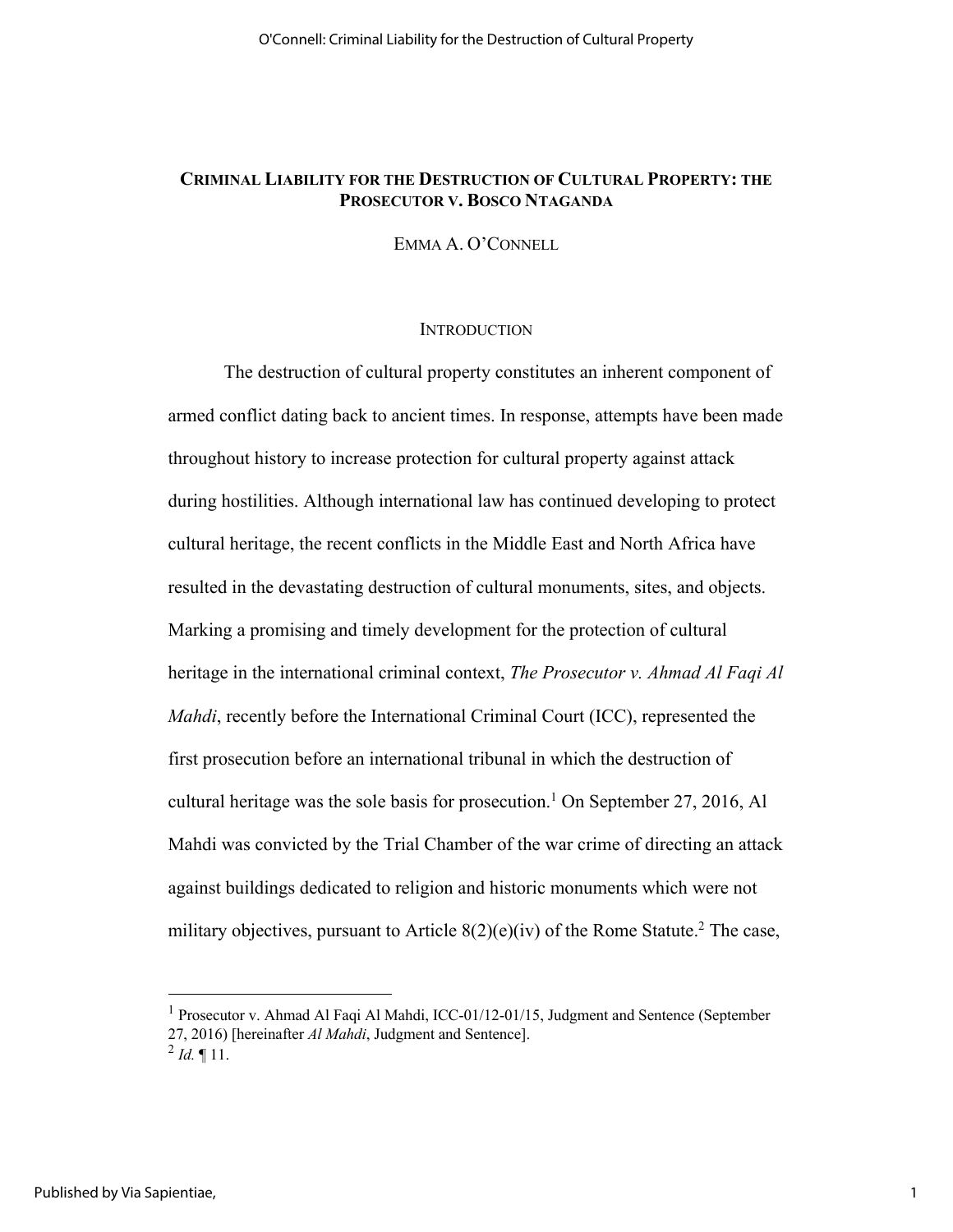which focused specifically on crimes against cultural heritage, sent a strong message––that the intentional targeting of cultural heritage is a serious crime, one that affects both the local and international communities.

Despite the ICC's previous landmark decision, on July 8, 2019, the Trial Chamber acquitted a Congolese militia leader, Bosco Ntaganda, for the pillaging of a church located within Ituri, a northeastern province of the Democratic Republic of the Congo.3 In *The Prosecutor v. Bosco Ntaganda,* when tasked with interpreting Article  $8(2)(e)(iv)$  of the Rome Statute again, the Court declined to hold Ntaganda criminally responsible for the war crime of intentionally attacking protected objects because the Chamber did not consider the pillaging of the church to constitute an "attack" within the meaning of Article  $8(2)(e)(iv)^4$ . The Trial Chamber based its legal analysis of the incident on the fact that it "took place sometime after the assault, and therefore not during the actual conduct of hostilities" which, in its view, was a necessary element of Article  $8(2)(e)(iv)^5$  A majority of the Appeals Chamber affirmed this result on March 30, 2020.<sup>6</sup>

This Article criticizes the Trial Chamber's decision in the *Ntaganda* case and argues that an Article  $8(2)(e)(iv)$  "attack" should not be limited to actions

<sup>3</sup> The Prosecutor v. Bosco Ntaganda, ICC-01/04-02/06, Judgment (July 8, 2019) [hereinafter *Ntaganda*, Judgment].

<sup>4</sup> *Id. ¶* 1142.

<sup>5</sup> *Id.*

 $6$  The Prosecutor v. Bosco Ntaganda, ICC-01/04-02/06 A A2, Judgment on the appeals of Mr Bosco Ntaganda and the Prosecutor against the decision of Trial Chamber VI of 8 July 2019 entitled 'Judgment' (Mar. 30, 2021) [hereinafter *Ntaganda*, Appellate Decision].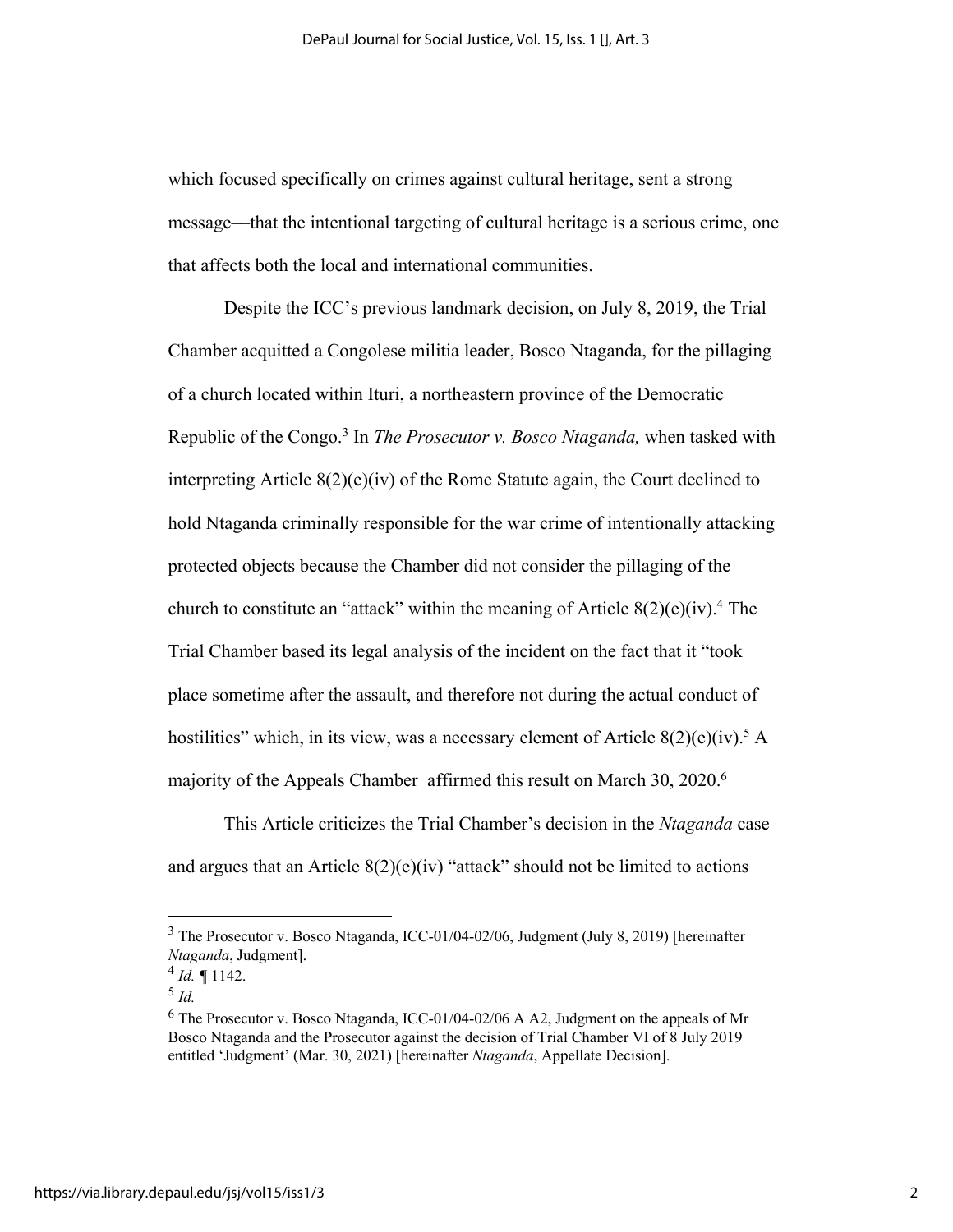committed during the "conduct of hostilities." Part I of this Article provides an overview of the existing international legal framework that aims to protect cultural heritage, including the most encompassing prohibitions regarding cultural property during armed conflict. Part II turns to the Rome Statute and the ICC's role concerning the application of international law to cultural heritage protection. Part III of this Article then examines Article  $8(2)(e)(iv)$  of the Rome Statute and its application to both the *Al Mahdi* and *Ntaganda* decisions, including the facts and procedural history of each case. As a result of this examination, Part IV contends that the term "attack" should be read more broadly to account for the conduct of hostilities and its aftermath. To restrict an Article  $8(2)(e)(iv)$  "attack" only to actions committed during the "conduct of hostilities" limits the protections afforded by the provision and represents a significant step backwards for three main reasons.

First, by narrowing the applicability of the term "attack," the Court creates a "window of opportunity" following active combat under which cultural and religious objects lose their protection, and those who destroy such objects become immune from prosecution. Second, in determining that the pillaging of the church did not constitute an "attack," the Trial Chamber alluded to the possibility that the Court may consider certain types of cultural objects as being more worthy of protection than others, despite the Rome Statute failing to mention any "special status" of cultural property. Third, the Trial Chamber's holding undermines the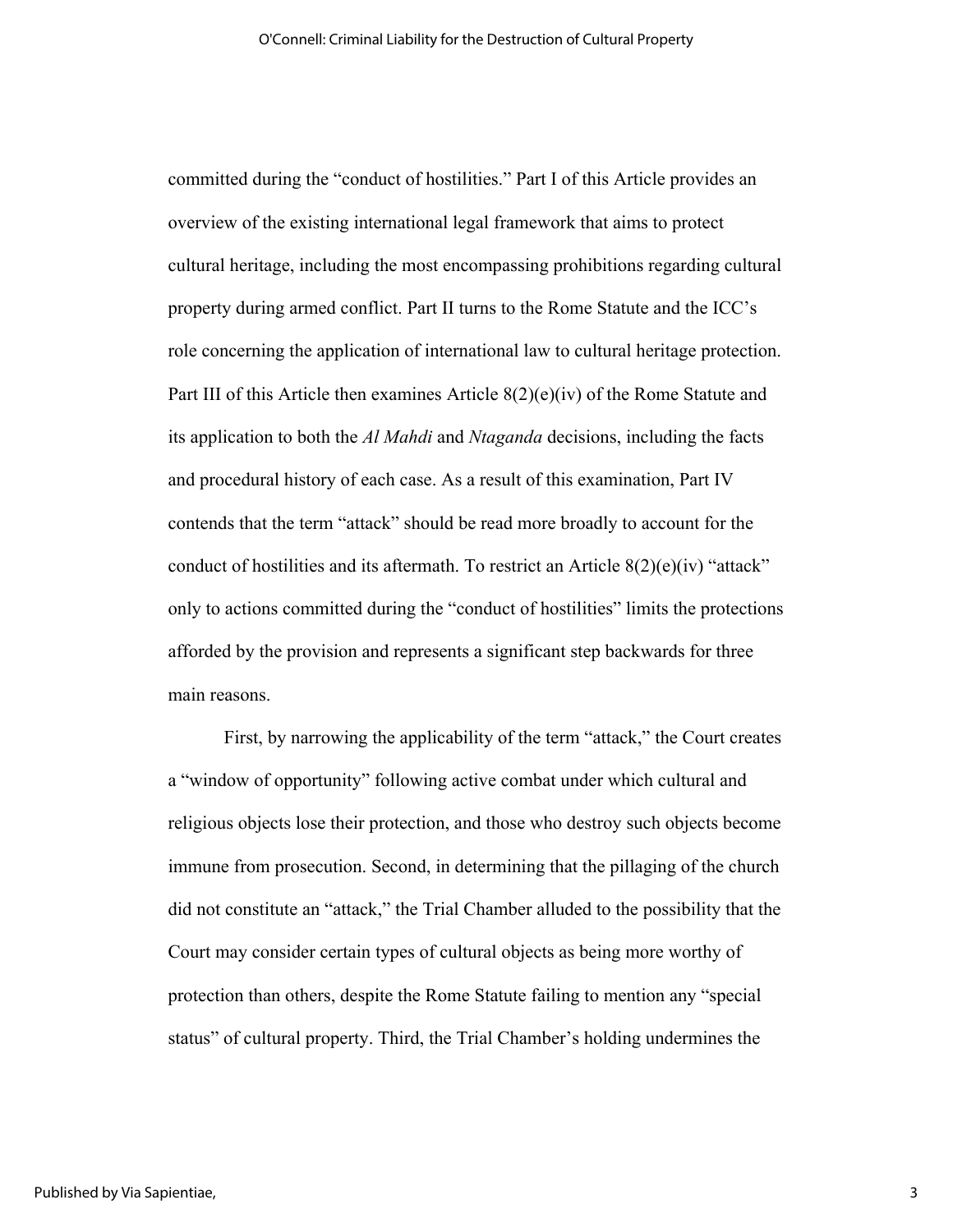Court's decision in *Al Mahdi* and creates a dangerous precedent moving forward. Part V of this Article concludes by asserting that an Article  $8(2)(e)(iv)$  "attack" should not be confined to actions committed during the "conduct of hostilities" because to do so is not only inconsistent with international law and the Trial Chamber's holding in *Al Mahdi* but also creates a dangerous precedent that severely weakens the protections afforded to cultural property during armed conflict under the Rome Statute.

## I. PROTECTING CULTURAL HERITAGE DURING ARMED CONFLICT

Every nation has its own unique cultural heritage comprised of both tangible property, such as historical and religious monuments, and intangible property, such as oral traditions and expressions.<sup>7</sup> Cultural heritage strengthens national and cultural identity and frequently holds a universal significance by fostering an appreciation for cultural diversity and an understanding of our past.8 It has been said that "when cultural heritage is sacrificed, it is likely that many other aspects of life that mark us as human beings are also being sacrificed."9

War and other armed conflicts pose some of the greatest risks to cultural heritage. While damage and destruction of cultural property during armed conflict

<sup>7</sup> Yaron Gottlieb, *Criminalizing Destruction of Cultural Property: A Proposal for Defining New Crimes under the Rome Statute of the ICC*, 23 Penn St. Int'l L. Rev. 857, 857-858 (2005). <sup>8</sup> Erika J. Techera, *Protection of Cultural Heritage in Times of Armed Conflict: The International Legal Framework Revisited*, 4 MACQUARIE J. INT'L & COMP. ENVTL. L. 1 (2007)

<sup>9</sup> Patty Gerstenblith, *From Bamiyan to Baghdad: Warfare and the Preservation of Cultural Heritage at the Beginning of the 21st Century*, 37 GEO. J. INT'L L. 245, 351 (2006).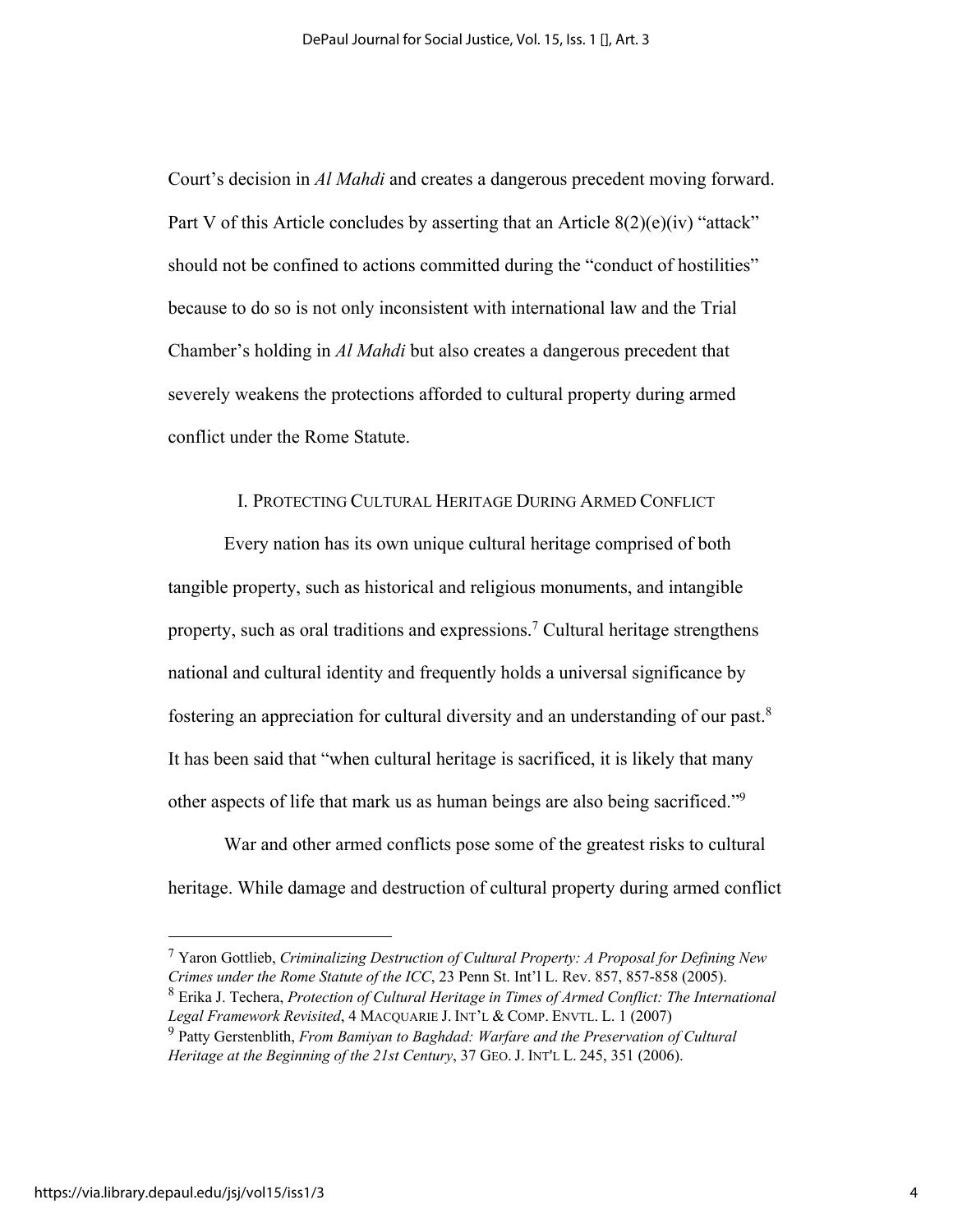has made the front-page news on many recent occasions, the practice of cultural looting is nothing new.<sup>10</sup> Even before the Middle Ages, looting and destruction of culturally significant buildings, monuments, and objects was considered a typical aspect of war, which was often used to compensate leaders and soldiers.<sup>11</sup> The inherent value that societies placed on tangible cultural property, such as religious sites and objects, only further fueled the desire to destroy it as a tool of repression or as a symbol that the old regime had ended.<sup>12</sup> Although the destruction of cultural heritage is only one part of armed conflict, it nonetheless has devastating results.13

Throughout history, attempts have been made to increase protection for cultural property during hostilities.<sup>14</sup> The first codification of the obligation to safeguard cultural sites and objects during armed conflict is found in the Instructions for the Government of Armies of the United States in the Field, also known as the Lieber Code.<sup>15</sup> Among other provisions protecting cultural tangibles, Article 35 states that "classical works of art, libraries, scientific collections, or precious instruments, such as astronomical telescopes, as well as

<sup>10</sup> Techera, *supra* note 8, at 1.

<sup>11</sup> Gerstenblith, *supra* note 9, at 249; *See* JÍRÍ TOMAN, THE PROTECTION OF CULTURAL PROPERTY IN THE EVENT OF ARMED CONFLICT 3 (1996).

<sup>12</sup> Gottlieb, *supra* note 7, at 857.

<sup>13</sup> *Id.*

<sup>14</sup> *Id.*

<sup>15</sup> *Id.* at 860.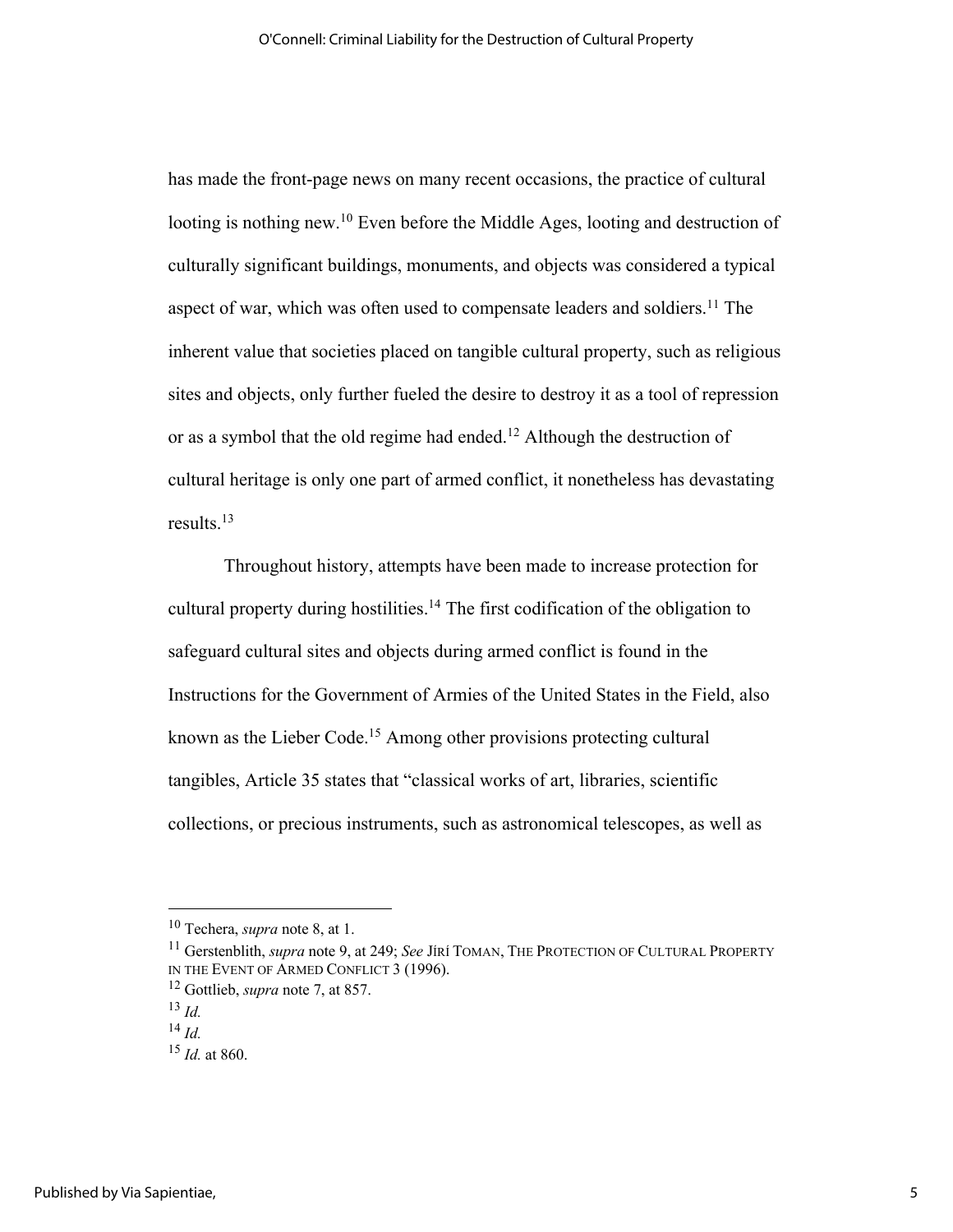hospitals, must be secured against all avoidable injury, even when they are contained in fortified places whilst besieged or bombarded."16 The Lieber Code, therefore, distinguished these types of "public property" from other types of moveable property which could be used as normal war booty and, subsequently, provided a direct model for later agreements.<sup>17</sup>

While the Lieber Code was the first legal document that referred to the protection of cultural property, international codification began with the 1874 Declaration of Brussels and the 1880 Oxford Manual of the Institute of International Law, which prohibited the bombardment of or willful damage to historical monuments or works of art during war time.<sup>18</sup> Specifically, under Article 8 of the Declaration of Brussels, "institutions dedicated to religion, charity and education, the arts and sciences" were to be treated as "private property."<sup>19</sup> Article 8 further provided that "all seizure or destruction of, or wilful damage to, institutions of this character, historic monuments, works of art and science should

<sup>16</sup> General Orders No. 100: The Lieber Code, *Instructions for the Government of Armies of the United States in the Field,* prepared by Francis Lieber promulgated as General Orders No. 100 by President Lincoln, 24 April 1863 art. 35.

<sup>17</sup> Patty Gerstenblith, *The Destruction of Cultural Heritage: A Crime against Property or a Crime against People?*, 15 J. MARSHALL REV. INTELL. PROP. L. 336, 339 (2016).

<sup>18</sup> Daniel M. Cole, *From the Hague to Timbuktu: The Prosecutor v. Ahmad Al Faqi Al Mahdi; a Consequential Case of Firsts for Cultural Heritage and for the International Criminal Court*, 31.2 TEMP. INT'L & COMP. L.J. 397, 406 (2017).

<sup>&</sup>lt;sup>19</sup> Rome Statute of the International Criminal Court, art. 8, July 17, 1998, 2187 U.N.T.S. 90 [hereinafter Rome Statute].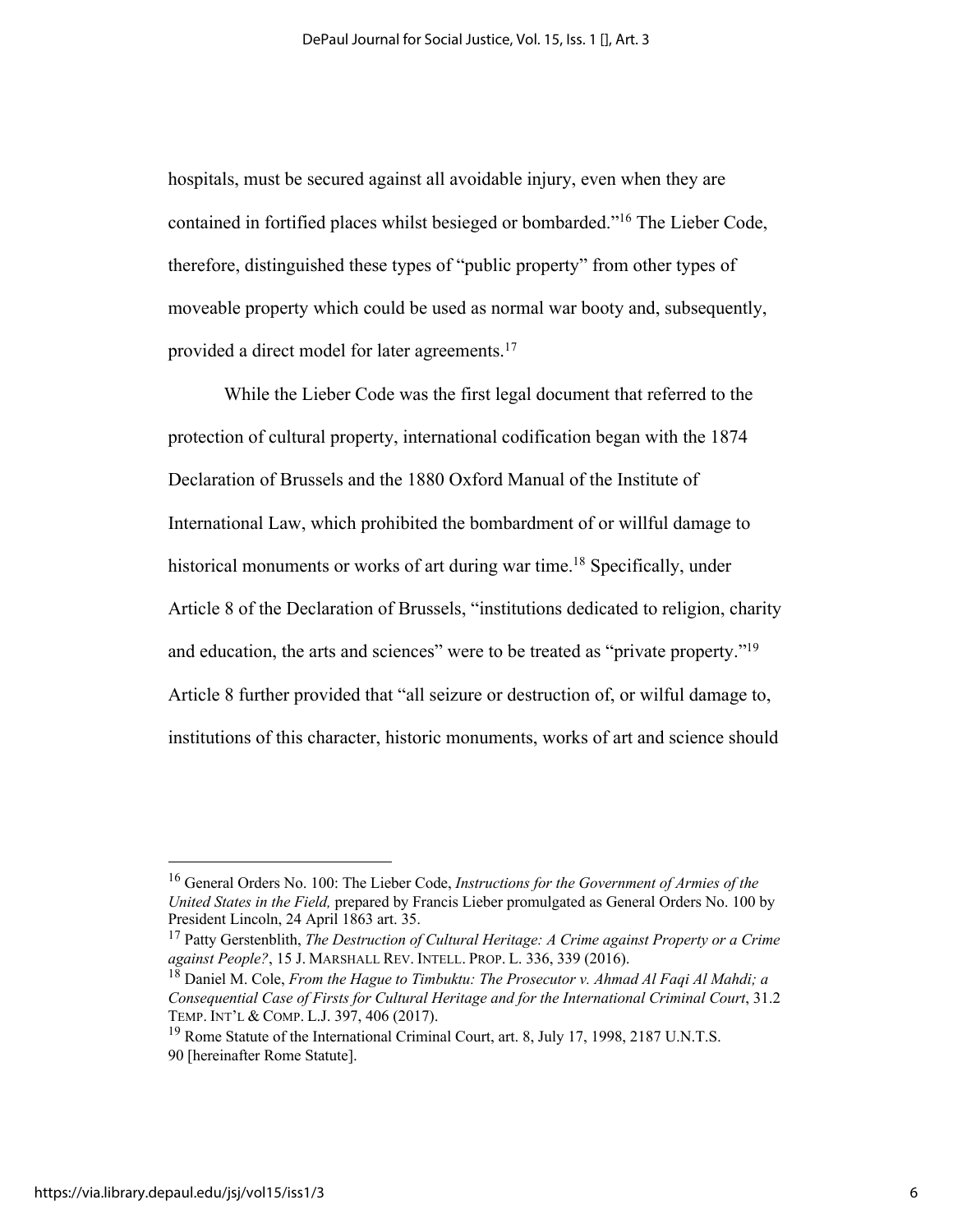be made the subject of legal proceedings by the competent authorities." $^{20}$ Although never ratified, the 1874 Declaration of Brussels's provisions were later incorporated into the 1880 Oxford Manual of the Institute of International Law. 21

Together, these instruments provided an important statutory framework, which led to the incorporation of similar principles concerning cultural property in the 1899 and 1907 Hague Conventions on the Laws and Customs of War on Land and, importantly, the Regulations annexed to the Conventions. The Hague Conventions and their subsequent Protocols form the most encompassing prohibitions regarding cultural heritage during armed conflict in place today.<sup>22</sup>

#### *A. The Hague Conventions of 1899 and 1907*

The Hague Conventions of 1899 and 1907 and the Regulations annexed to the Conventions serve as the first significant codification of the laws of war in an international treaty.23 They include an important series of provisions dealing with the protection of cultural objects during armed conflict and represent a concerted effort by the international community to draft a code for the conduct of warfare.<sup>24</sup> Serving as the regulating international authority during both World Wars, these

 $^{20}$  Project of an International Declaration Concerning the Laws and Customs of War, art. 8, Aug. 27, 1874.

<sup>21</sup> Gerstenblith, *supra* note 9, at 255.

<sup>22</sup> Cole, *supra* note 18, at 406.

<sup>23</sup> *Id.*

<sup>24</sup> Patty Gerstenblith, *Protecting Cultural Heritage in Armed Conflict: Looking Back, Looking Forward*, 7 CARDOZO PUB L. POL'Y & ETHICS J., 677, 681 (2009).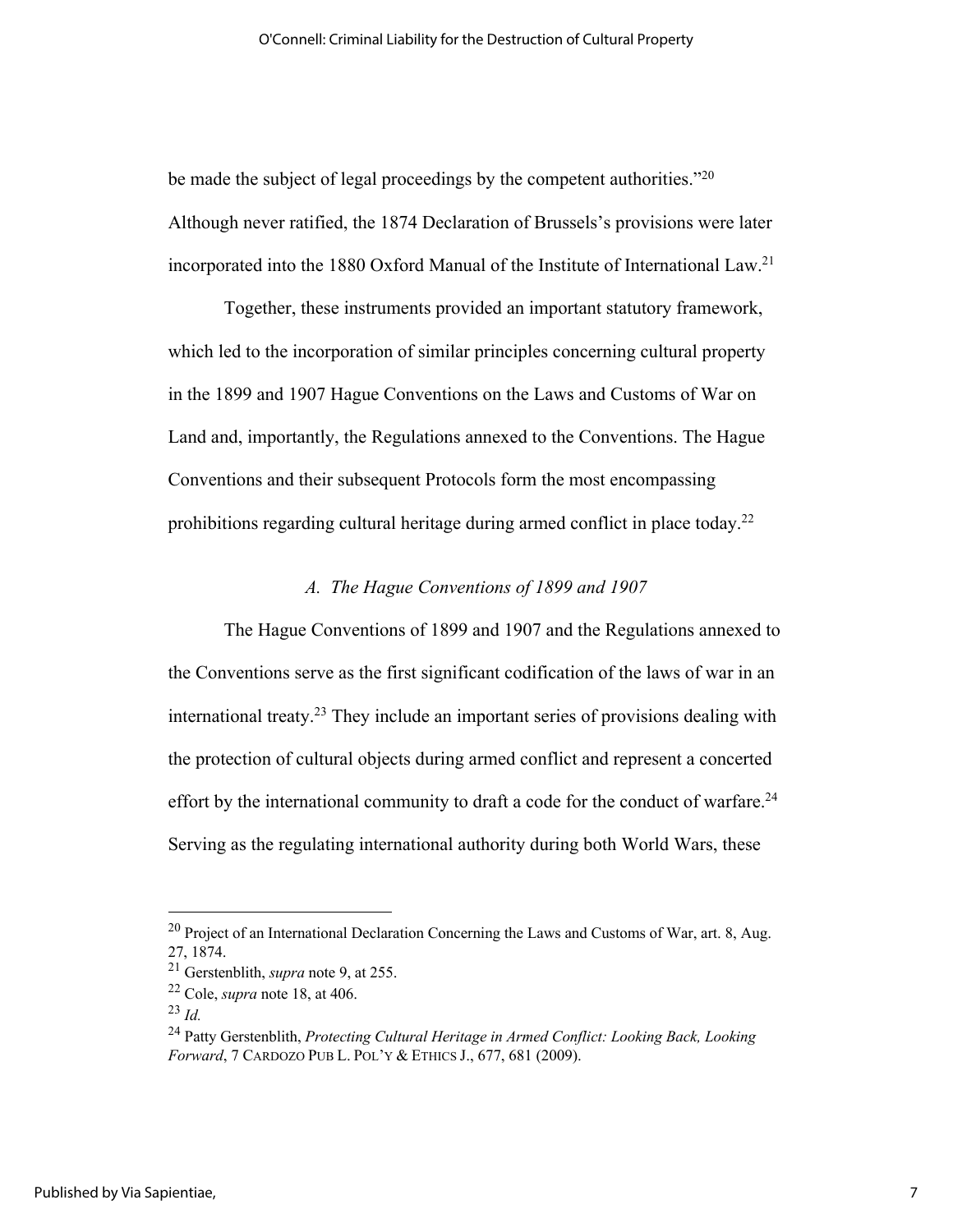conventions continue to retain their significance more than a century later for "both the States that have ratified them and as evidence of customary international  $law.$ "<sup>25</sup>

Echoing the laws and customs of war laid down in the 1874 Brussels Declaration, the 1899 Annex to The Hague Convention contains provisions demanding respect for institutions dedicated to religion, charity and education, and the arts and sciences.26 Articles 23, 28, and 47 prohibit pillage and seizure of the aforementioned institutions by invading forces, "even when taken by assault."27 Article 56 further requires armies to take all necessary steps to protect "property of the communes, that of religious, charitable, and educational institutions, and those of arts and science" and provides that "seizure of, and destruction, or intentional damage done to such institutions, to historical monuments, works of art or science, is prohibited, and should be made the subject of proceedings."28 The 1899 Hague Convention does not restrict its application to actions committed during the "conduct of hostilities," or heat of battle. Specifically, Article 2 broadly states that the annexed Regulations be applied "in case of war."<sup>29</sup>

<sup>25</sup> Gerstenblith, *supra* note 17, at 339.

<sup>26</sup> Convention With Respect to the Laws and Customs of War on Land (HAGUE, II), July 29, 1899, 32 Stat. 1803.

<sup>27</sup> *Id.* art. 23, 28, 47.

<sup>28</sup> *Id.* art. 56.

<sup>29</sup> Laurie R. Blank, *Irreconcilable Differences: The Thresholds for Armed Attack and International Armed Conflict*, 96 NOTRE DAME L. REV. 249, 265 (2020).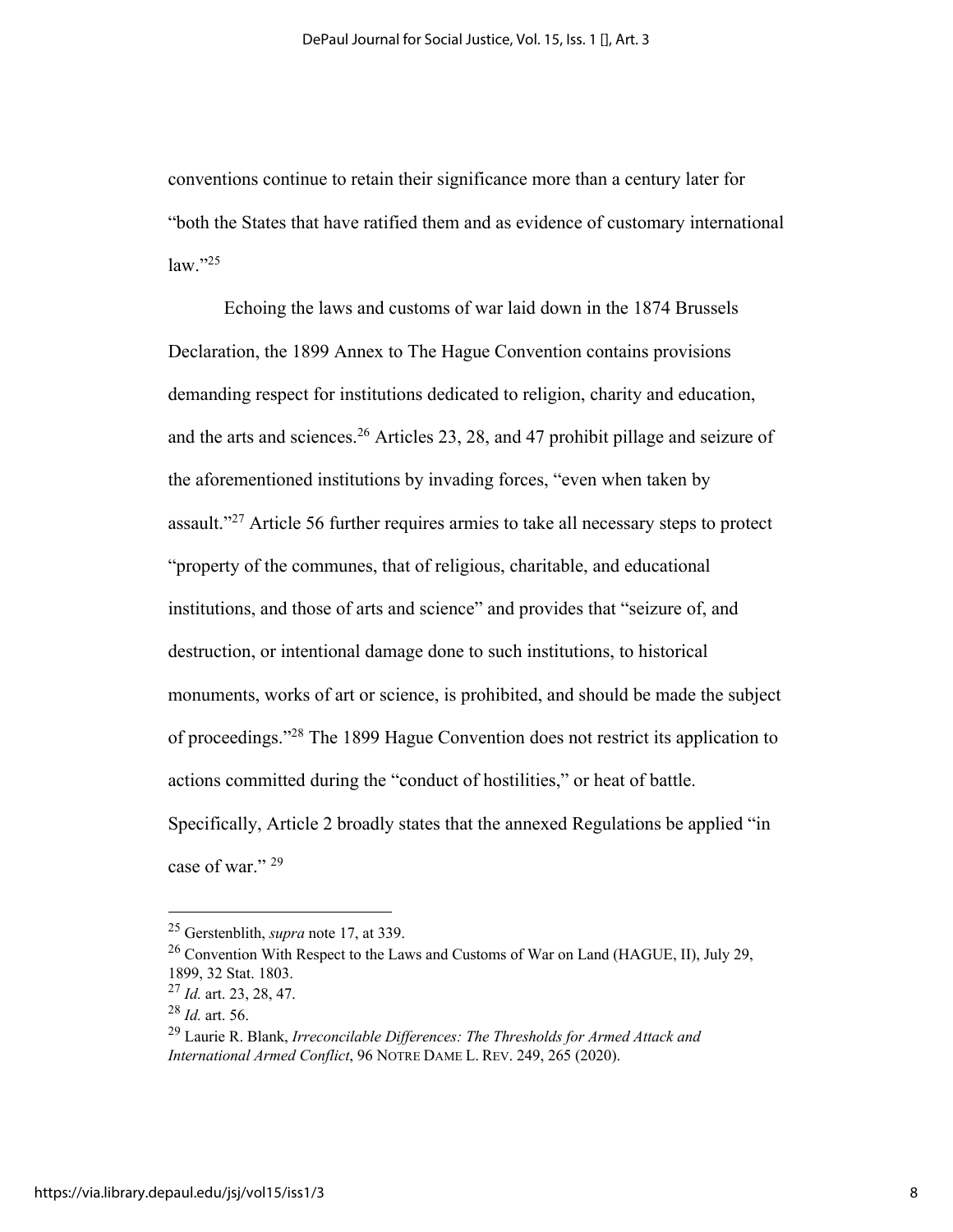The 1907 Hague Convention revisited the laws and customs of war and expanded the 1899 Hague Convention.<sup>30</sup> The Regulations annexed to this Convention contained two key provisions: Article 27 and 56. Indeed, the Trial Chamber of the ICC has acknowledged that "the special protection of cultural property in international law can be traced back to Articles 27 and 56 of the 1907 Hague Regulations."31 Article 27, using the expression "sieges and bombardments," refers to obligations during the conduct of hostilities, while Article 56 says "seizure of, destruction or wilful damage," referring to military authority over the territory.32

While there would be later instruments dedicated to the protection of cultural property in armed conflict, Article 27 of the Regulations Annexed to the Convention is the provision that inspired the definition for the war crime of directing attacks against cultural heritage that is enshrined in the Rome Statute.<sup>33</sup> Article 27, under a chapter titled, "Hostilities," dealt with the obligation to avoid damaging structures:

In sieges and bombardments all necessary steps must be taken to spare, as far as possible, buildings dedicated to religion, art, science, or charitable purposes, historic monuments, hospitals, and places where the sick and wounded are collected, provided they are not being used at the time for military purposes.

<sup>30</sup> Gerstenblith, *supra* note 9, at 255.

<sup>31</sup> *Al Mahdi*, ICC-01/12-01/15, Judgment and Sentence, *supra* note 1, ¶ 14.

 $32$  Convention (IV) respecting the Laws and Customs of War on Land and its Annex: Regulations concerning the Laws and Customs of War on Land, The Hague, Oct. 18, 1907 [hereinafter The 1907 Hague Convention].

<sup>33</sup> Blank, *supra* note 30.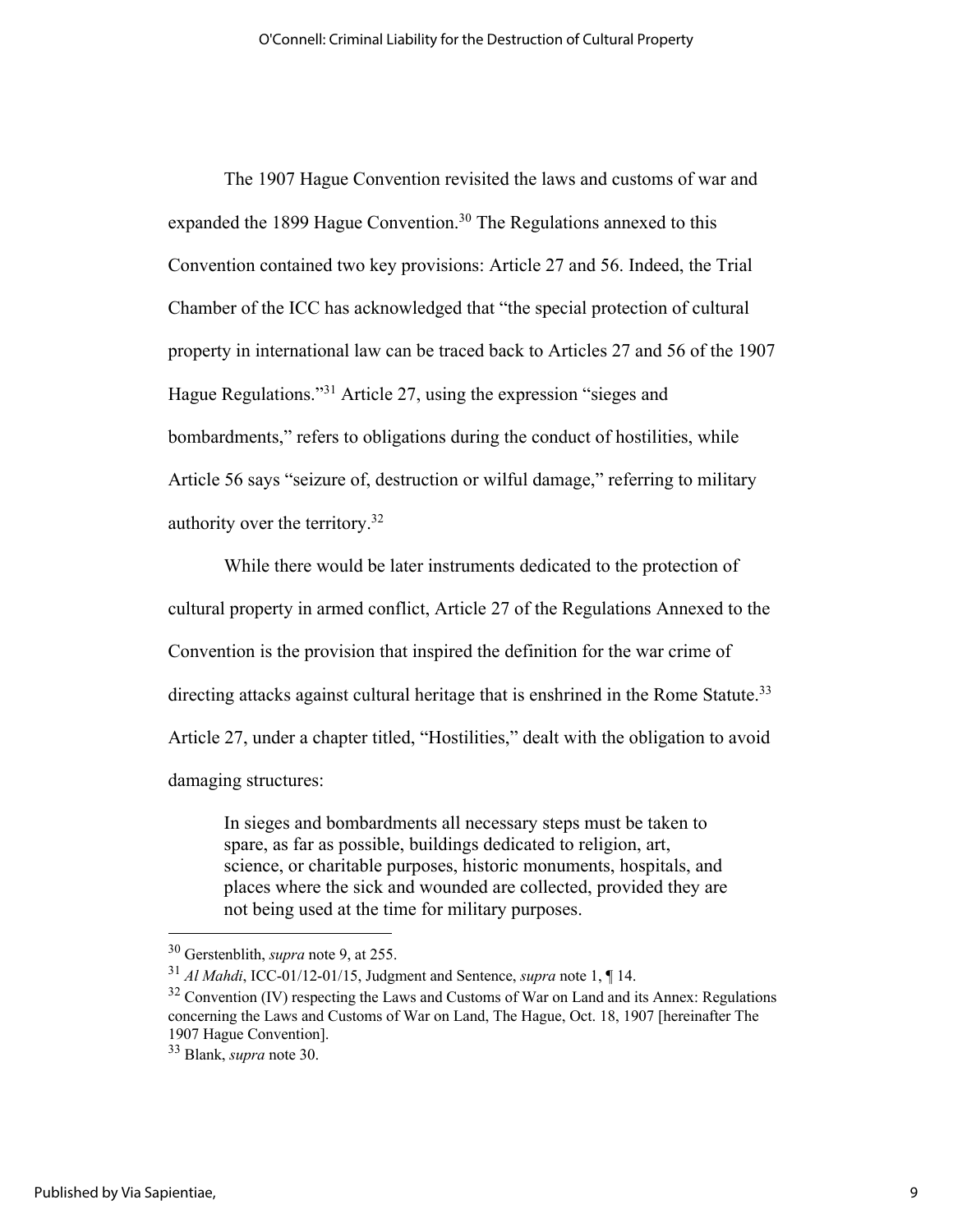It is the duty of the besieged to indicate the presence of such buildings or places by distinctive and visible signs, which shall be notified to the enemy beforehand.34

Though this provision establishes the obligation to avoid damage to cultural

structures, its reach is limited by the inclusion of the phrase "as far as possible,"

meaning that the obligation may "give way to the exigencies of warfare."<sup>35</sup>

However, under Article 56, the obligation to protect property belonging to

institutions of a religious, charitable, educational, historic, and artistic character

from intentional damage is absolute.<sup>36</sup> Article 56, under a chapter titled, "Military

Authority Over Territory of the Hostile State," provides:

The property of municipalities, that of institutions dedicated to religion, charity and education, the arts and sciences, even when State property, shall be treated as private property. All seizure of, destruction or wilful damage done to institutions of this character, historic monuments, works of art and science, is forbidden, and should be made the subject of legal proceedings. $37$ 

Article 56 complements Article 55, which provides that an occupying power has

the obligation to preserve and safeguard the value of immovable property,

including "public buildings, real estate, forests, and agricultural estates."38

Articles 27 and 56 are distinct, yet complementary, in that they provide seamless

<sup>34</sup> The 1907 Hague Convention, *supra* note 32. 35 Gerstenblith, *supra* note 25, at 682.

<sup>36</sup> *Id.* at 683.

<sup>37</sup> The 1907 Hague Convention, *supra* note 32, art. 56.

<sup>38</sup> *Id.* art. 55.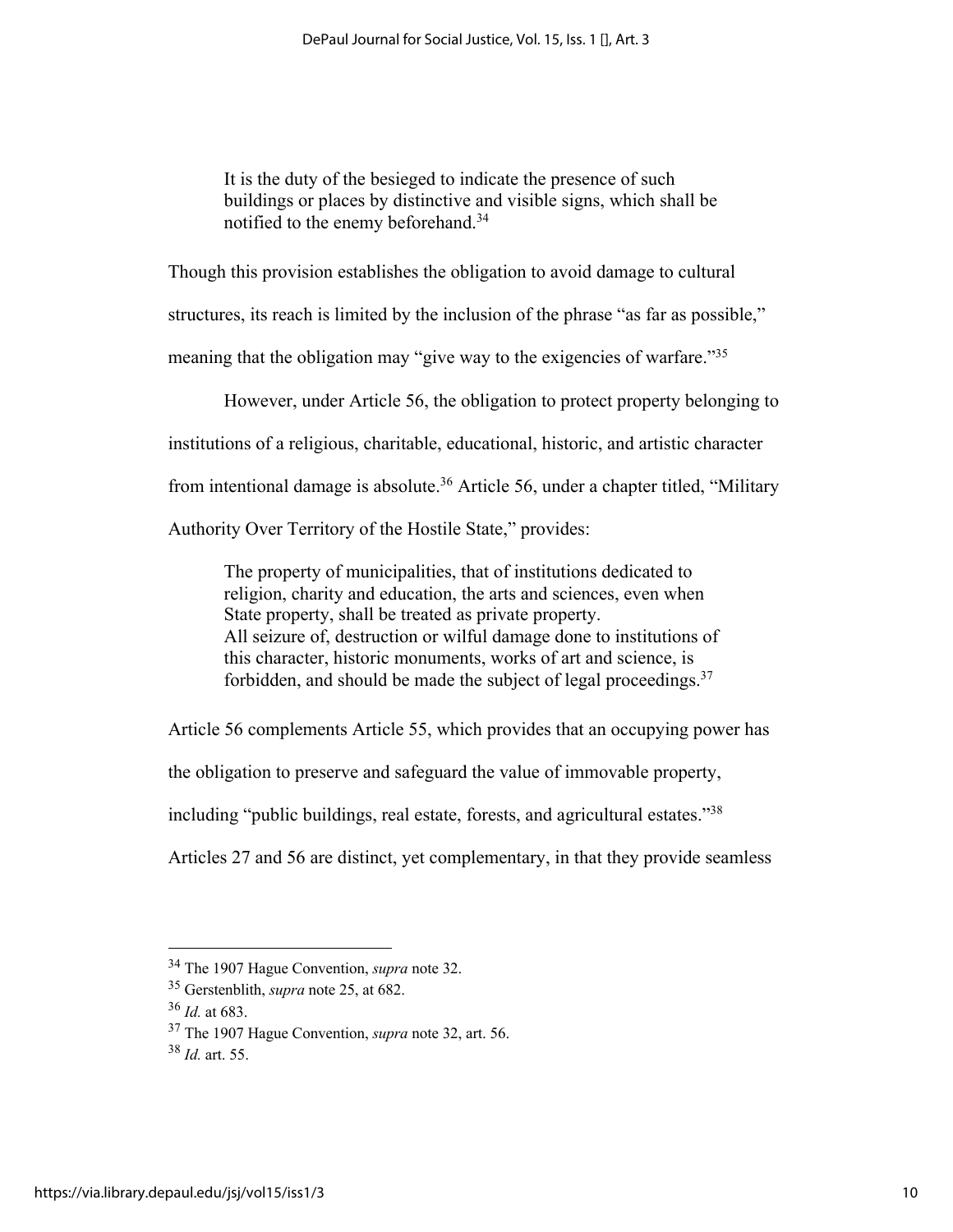protection for cultural property.<sup>39</sup> The obligation to avoid damage to buildings dedicated to religion, art, science and charity, and historic monuments, whether in the conduct of hostilities or when under the control of a party to the conflict, remains covered.

As international treaties, the Hague Conventions were meant to impose obligations and duties upon States, not to create criminal liability for individuals. As illustrated by the absence of sanctions for their violation, the Conventions declared certain acts to be illegal, but not criminal. Despite their widespread acceptance, the Hague Conventions of 1899 and 1907 failed to protect cultural property during the two world wars. <sup>40</sup> The extensive destruction, theft, and movement of cultural objects during World War I and II proves that States often ignored the laws of war.<sup>41</sup> However, the 1899 and 1907 Hague Conventions proved to be a good source on the law of war crimes and, immediately following World War I, the Paris Peace Conference of 1919 established a Commission On Responsibility Of The Authors Of The War And On Enforcement Of Penalties, which used the provisions of the 1907 Hague Convention and the Regulations annexed to it for its description of war crimes.42 In protecting cultural property,

<sup>39</sup> *See* The Prosecutor v. Bosco Ntaganda, ICC-01/04-02/06, Prosecution Appeal Brief, Office of the Prosecutor (October 7, 2019) [hereinafter *Ntaganda*, Prosecution Appeal Brief]. <sup>40</sup> Gerstenblith, *supra* note 25.

<sup>41</sup> *Id.*

<sup>42</sup> WILLIAM A. SCHABAS, AN INTRODUCTION TO THE INTERNATIONAL CRIMINAL COURT, 5th ed. (2017)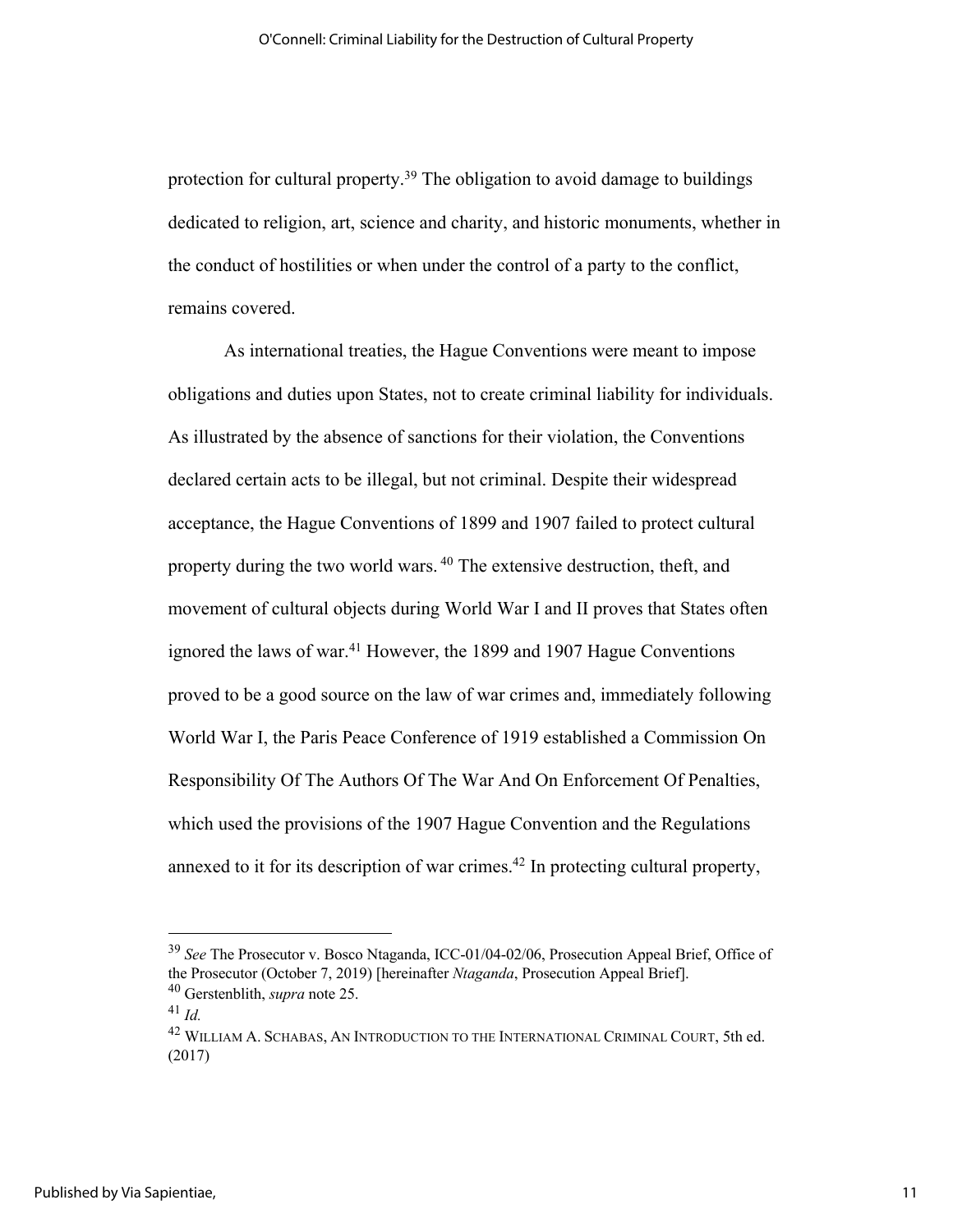for example, the 1919 Commission on Responsibility identified "wanton destruction of religious, charitable, educational, and historic buildings and monuments" as a war crime.<sup>43</sup> However, actual prosecution for violations of the Hague Conventions would have to wait. It was not until the Nuremberg Trials, which followed World War II, that the international community made a true attempt to enforce humanitarian law and establish individual accountability.44 The Nuremberg Charter and the ensuing trials were considered the first true international enforcement of the protection of cultural property.<sup>45</sup> Specifically, Article 6(b) of the Charter identified war crimes as including the "plunder of public or private property, wanton destruction of cities, towns or villages, or devastation not justified by military necessity." <sup>46</sup> As a result of the Nuremberg Trials, Alfred Rosenberg, the head of the primary organization which carried out confiscations of art works and cultural objects during the Nazi regime, was indicted and convicted for war crimes and crimes against humanity.<sup>47</sup>

## *B. The 1949 Geneva Conventions and Their Protocols*

<sup>&</sup>lt;sup>43</sup> Commission on the Responsibility of the Authors of the War and on Enforcement of Penalties, No. 1-2, 1920.

<sup>44</sup> Gottlieb, *supra* note 7, at 860.

<sup>45</sup> *Id.*

<sup>&</sup>lt;sup>46</sup> Agreement for the Prosecution and Punishment of the Major War Criminals of the European Axis (Aug. 18, 1945); 59 Stat. 1544, 82 U.N.T.S. 279.

<sup>47</sup> Gerstenblith, *supra* note 9, at 258.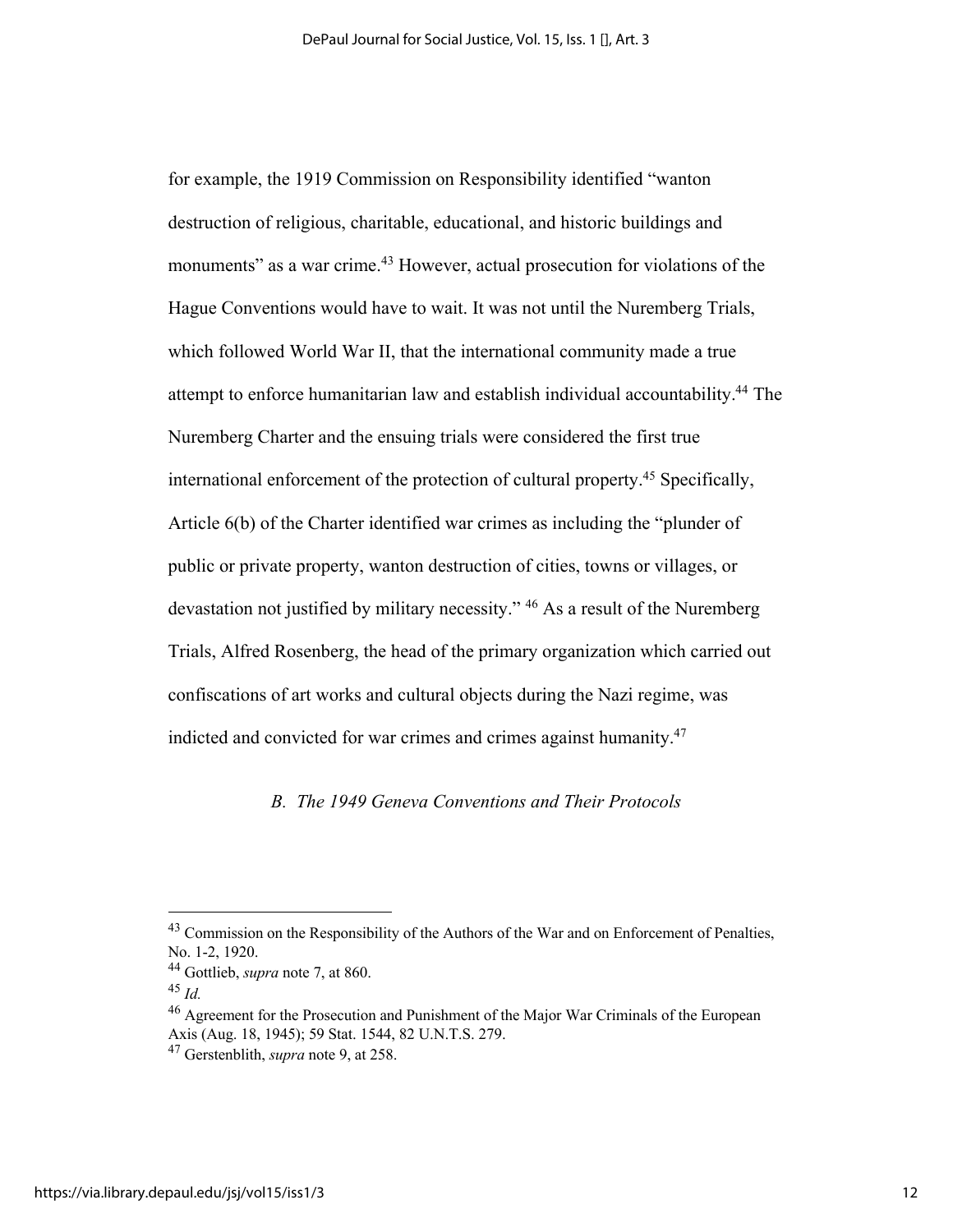The horrific experiences of World War II led the international community to adopt several international conventions focused on humanitarian issues, including the four Geneva Conventions of 1949, supplemented in 1977 by two Additional Protocols.<sup>48</sup> However, the Geneva Conventions did not specifically protect cultural property, likely because of their characterization as part of international humanitarian law, rather than as a part of the law of armed conflict.<sup>49</sup> International humanitarian law gives greater emphasis to the protection of human life and civilian objects, while the law of armed conflict provides instructions on the exigencies of warfare.<sup>50</sup> Without specifically referring to "cultural property," Article 33 of the Fourth Geneva Convention forbids pillaging, while Article 53 prohibits the destruction of real or personal property, whether publicly or privately owned.51 The division between international humanitarian law and the law of armed conflict was largely terminated with the 1977 Additional Protocols to the Geneva Conventions, which contain elements of both.<sup>52</sup>

From 1974 to 1977, several countries updated the 1949 Geneva Conventions, resulting in the Additional Protocols of 1977.<sup>53</sup> Article 53 of

<sup>48</sup> *Id.* at 259.

<sup>49</sup> Gerstenblith, *supra* note 17, at 345.

<sup>50</sup> *Id.*

<sup>51</sup> Fourth Geneva Convention of August 12, 1949, Relative to the Protection of Civilian Persons in Time of War, art. 33, 53.

<sup>52</sup> Gerstenblith, *supra* note 17, at 345.

<sup>&</sup>lt;sup>53</sup> Protocol Additional to the Geneva Conventions of 12 August 1949, and relating to the Protection of Victims of International Armed Conflicts (Protocol I), 8 June 1977 [hereinafter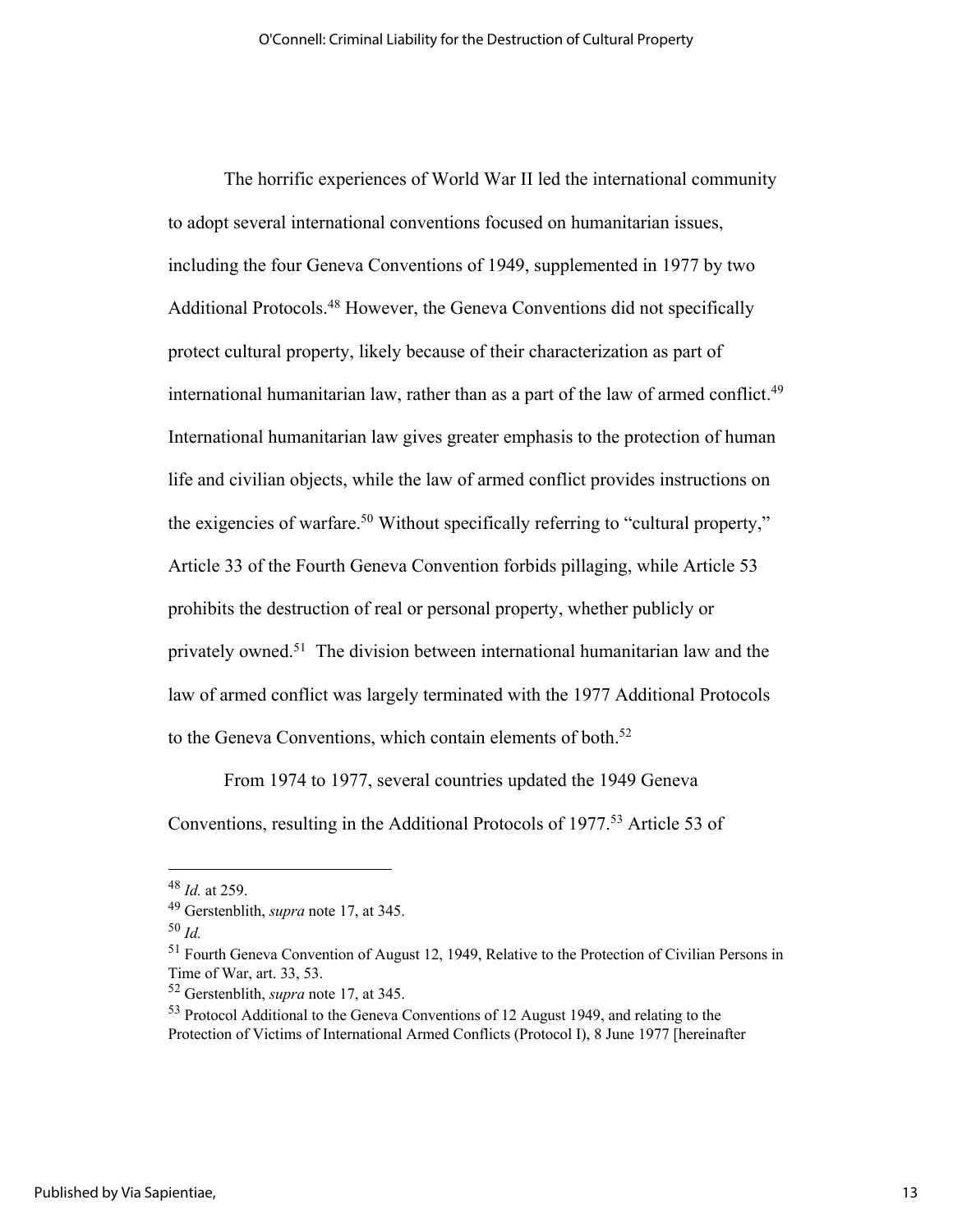Protocol I, which applies in international armed conflict, reflects an enhanced protection of cultural property by outlawing "any acts of hostility directed against the historic monuments, works of art or places of worship which constitute the cultural or spiritual heritage of peoples."54 Article 16 of Protocol II, which applies in cases of non-international armed conflict, echoes this language.<sup>55</sup> Cultural objects covered under Article  $8(2)(e)(iv)$  of the Rome Statute have been analogized to the "cultural or spiritual heritage" that is afforded special protection under Additional Protocol I to the Geneva Conventions.<sup>56</sup> This Protocol "covers objects whose value transcends geographical boundaries, and which are unique in character and are intimately associated with the history and culture of the people."57

In addition to reflecting enhanced protection of cultural property, Additional Protocol I has often been relied on to construe the meaning of the term "attack" pursuant to Article 8(2)(e)(iv) of the Rome Statute and its prohibition on "intentionally directing attacks against buildings dedicated to religion, education, art, science or charitable purposes, historic monuments and hospitals."58 Titled

Additional Protocol I]; Protocol Additional to the Geneva Conventions of 12 August 1949, and relating to the Protection of Victims of Non-International Armed Conflicts (Protocol II), 8 June 1977 [hereinafter Additional Protocol II]

<sup>54</sup> Additional Protocol I, *supra* note 53, art. 53.

<sup>55</sup> Additional Protocol II, *supra* note 53, art. 16.

<sup>56</sup> *See* Paige Casaly, *Al Mahdi before the ICC: Cultural Property and World Heritage in International Criminal Law*, 14 J. INT'L CRIM. JUST. 1119 (2016).

<sup>57</sup> Additional Protocol I, *supra* note 53.

<sup>58</sup> Additional Protocol I, *supra* note 53, art. 49.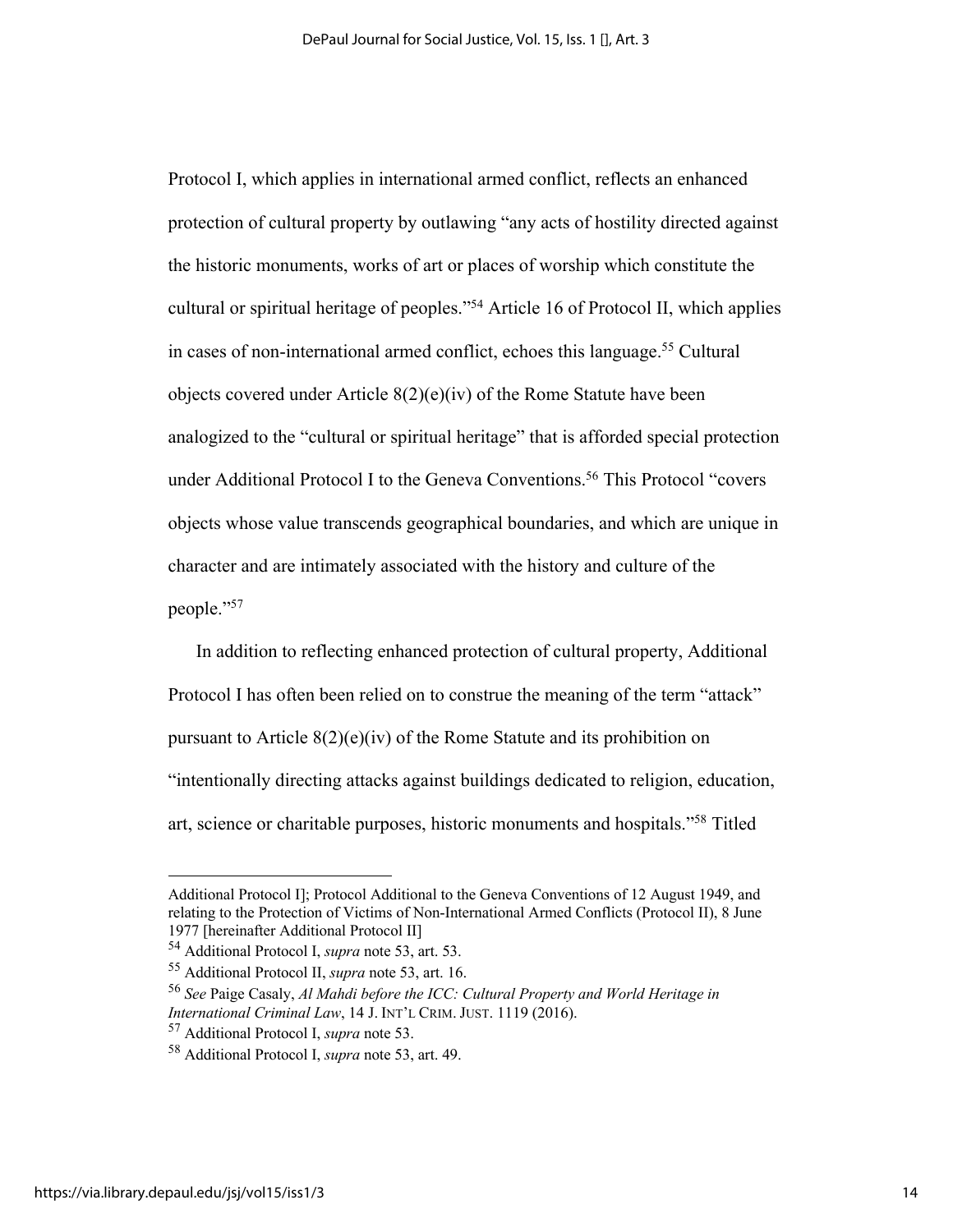"Definition of attacks and scope of application," paragraph 1 of Article 49(1) broadly defines "attacks" as "acts of violence against the adversary, whether in offence or defence."59 The International Committee of the Red Cross (ICRC)'s commentary on this provision notes that the drafters of Additional Protocol I considered including the definition of "attack" in Article 2 (Definitions) but decided instead to "include it at the beginning of the Section dealing with the general protection of the civilian population, where the definition had a special significance."60 The ICRC's commentary further states that the meaning of "attack" as provided by Additional Protocol I is not the same as the usual meaning of the word, and that the definition given by the Protocol has a "wider scope," emphasizing its synonymous meaning with "combat action."61

#### *C. The 1954 Hague Convention and its Protocols*

After World War II wreaked havoc on the cultural heritage of Europe, an international breakthrough occurred that increased cultural property's protection during armed conflict. The international community's desire for a separate instrument with the sole purpose of protecting cultural property during wartime led to the drafting and signing of the Convention for the Protection of Cultural

<sup>59</sup> *Id.*

<sup>60</sup> International Committee of the Red Cross, Commentary of 1987, Definition of Attacks and Scope of Application, https://ihl-

databases.icrc.org/applic/ihl/ihl.nsf/Comment.xsp?action=openDocument&documentId=F5EA0C B6C1075C59C12563CD004345C3 [hereinafter ICRC Commentary]. <sup>61</sup> *Id.*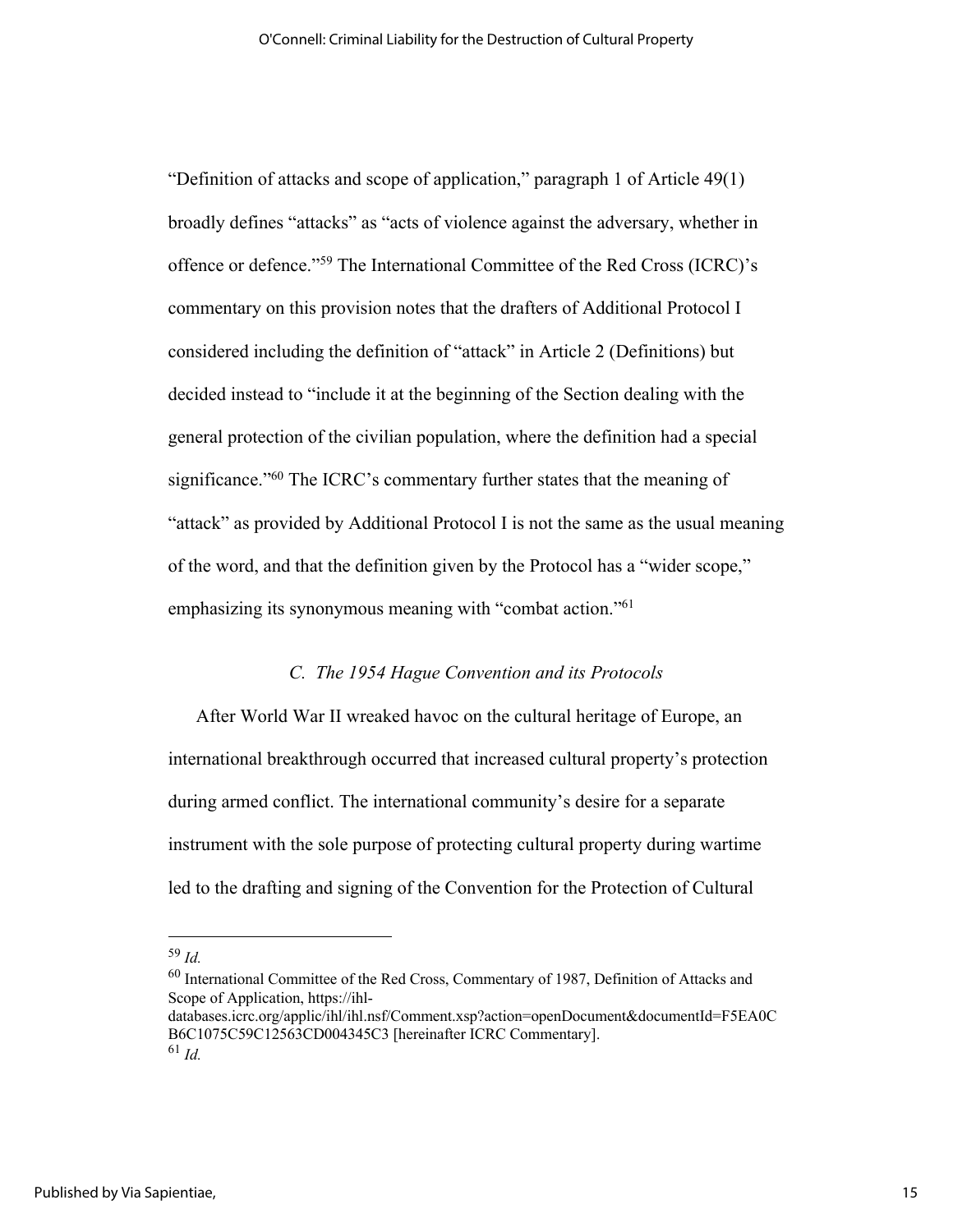Property in the Event of Armed Conflict with Regulations for the Execution of the Convention 1954.62 The 1954 Hague Convention was the first international instrument to exclusively address cultural property's fate during war time and is important in the interpretation of the relevant provisions of Additional Protocol I to the Geneva Conventions.63 It lays out several principles for protecting cultural property, including the nations' obligations to care for the cultural property located within their borders and to safeguard both their own and their adversaries' cultural property during wartime.64 The 1954 Hague Convention's basic, underlying rule is that cultural property shall not be made the object of an attack or be used for military purposes unless required by military necessity.65

Leading up to the adoption of the text, reference was made to the "protection of cultural treasures of inestimable value," an aim which is clearly reflected in the definition of cultural property under Article 1 of the 1954 Hague Convention.<sup>66</sup> Article 1 provides a broad, all-encompassing definition of "cultural property" as "movable or immovable property of great importance to the cultural heritage of every people."<sup>67</sup> Following this is a list of examples of cultural property,

<sup>62</sup> Gottlieb, *supra* note 7, at 860.

<sup>63</sup> *Id.*

<sup>&</sup>lt;sup>64</sup> Gerstenblith, *supra* note 17 at 348.<br><sup>65</sup> Convention for the Protection of Cultural Property in the Event of Armed Conflict with Regulations for the Execution of the Convention 1954, 14 May 1954, 249 UNTS 240 [hereinafter: 1954 Hague Convention].

<sup>66</sup> *Id.* 

<sup>67</sup> *Id.* art. 1.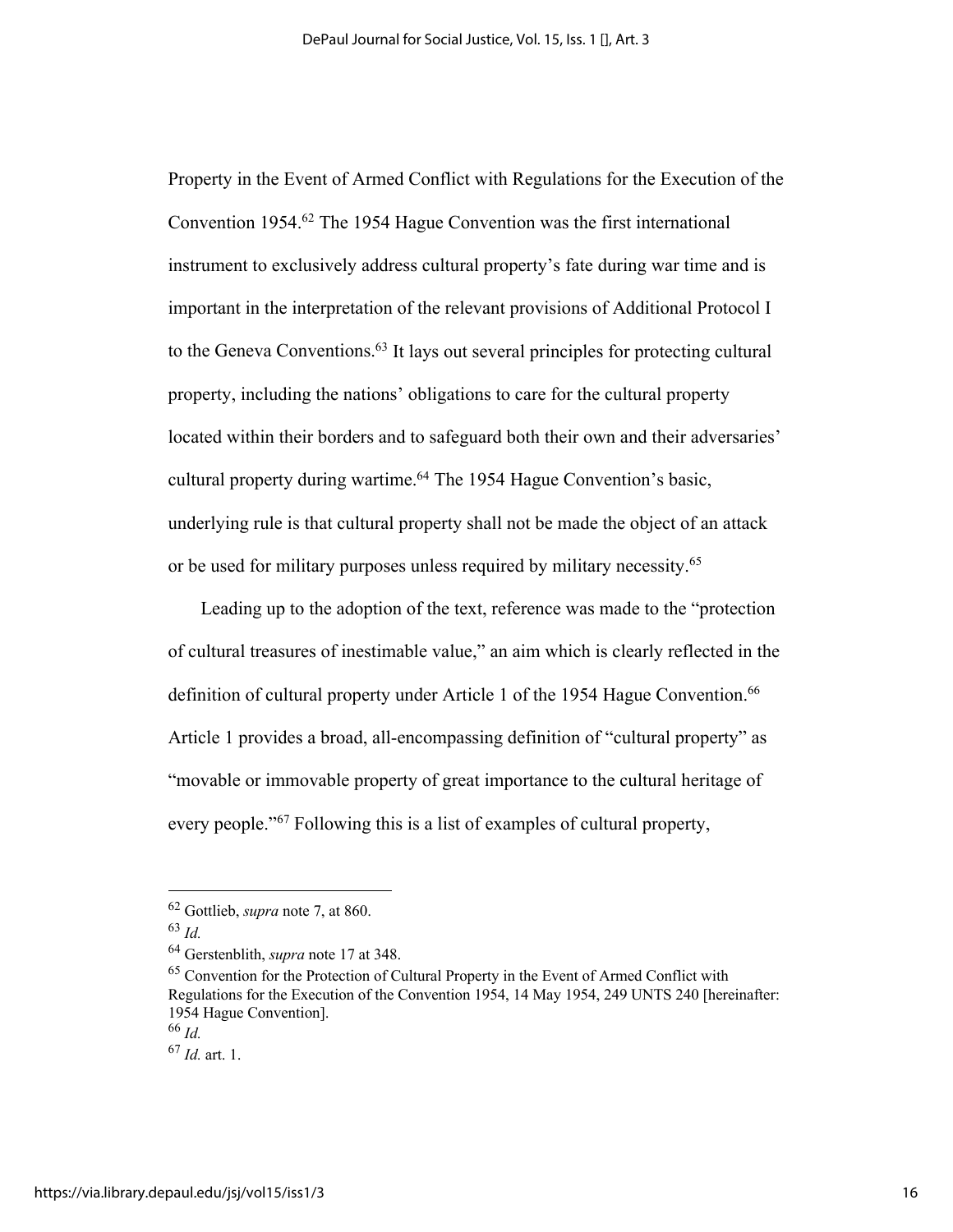including but not limited to "monuments of architecture, art or history, whether religious or secular; archaeological sites; groups of buildings which, as a whole, are of historical or artistic interest; works of art; manuscripts, books and other objects of artistic, historical or archaeological interest; as well as scientific collections and important collections of books …."68 The idea of protecting this property arose, in part, because of its value and importance to humanity above and beyond its everyday use by civilians.

While the 1954 Hague Convention does not use the word "attack," the obligation on nations to safeguard cultural property during hostilities is embodied in the two main substantive provisions of the Convention: Article 4, which regulates the conduct of parties during hostilities, and Article 5, which regulates the conduct of occupation.<sup>69</sup> Under these Articles, State Parties to the Convention must show respect for cultural property by avoiding the exposure of cultural property located within their own territory to danger as well as not causing harm to cultural property situated within the territory of another Party to the Convention.70 Article 4 imposes negative obligations, meaning those a State Party is required to refrain from taking.<sup>71</sup> Under Article  $4(1)$ , nations should avoid jeopardizing the property and its immediate surroundings in such a way that is

<sup>70</sup> *Id.*

<sup>68</sup> *Id.* 69 Gerstenblith, *supra* note 9, at 262.

<sup>71</sup> 1954 Hague Convention, *supra* note 65, art. 4.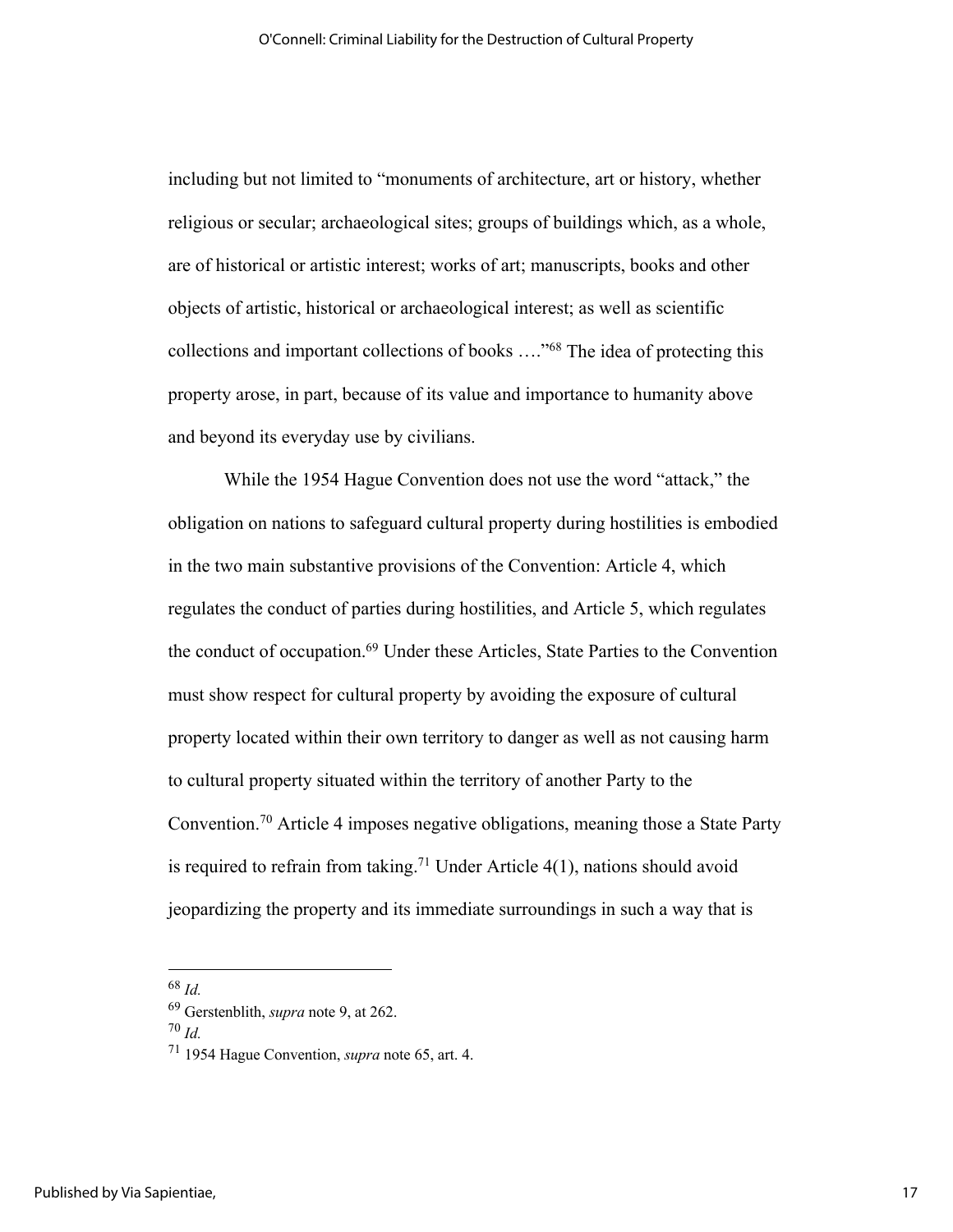likely to expose it to destruction or damage in the event of armed conflict.<sup>72</sup> Further, a hostile nation should refrain from any "act of hostility" directed against another nation's cultural property.<sup>73</sup> This protection, however, is limited by Article 4(2), which provides that these obligations "may be waived only in cases where military necessity requires such a waiver."<sup>74</sup> The inclusion of this provision in the 1954 Hague Convention significantly undermines the value of these protections. 75

Serving as one of the key provisions used in evaluating whether international law has been violated during a war, Article 4(3) sets out the obligation to "prohibit, prevent and, if necessary, put a stop to any form of theft, pillage or misappropriation of, and any acts of vandalism directed against, cultural property . . ."76 Article 5 then turns to a State Party's obligations during occupation: the primary obligation of an occupying power is to "support the competent national authorities of the occupied country in safeguarding and preserving its cultural property."77 Under this, the occupying power should interfere as little as possible with the occupied territory's cultural property, acting

 $72$  *Id.* at art. 4(1).

<sup>73</sup> *Id.*

<sup>74</sup> *Id.* at art. 4(2).

<sup>&</sup>lt;sup>75</sup> PATTY GERSTENBLITH, THE OBLIGATIONS CONTAINED IN INTERNATIONAL TREATIES OF ARMED FORCES TO PROTECT CULTURAL HERITAGE IN TIMES OF ARMED CONFLICT, ARCHAEOLOGY, CULTURAL PROPERTY, AND THE MILITARY, 4, 9 (2010).

<sup>76</sup> 1954 Hague Convention, *supra* note 65, art. 4(3).

<sup>77</sup> *Id.* at art. 5(1).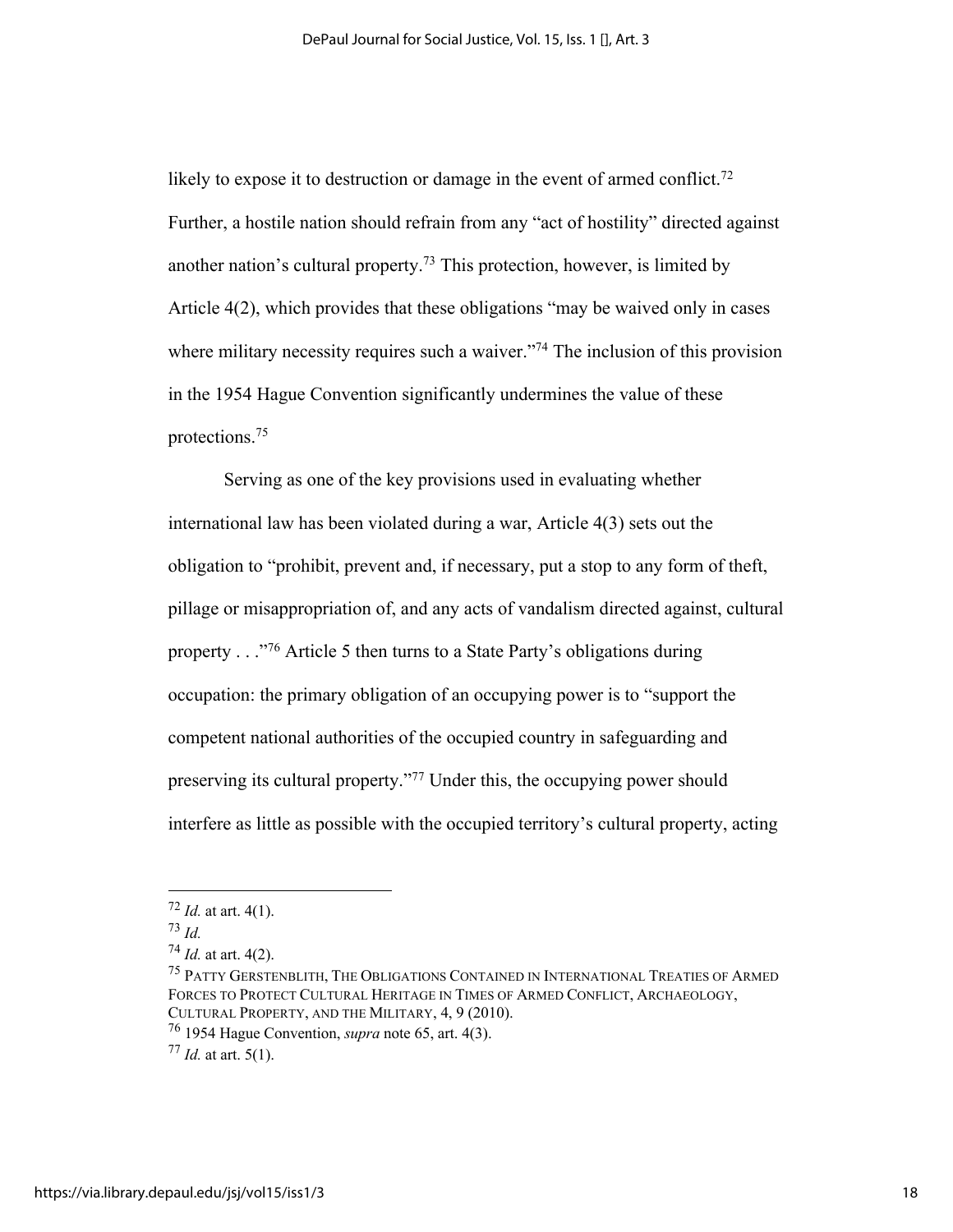only in tandem with the competent national authorities.<sup>78</sup> These provisions of the 1954 Hague Convention set out mechanisms and requirements for protection incumbent on both domestic and foreign parties to conflict.<sup>79</sup> In addition, under Chapter II of the 1954 Hague Convention, Articles 8 through 11 provide for "special protection" to certain categories of cultural property under specific conditions.80 "Special protection" represents a higher level of protection and is granted in three instances: (1) to a limited number of refuges intended to shelter movable cultural property in the event of armed conflict; (2) to centers containing monuments; and, (3) to other, immovable cultural property of very great importance.<sup>81</sup>

The First Protocol to the Hague Convention of 1954, written at the same time as the Convention, focuses exclusively on movable cultural objects. $82$  The Second Protocol to the Hague Convention of 1954, a legal instrument that had not yet been adopted at the time of the Rome Conference but whose drafting was already underway, was adopted in 1999.<sup>83</sup> The Second Protocol is important in part because it is an international criminal law treaty and ventures one step further

<sup>78</sup> Gerstenblith, *supra* note 76, at 10.

<sup>79</sup> Cole, *supra* note 18, at 407.

<sup>80</sup> 1954 Hague Convention, *supra* note 65, Chapter II.

<sup>81</sup> *Id.* art. 8(1).

<sup>82</sup> Gerstenblith, *supra* note 9, at 265.

<sup>&</sup>lt;sup>83</sup> Second Protocol to the Hague Convention of 1954 for the Protection of Cultural Property in the Event of Armed Conflict, The Hague, 26 Mar. 1999 [hereinafter: Second Protocol].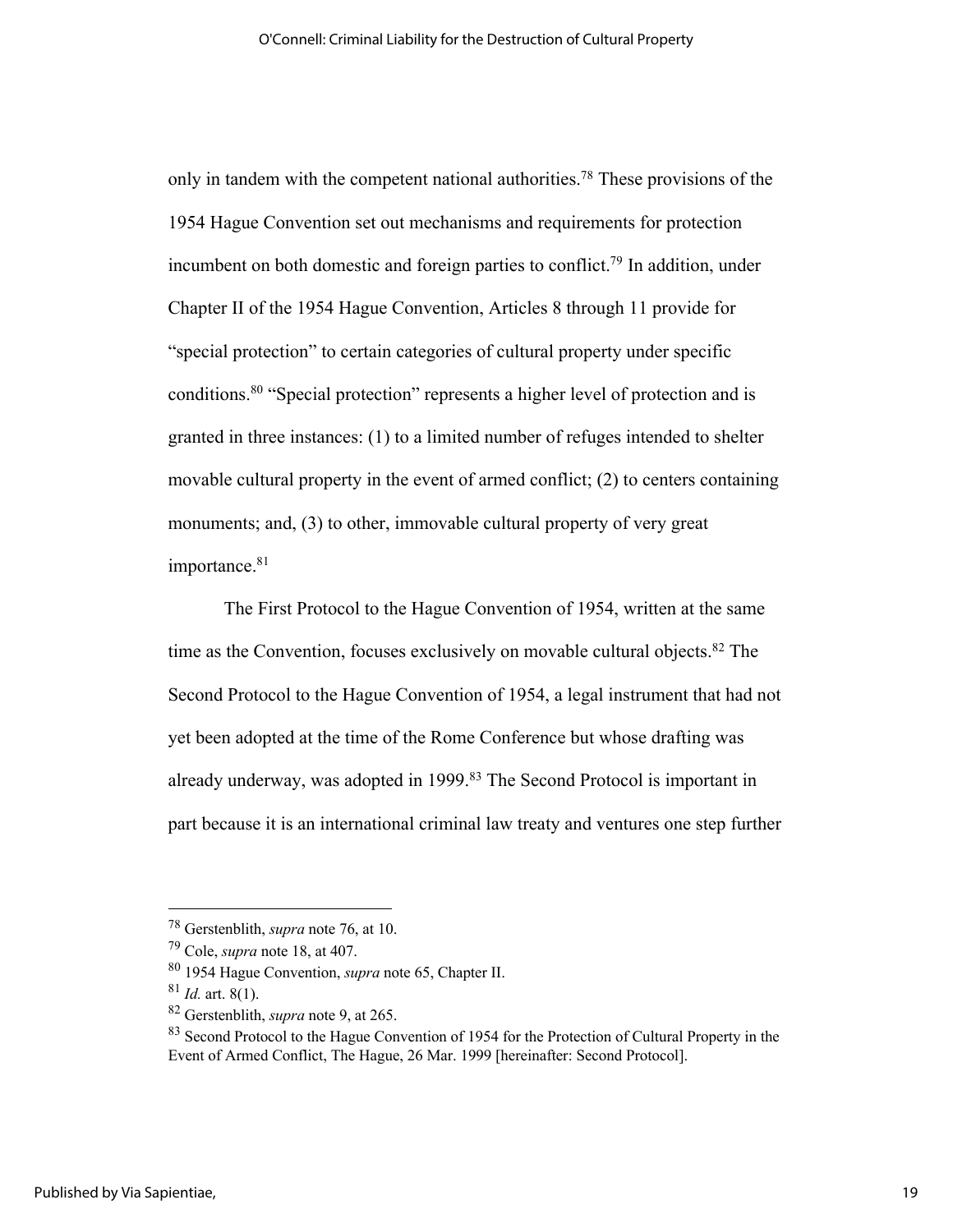than the 1954 Hague Convention by expanding on the issue of individual criminal

responsibility. Article 15 of the Second Protocol provides:

- 1. Any person commits an offence within the meaning of this Protocol if that person intentionally and in violation of the Convention or this Protocol commits any of the following acts:
	- a. Making cultural property under enhanced protection the object of attack,
		- b. Using cultural property under enhanced protection or its immediate surroundings in support of military action,
		- c. Extensive destruction or appropriation of cultural property protected under the Convention and this Protocol,
		- d. Making cultural property protected under the Convention and this Protocol the object of attack,
		- e. Theft, pillage or misappropriation of, or acts of vandalism directed against cultural property protected under the Convention.84

Therefore, the Second Protocol clarifies the criminal responsibility of individuals who violate its provisions and requires States to implement criminal offenses under their domestic law.85

Other key developments of the Second Protocol include the creation of a Committee for the Protection of Cultural Property and the elaboration of a system that provides enhanced protection to certain types of cultural property, thus replacing the 1954 Hague Convention's system of "special protection," which had rarely been used. <sup>86</sup> In fact, very few sites of world cultural heritage were ever

<sup>84</sup> Second Protocol art. 15(1).

<sup>85</sup> Gerstenblith, *supra* note 9, at 268-269.

<sup>86</sup> *Id.* at 338.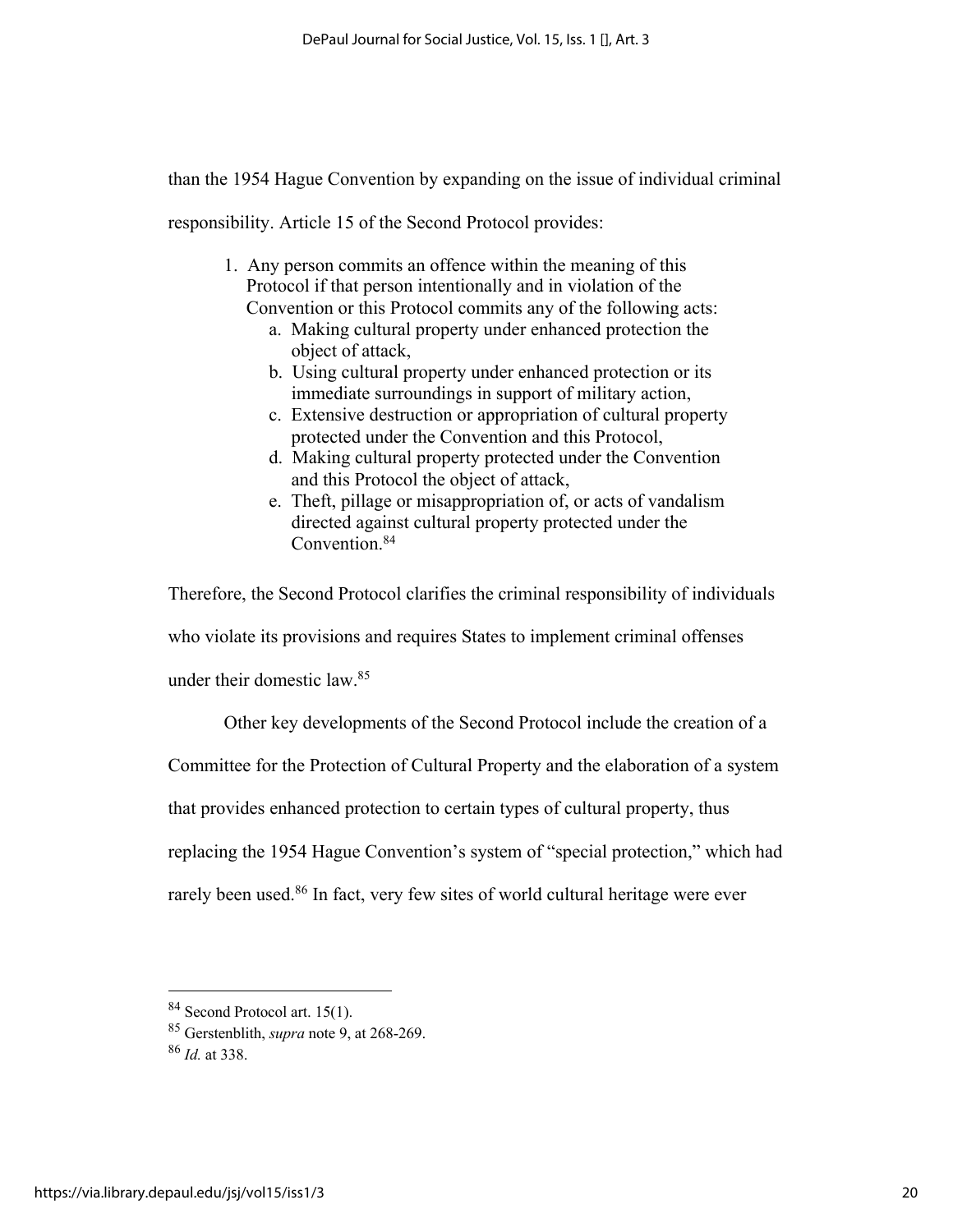registered for special protection.87 Under Article 10, cultural property may be

placed under enhanced protection if it meets the following three conditions:

- a. It is cultural heritage of the greatest importance for humanity.
- b. It is protected by adequate domestic legal and administrative measures recognizing its exceptional cultural and historic value and ensuring the highest level of protection.
- c. It is not used for military purposes or to shield military sites and a declaration has been made by the Party which has control over the cultural property, confirming that it will not be so used.<sup>88</sup>

Cultural property that meets these conditions must be placed on a list managed by the Committee for the Protection of Cultural Property and, under Article 12, is entitled to immunity from attack and "from any use of the property or its immediate surroundings in support of military action."89

# *D. The Statute of the International Criminal Tribunal for the Former Yugoslavia*

As discussed earlier, the destruction of cultural property constitutes an inherent part of armed conflict. However, in numerous conflicts, belligerents have tried to obtain an advantage by directly attacking the enemy's cultural property as a form of "ethnic cleansing"– a way to erase the manifestation of the adversary's

<sup>87</sup> *Id.* at 336.

<sup>88</sup> Second Protocol, *supra* note 83, art. 10. 89 *Id.* art 12.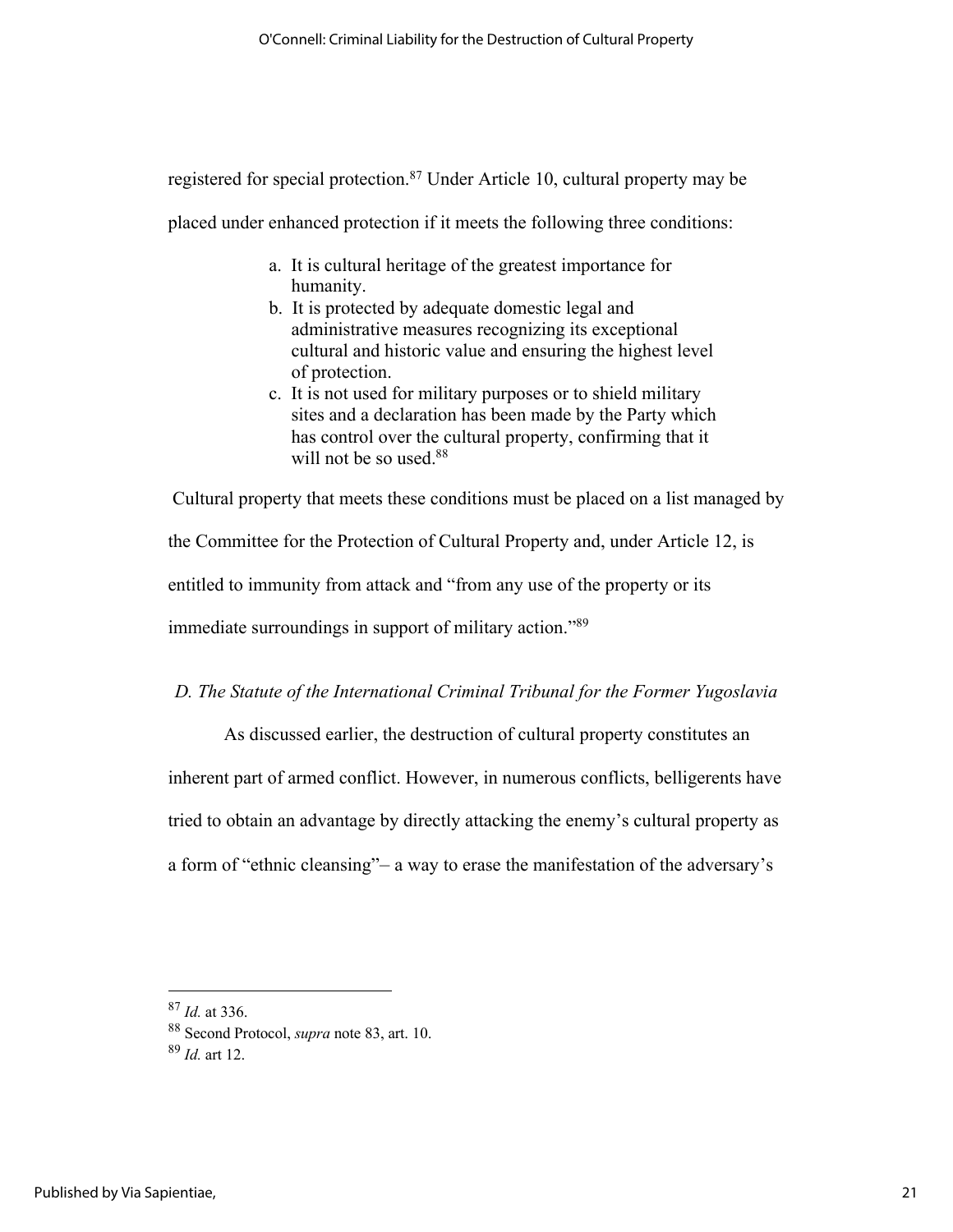identity.90 Such was the case during the conflict in the former Yugoslavia and, in response to the intentional destruction, mass murder, and ethnic cleansing, the United Nations Security Council established the International Criminal Tribunal for the Prosecution of Persons Responsible for Serious Violations of International Humanitarian Law Committed in the Territory of the Former Yugoslavia since 1991 (ICTY).91 This Statute gives the ICTY jurisdiction to prosecute natural persons for grave breaches of the four Geneva Conventions of 1949, violations of the laws or customs of war, crimes against humanity, and genocide, without specific mention to the 1954 Hague Convention.<sup>92</sup> Without reference to the 1954 Hague Convention, the ICTY prosecutions present a mixed message because they appear to advance the protection of cultural property without advancing the central international instrument on cultural property.

While the Statute of the ICTY does not use the term "cultural property," Article 3(d) provides some insight when it refers to "institutions dedicated to religion, charity and education, the arts and sciences, historic monuments and works of art and science." Specifically, Article 3(d) states:

> The International Tribunal shall have the power to prosecute persons violating the laws or customs of war. Such violations shall include, but not be limited to:

<sup>90</sup> Hirad Abtahi, *The Protection of Cultural Property in Times of Armed Conflict: The Practice of the International Criminal Tribunal for the Former Yugoslavia*, 14 HARV. HUM. RTS. J. 1,1 (2001).

<sup>91</sup> Gerstenblith, *supra* note 9, at 269.

<sup>92</sup> Abtahi, *supra* note 90, at 4.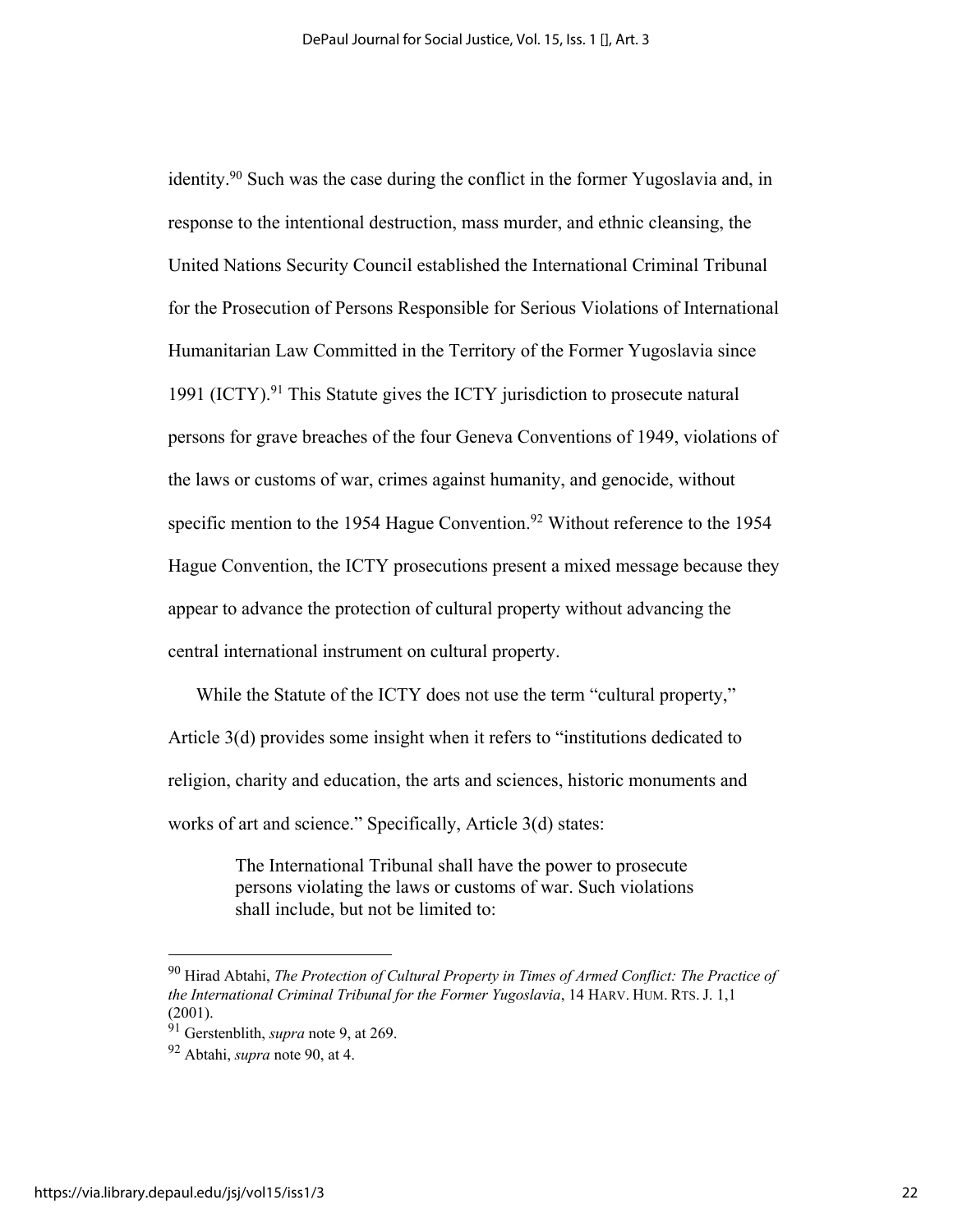(d) seizure of, destruction or wilful damage done to institutions dedicated to religion, charity and education, the arts and sciences, historic monuments and works of art and science.<sup>93</sup>

Although "cultural property" is not specifically mentioned, the structures listed as protected under Article 3(d), such as historic monuments and institutions dedicated to charity, include cultural property. Further, Articles 3(b) and 3(c) of the statute also include protective measures, although indirect. For example, Article 3(b) prohibits the devastation of property (not justified by military necessity), under which the destruction of property (which could include cultural property) is punishable if it is intentional for "the foreseeable consequences of the act of the accused."94 Under Article 3(c) of the Statute, it is a violation to attack, by whatever means, undefended towns, villages, dwellings, or buildings.<sup>95</sup> Therefore, cultural property that is an integral part of these sites is also protected. It should also be noted that, under the ICTY Statute, an armed conflict, either international or non-international, is a precondition for applying individual criminal responsibility to crimes against humanity.96 Specifically, Article 5

<sup>&</sup>lt;sup>93</sup> Statute of the International Tribunal for the Prosecution of Persons Responsible for Serious Violations of International Humanitarian Law Committed in the Territory of the Former Yugoslavia since 1991, U.N. Doc. S/25704 (1993) [hereinafter ICTY Statute].

<sup>94</sup> Abtahi, *supra* note 92, at 18.

<sup>95</sup> ICTY Statute, *supra* note 93, art. 3(c).

<sup>96</sup> Heike Spieker, *The International Criminal Court and Non-International Armed Conflicts*, 13 LEIDEN J. INT'L L. 395, 404 (2000).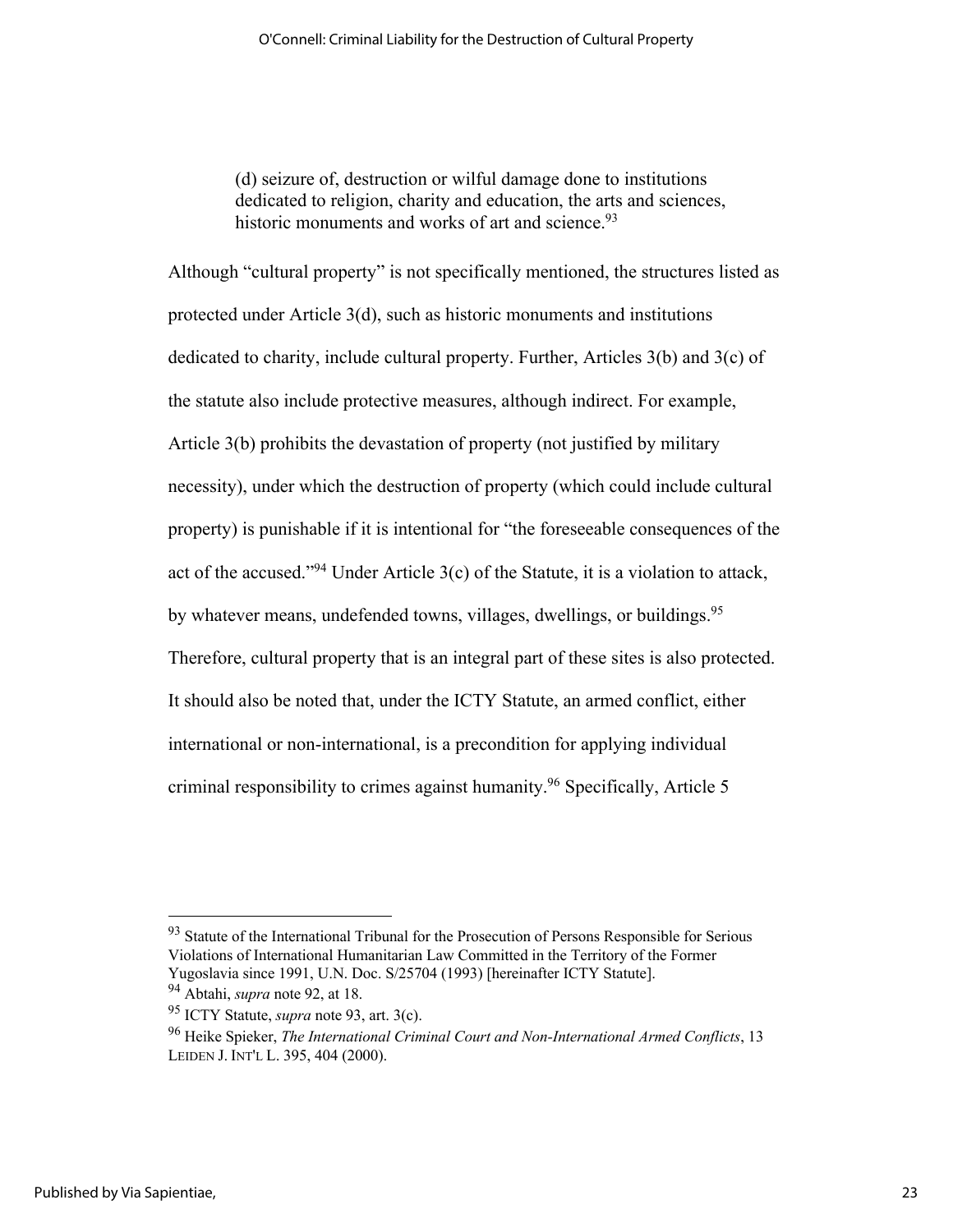explicitly requires that crimes against humanity are "committed in armed conflict, whether international or internal in character."97

The ICTY Statute punishes the "destruction or wilful damage" of cultural objects, as opposed to "attacks" as the terms appears under the Rome Statute. While the Rome Statute requires no proof of actual damage once an attack has been directed at a protected object, the Statute of the ICTY instead focuses on the result of the attack, specifically, the "seizure of, destruction or wilful damage done."98 Although the ICTY Statute arguably presents a narrower protection of cultural property than the Rome Statute, the jurisprudence of the ICTY has determined the scope and applicability of Article 3.<sup>99</sup> Examining the nature of these charges and their treatment by the prosecution and the ICTY provides insight into how this crime can and should be defined under international law.

The ICTY's conviction of defendants for crimes involving cultural property marked a major achievement because it demonstrated the importance of the protection of cultural property during armed conflict. In *Prosecution v. Strugar* and *Prosecution v. Jokić*, two members of the Yugoslav People's Army, Pavle Strugar and Miodrag Jokić, were separately charged by the Prosecution under Article 3(d) in connection with the shelling of the Old Town of Dubrovnik,

<sup>97</sup> ICTY Statute, *supra* note 93 at art. 5.

<sup>98</sup> *Id.* art. 3(c).

<sup>99</sup> Abtahi, *supra* note 90, at 10.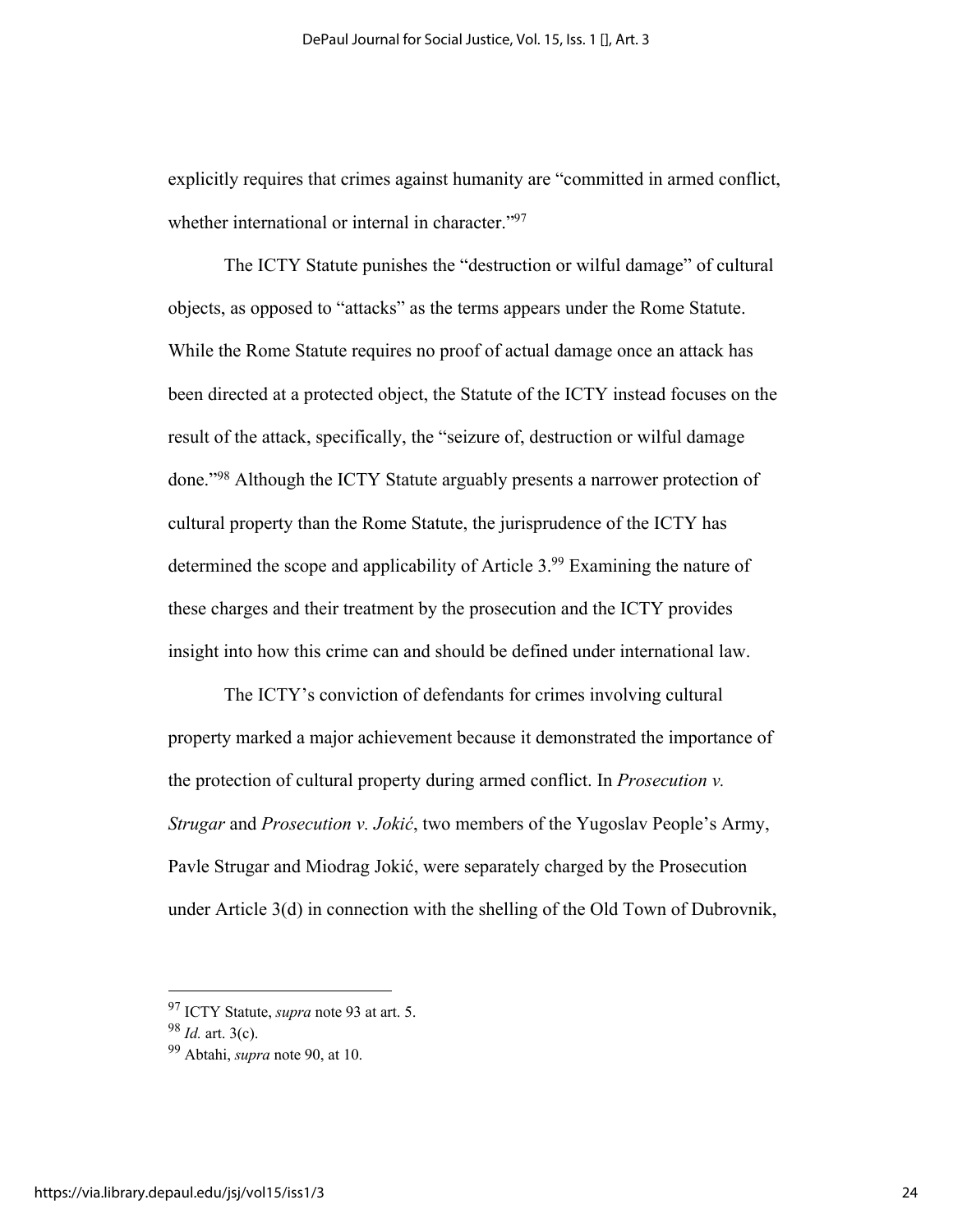a UNESCO World Cultural Heritage site, which contained a significant number of "historic monuments, works of art or places of worship which constitute the cultural and spiritual heritage of the peoples."100 In reviewing international cultural heritage protections, including the 1907 Hague Convention, the 1954 Hague Convention, and Additional Protocols I and II to the Geneva Conventions, the *Strugar* Trial Chamber held that the texts shared a "similar notion of cultural heritage" and that "accordingly, property considered protected within the meaning of Article 3(d) of the Statute is all property alternatively protected within the meaning of one of the above-mentioned instruments."101 Similarly, the *Jokić* Trial Chamber held that the Additional Protocols I and II "reiterate the obligation to protect cultural property and expand the scope of the prohibition by, *inter alia*, outlawing 'any acts of hostility directed against the historic monuments, works of art or places of worship which constitute the cultural or spiritual heritage of peoples."102 Together, these decisions shed light on the treatment of attacks on cultural property under international law. They also represent important examples of deliberate damage to cultural heritage that did not involve military necessity.

#### II. THE ROME STATUTE AND THE ROLE OF THE INTERNATIONAL CRIMINAL COURT

<sup>100</sup> Prosecutor v. Strugar, Case No. IT-01-42, Third Amended Indictment, §§ 28 29 (Int'l Crim. Trib. for the Former Yugoslavia Dec. 10, 2003).

<sup>&</sup>lt;sup>101</sup> Casaly, *supra* note 56, at 1208 n.41.<br><sup>102</sup> Prosecutor v. Jokic, Case No. IT-01-42/1-S, Sentencing Judgment, ¶ 50 (Int'l Crim. Trib. for the Former Yugoslavia Mar. 18, 2004).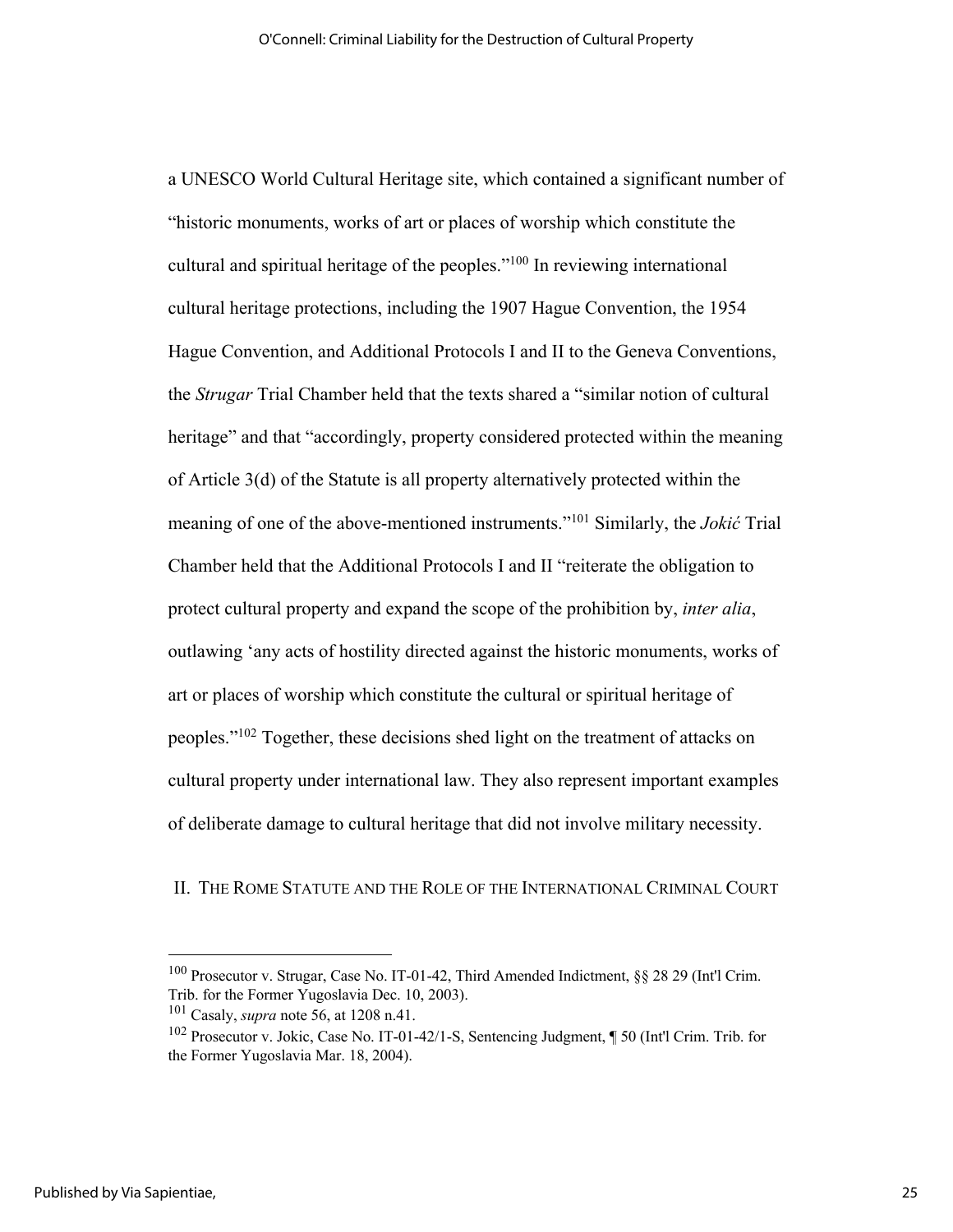One of the most important landmarks in the field of international criminal law is the establishment of the ICC.103 Prior to the ICC, ad hoc international tribunals were created to address the most egregious crimes committed during specific armed conflicts.<sup>104</sup> As mentioned earlier, the Nuremberg Trials tried Germans for war crimes committed during World War II, and the ICTY tried criminals on both sides of the Serbian and Bosnian conflict of the 1990s.<sup>105</sup> However, the scope of these tribunals was limited to the places and times of those conflicts. Established in 2002 by the Rome Statute, the ICC acts as a solution to these tribunals and is the only permanent body with broad, global jurisdiction on these matters.<sup>106</sup> An ICC document drafted after the Rome Statute, the Elements of Crimes, defines crimes in yet greater detail.<sup>107</sup> The ICC is a "court of last resort," meant to prosecute the most serious crimes of international concern which other courts either cannot or will not. With subject matter jurisdiction over "grave crimes including genocide, war crimes, and crimes against humanity," a specific case in a country may be referred to the ICC by a member state, the UN Security Council, or the ICC Prosecutor for initial investigation and possible

<sup>103</sup> Gottlieb, *supra* note 7 at 864.

<sup>104</sup> Cole, *supra* note 18, at 400 n.16.

<sup>&</sup>lt;sup>105</sup> Spieker, *supra* note 96, at 395.<br><sup>106</sup> *See generally*, B.C. Nirmal, *Jurisdiction of the International Criminal Court*, 3 ISILY.B. INT'L HUMAN & REFUGEE L. 116, 116 (2003).

<sup>107</sup> Caroline Davidson, *How to Read International Criminal Law: Strict Construction of the Rome Statute of the International Criminal Court*, 91 ST. JOHN'S L. REV. 37, 40 (2017)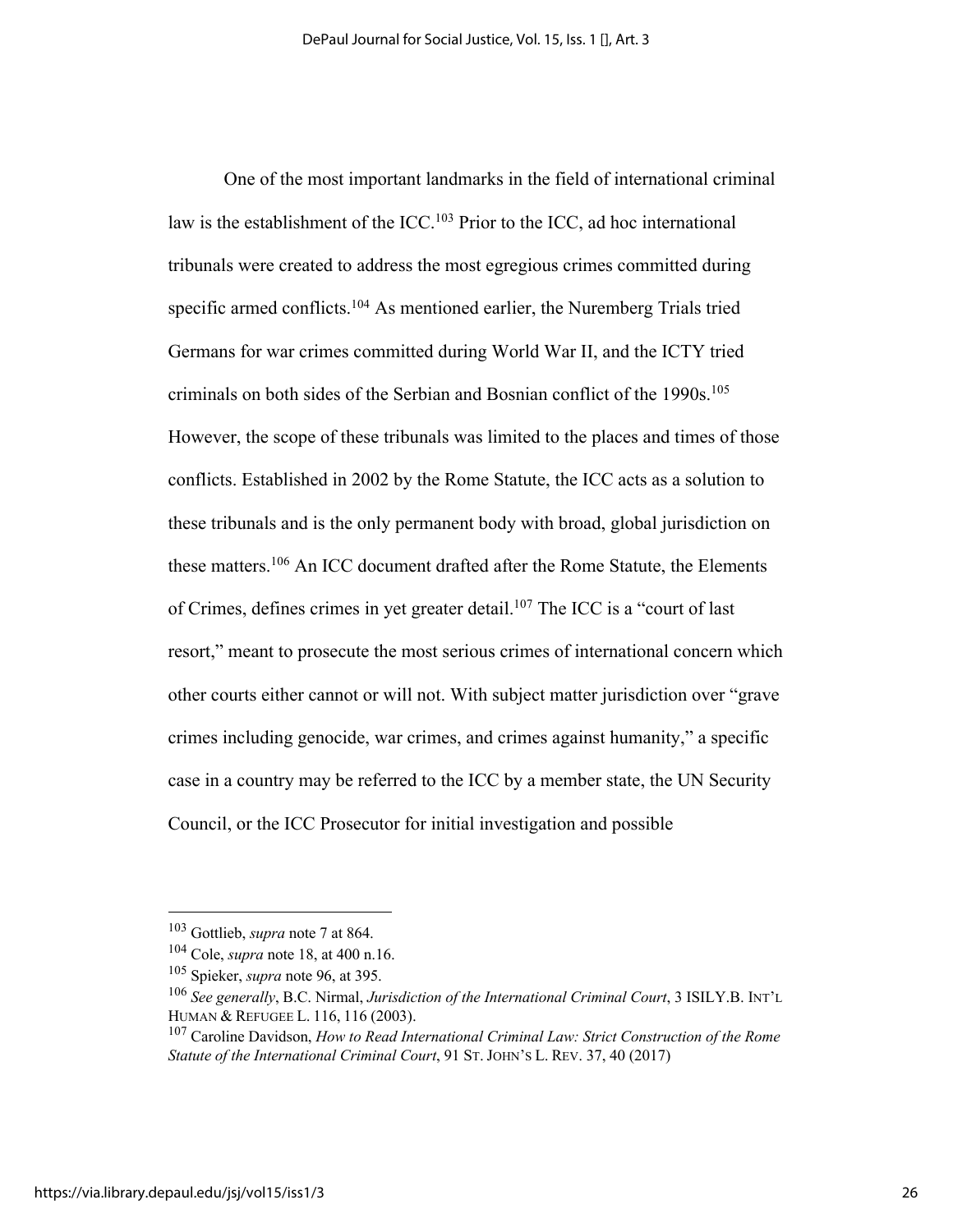prosecution.108 A State Party, not a party to the Rome Statute, can also accept the ICC's jurisdiction with respect to crimes committed in its territory, or by one of its nationals, and request the Prosecutor to carry out an investigation.<sup>109</sup>Because the ICC was founded on the recognition that "all peoples are united by common bonds, their cultures pieced together in a shared heritage and concern" and "that this delicate mosaic may be shattered at any time," crimes against cultural heritage are an important feature of the atrocities that are within the Court's jurisdiction.<sup>110</sup>

As discussed earlier, intentional attacks on cultural heritage constitute a centuries-old practice that remains a feature of modern conflict.<sup>111</sup> Cultural heritage represents a unique and important testimony of the culture and identities of people and, subsequently, its destruction constitutes a loss to both the local and international communities. 112

The ICC's jurisdiction over war crimes, which requires a nexus to armed conflict, extends to acts "committed as part of a plan or policy or as part of a

<sup>108</sup> Cole, *supra* note 18, at 402 n.28.<br><sup>109</sup> International Criminal Court, *Understanding the International Criminal Court*, https://www.icc-cpi.int/iccdocs/pids/publications/uicceng.pdf (last visited May 10, 2021). <sup>110</sup> Office of the Prosecutor, *Draft Policy on Cultural Heritage* (March 22, 2021), available at:

<sup>112</sup> *Id.*

https://www.icc-cpi.int/itemsDocuments/2021-03-22-otp-draft-policy-cultural-heritage-eng.pdf (last visited May 10, 2021) [hereinafter Draft Policy].  $^{111}$  *Id.*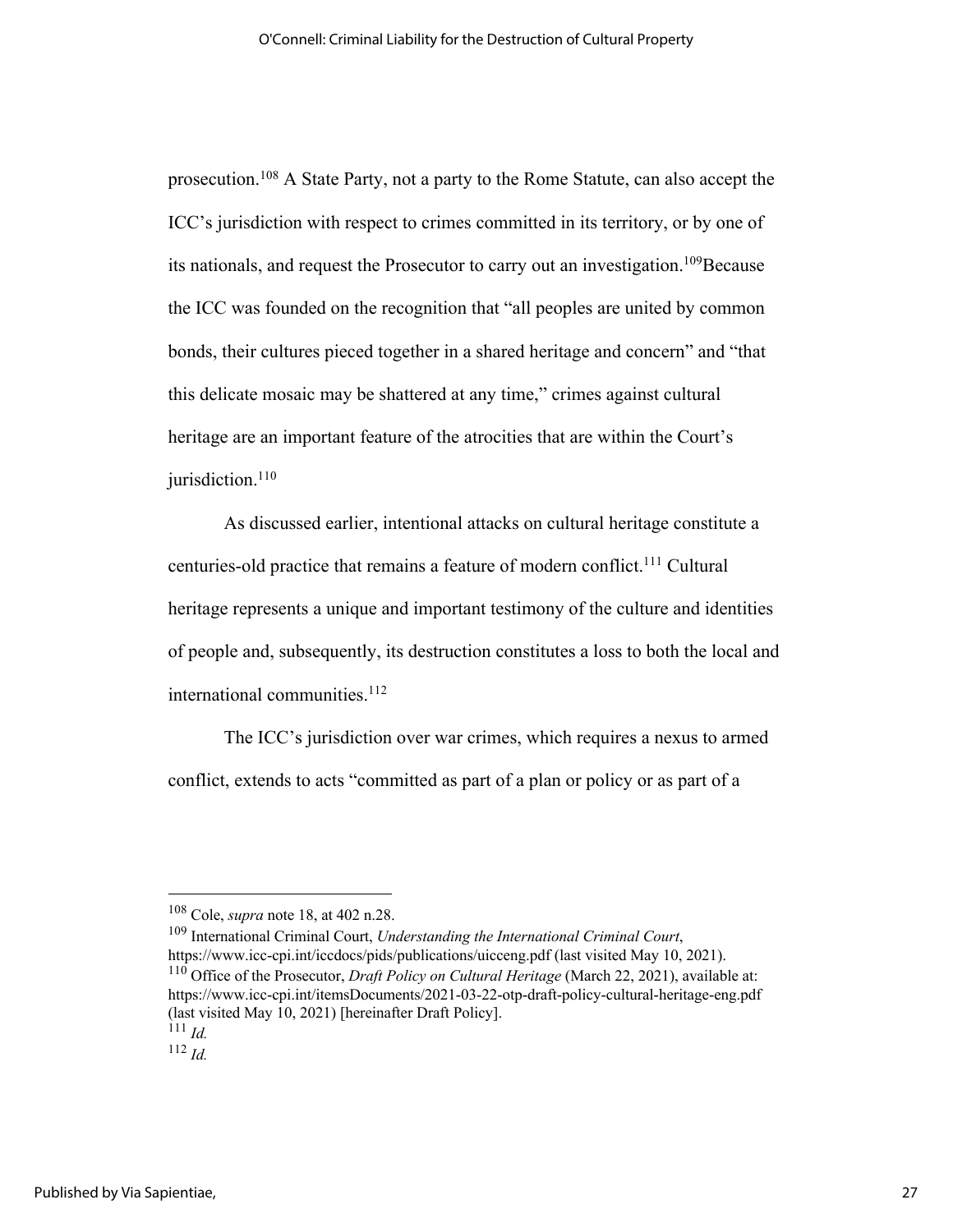large-scale commission of such crimes."113 Article 8 of the Rome Statute, reflecting the violations of the 1949 Geneva Conventions and the laws and customs of war, defines a number of war crimes that may be applied in cases related to the destruction of cultural property.<sup>114</sup> The war crimes set out in Articles  $8(2)(b)(ix)$  and  $8(2)(e)(iv)$ , which apply to international and non-international armed conflicts, respectively, are the most directly applicable to attacks on cultural heritage.<sup>115</sup> They prohibit intentionally directing attacks against buildings and historical monuments which fall under the definition of "cultural property."116 Together, through their prohibition of intentionally directing attacks against certain structures, provided they are not military objectives, these provisions protect cultural property in a variety of conflicts.<sup>117</sup>

As illustrated above, Article 8(2)(e) enumerates serious violations related to the laws and customs applicable in armed conflicts not of an international character. <sup>118</sup> However, the Rome Statute does not provide further guidance defining what exactly justifies charging an individual for the war crime of directing attacks against buildings dedicated to religion and historic monuments

<sup>113</sup> United Nations General Assembly, Rome Statute of the International Criminal Court, U.N. Doc. A/Conf. 183/9 (July 17, 1998) [hereinafter Rome Statute].

<sup>&</sup>lt;sup>114</sup> Gerstenblith, *supra* note 9, at 272 n. 106.<br><sup>115</sup> Rome Statute art. 8(2)(b)(ix), (e)(iv).

<sup>116</sup> Draft Policy, *supra* note 112, ¶ 2. 117 *Id.* ¶ 42.

<sup>118</sup> Rome Statute, *supra* note 115 at art. 8.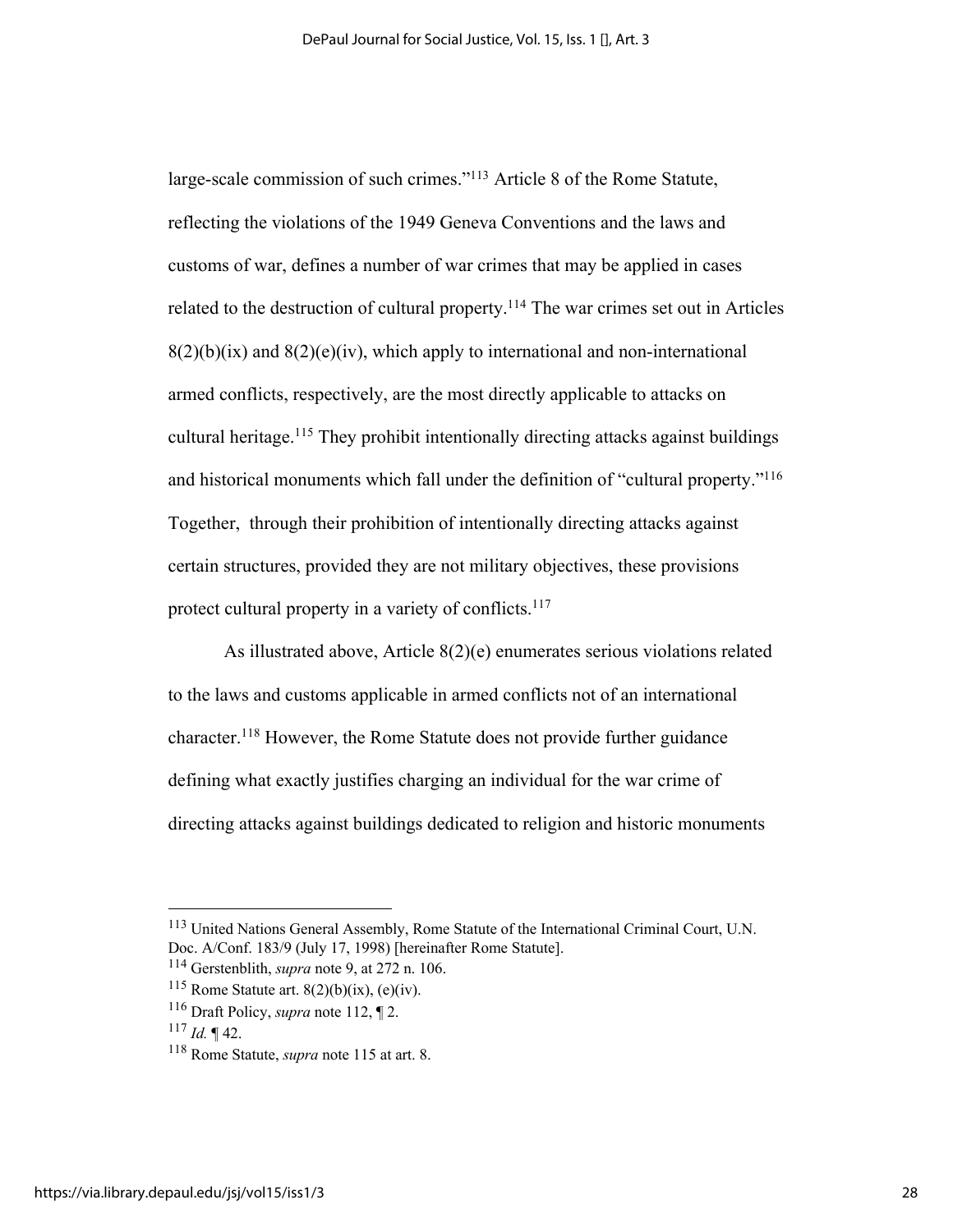which are not military objectives. What is considered an attack? Which buildings or monuments are considered protected non-military targets? The Elements of Crimes, an ICC document drafted after the Rome Statute, attempts to define this crime in greater detail.<sup>119</sup> Specifically, the legal elements of the war crime of intentionally attacking protected objects are:

- 1. The perpetrator directed an attack.
- 2. The object of the attack was one or more buildings dedicated to religion, education, art, science or charitable purposes, historic monuments, hospitals or places where the sick and wounded are collected, which were not military objectives.
- 3. The perpetrator intended such building or buildings dedicated to religion, education, art, science or charitable purposes, historic monuments, hospitals or places where the sick and wounded are collected, which were not military objectives, to be the object of the attack.
- 4. The conduct took place in the context of and was associated with an armed conflict not of an international character.
- 5. The perpetrator was aware of factual circumstances that established the existence of an armed conflict.<sup>120</sup>

However, neither the Rome Statute itself nor the Elements of Crimes indicates a

definition of the word "attack." Thus, the Court may look outside of its regulatory

framework to determine the scope of Article 8(2)(e)(iv).

Article 21 of the Rome Statute dictates that the Court's consideration of

crimes against cultural heritage occurs within a prescribed regulatory framework:

<sup>119</sup> Davidson, *supra* note 107, at 40.

<sup>120</sup> International Criminal Court, *Elements of Crimes*, Doc No ICC-ASP/1/3 (9 September 2002) [hereinafter Elements of Crimes].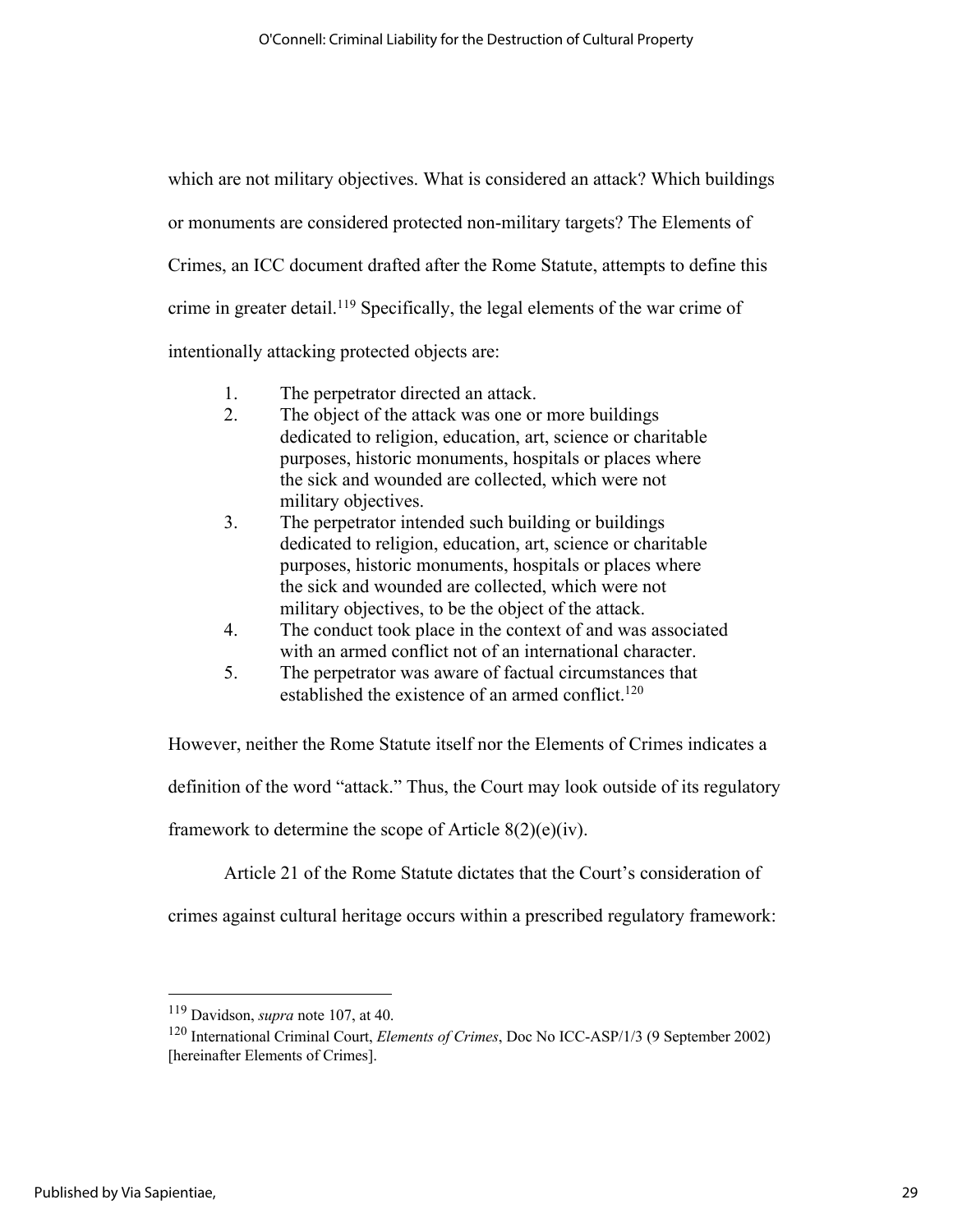first, the Rome Statute; second, the Elements of Crimes, and; third, the Rules of Procedure and Evidence.<sup>121</sup> However, none of these refer explicitly to the destruction of cultural heritage explicitly and, although the crimes set out in the Rome Statute should initially be interpreted on their own terms, the Court may also rely on applicable treaties and rules of international law, including the established principles of international law and armed conflict.<sup>122</sup> This includes the protections set forth in the core instruments of international humanitarian law, including the 1899 and 1907 Hague Conventions, the 1949 Geneva Conventions and their Additional Protocols, as well as those set out in the 1954 Hague Convention and its Protocols.123 Finally, Article 21 provides that the Court may apply "general principles of law derived by the Court from national laws of legal systems of the world" as long as "those principles are not inconsistent with this Statute and with international law and internationally recognized norms and standards."<sup>124</sup>

III. DETERMINING THE SCOPE OF ARTICLE 8(2)(E)(IV) OF THE ROME STATUTE

*A. Mali and the International Criminal Court: The Case of Ahmad Al Faqi Al Mahdi*

<sup>121</sup> Rome Statute art. 21(1)(a). 122 *Id.* at (1)(b)

<sup>123</sup> Draft Policy, *supra* note 110, ¶ 34.

 $124$  Rome Statute art. 21(1)(c).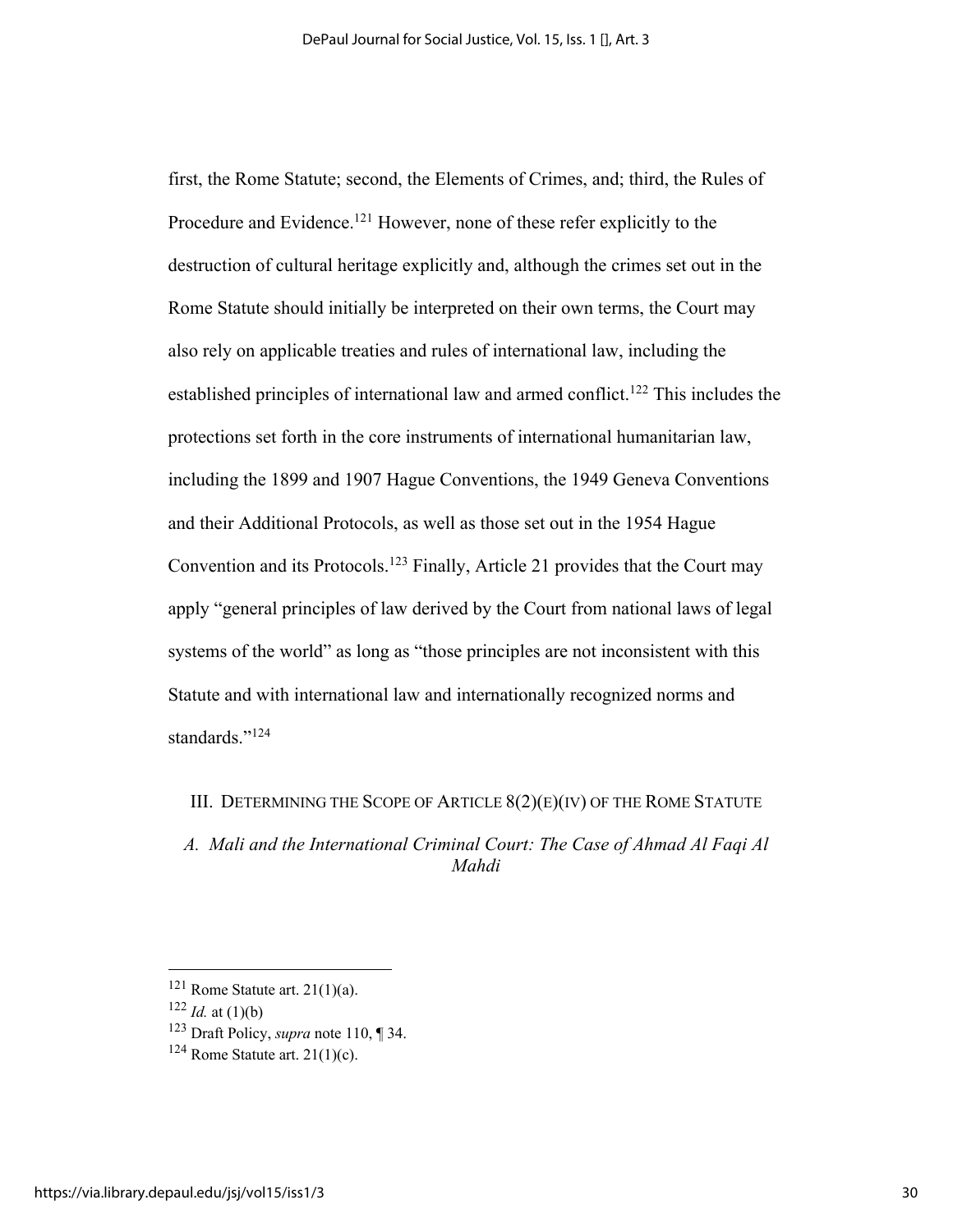While charges for the destruction of cultural heritage have been brought in international criminal cases in the past, they have always been ancillary to charges for more "serious" crimes.<sup>125</sup> However, on September 27, 2016, the ICC convicted Ahmad Al Faqi Al Mahdi for violating Article 8(2)(e)(iv) of the Rome Statute by directing an attack against buildings dedicated to religion, and historic monuments that were not military objectives.126 *Al Mahdi* was the first prosecution before an international tribunal where the destruction of cultural heritage was the sole basis for prosecution.<sup>127</sup> ICC Prosecutor Fatou Bensouda focused on the structures' and monuments' importance to both the local and international communities, stating: "Let us be clear: what is at stake is not just walls and stones. The destroyed mausoleums were important, from a religious point of view, from a historical point of view, and from an identity point of view."128 *Al Mahdi* may, therefore, be seen as a landmark prosecution, furthering the international community's power to protect cultural heritage during armed conflict and opening the door for future prosecutions for violations which previously seemed beyond the law's reach.

*i. Factual Background* 

<sup>125</sup> Casaly, *supra* note 56, at 1199.

<sup>&</sup>lt;sup>126</sup> *Al Mahdi*, Judgment and Sentence ¶ 63.

<sup>127</sup> *Id.*

 $128$  Casaly, supra note 56, at 1200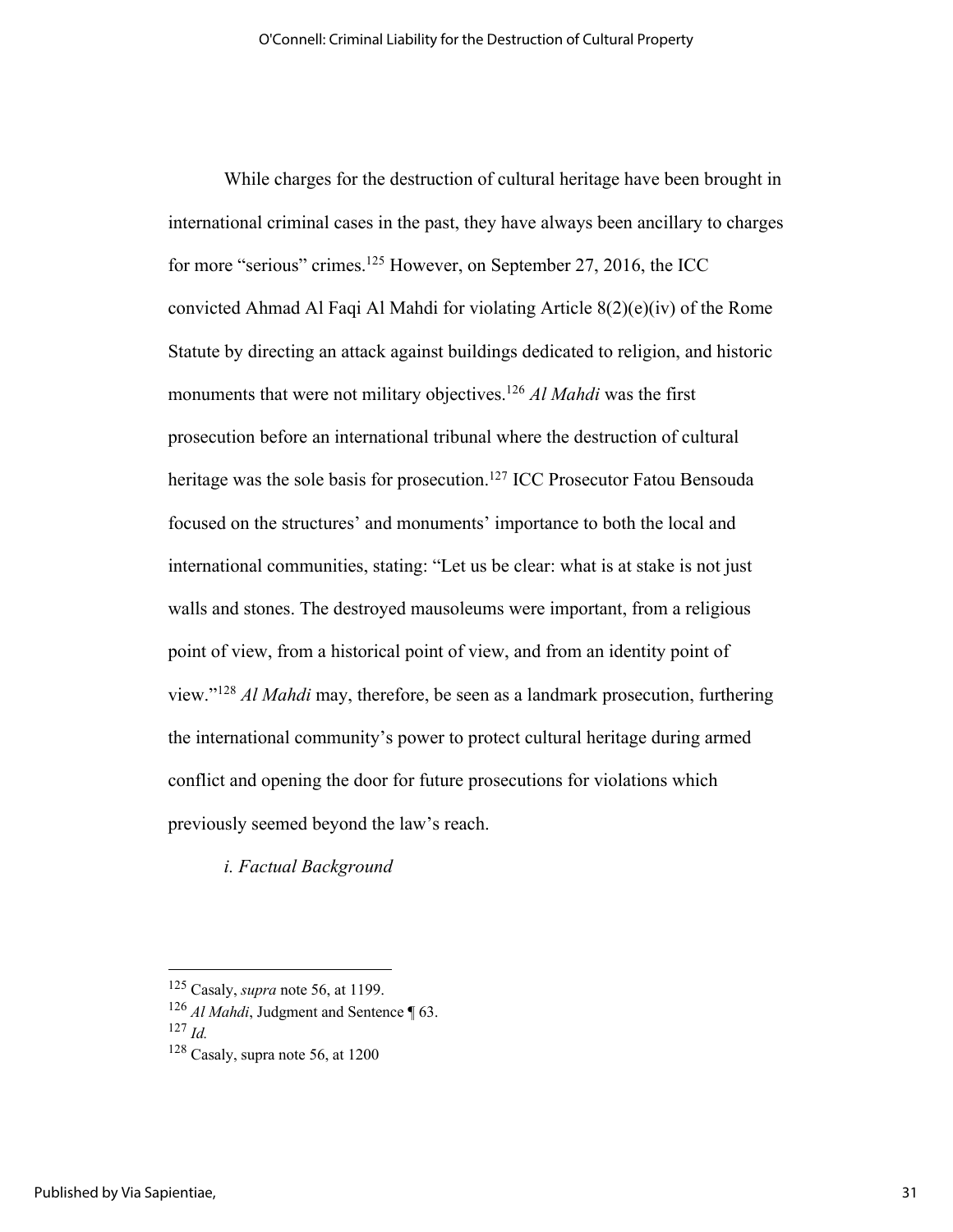With roots dating back to 1100 A.D., Timbuktu served as an important trade city, was well situated to spread Islamic culture and learning, and was particularly famed for its collections of medieval and later, Islamic manuscripts.<sup>129</sup> Now a designated UNESCO World Heritage Site, the city serves as an important center of Islamic learning and features several important shrines and mosques.130 However, in January 2012, violence broke out in Mali, and rebel groups gained control of the territory located in the northern part of the country.<sup>131</sup> By April 2012, the Malian army had withdrawn from Timbuktu, which was subsequently taken over by Ansar Dine, a Malian jihadist group, and its ally, Al Qaeda in the Islamic Maghreb.132 Ansar Dine, which translates to "defenders of faith," sought to enforce its extreme interpretation of Islamic law throughout Mali. $133$ 

To accomplish the takeover of Timbuktu, Ansar Dine established a local government, including a morality brigade known as the *Hisbah*, which Al Mahdi, an expert on religious matters, led until September 2012.134 In June 2012, Ansar Dine's leadership directed Al Mahdi to destroy ten mausoleums and other

<sup>129</sup> *Id.* at 795.

<sup>130</sup> PATTY GERSTENBLITH, ART, CULTURAL HERITAGE, AND THE LAW 806 (4th ed. 2019). <sup>131</sup> *International Criminal Law - Rome Statute - International Criminal Court Imposes First Sentence for War Crime of Attacking Cultural Heritage*, 130 HARV. L. REV. 1978 (2017). <sup>132</sup> *Id.* at 1979.

<sup>133</sup> *Id.*

<sup>134</sup> *Id.*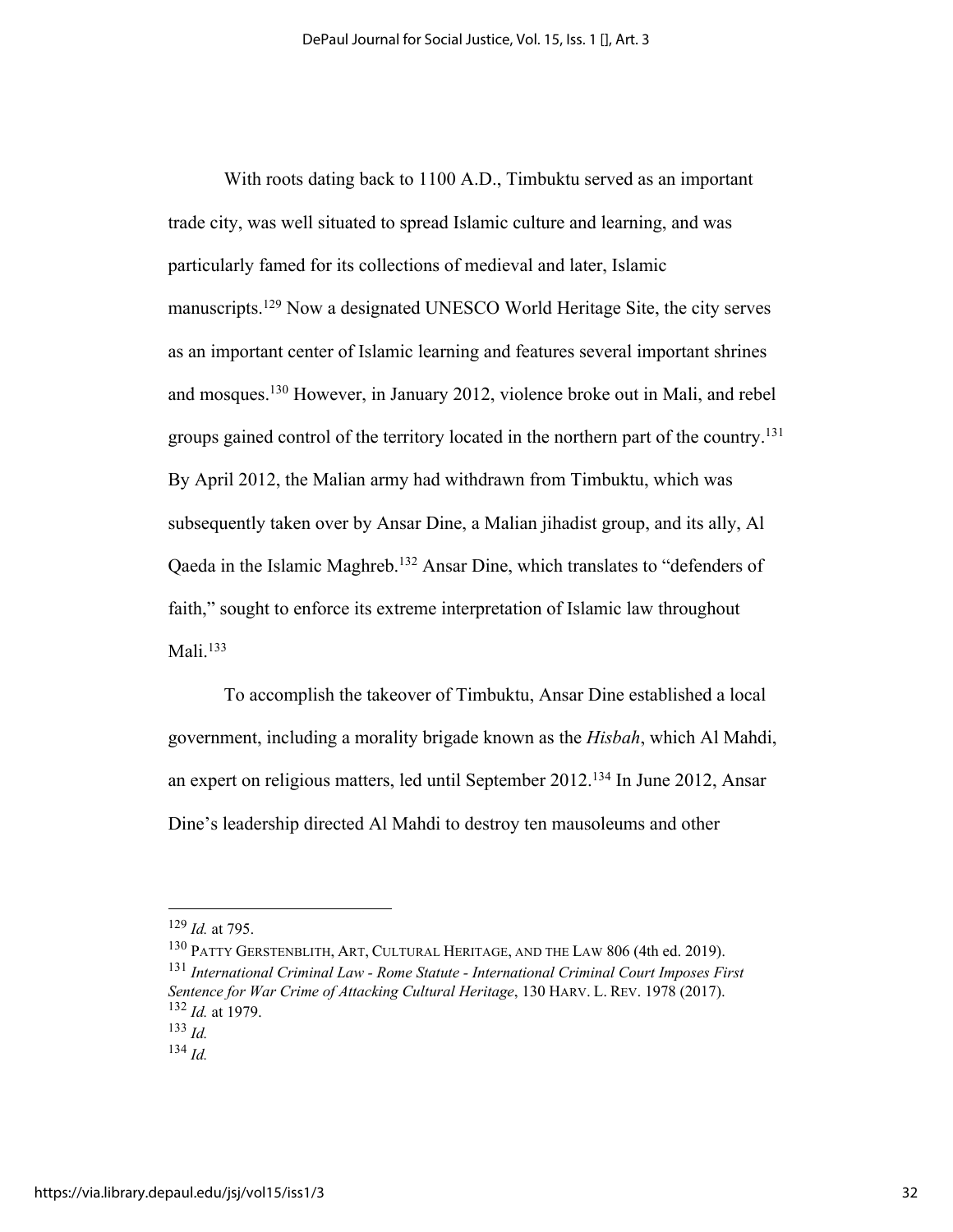significant sites of Timbuktu that local residents and pilgrims frequented for prayer and other religious activities and celebrations.135 Although only nine were actually destroyed, none of the ten targeted objects were military objectives, and all were included on the UNESCO List of World Heritage in Danger.<sup>136</sup>

*ii. A Victory for Cultural Property Protection: Al Mahdi Before the ICC*

*Al Mahdi* unfolded relatively quickly, from the Malian referral to the end of the ICC's trial. In July 2012, because Mali's courts could not operate or accept these cases at the time, Mali referred its internal situation to the ICC, asking the Prosecutor to open an investigation into the alleged crimes against humanity and war crimes perpetrated since the conflict's onset. <sup>137</sup> The ICC issued a warrant for Al Mahdi's arrest on September 18, 2015, prompting Nigerian authorities to transfer Al Mahdi from a Nigerian prison to the ICC detention facility at The Haugue.<sup>138</sup> On March 1, 2016, Al Mahdi indicated that he would plead guilty to the single charge against him. On March 24, 2016, the Pre-Trial Chamber I confirmed the allegation that he was responsible for the war crime of attacking protected objects under Article  $8(2)(e)(iv)$  of the Rome Statute.<sup>139</sup> The trial

<sup>135</sup> *Id.*

<sup>136</sup> *International Criminal Law - Rome Statute - International Criminal Court Imposes First Sentence for War Crime of Attacking Cultural Heritage*, 130 HARV. L. REV. 1978 (2017). <sup>137</sup> Cole, *supra* note 18, at 416.

<sup>138</sup> Milena Sterio*, Individual Criminal Responsibility for the Destruction of Religious and Historic Buildings: The Al Mahdi Case*, 49 CASE W. RES. J. INT'L L. 63, 66 (2017). <sup>139</sup> *Id.* at 67.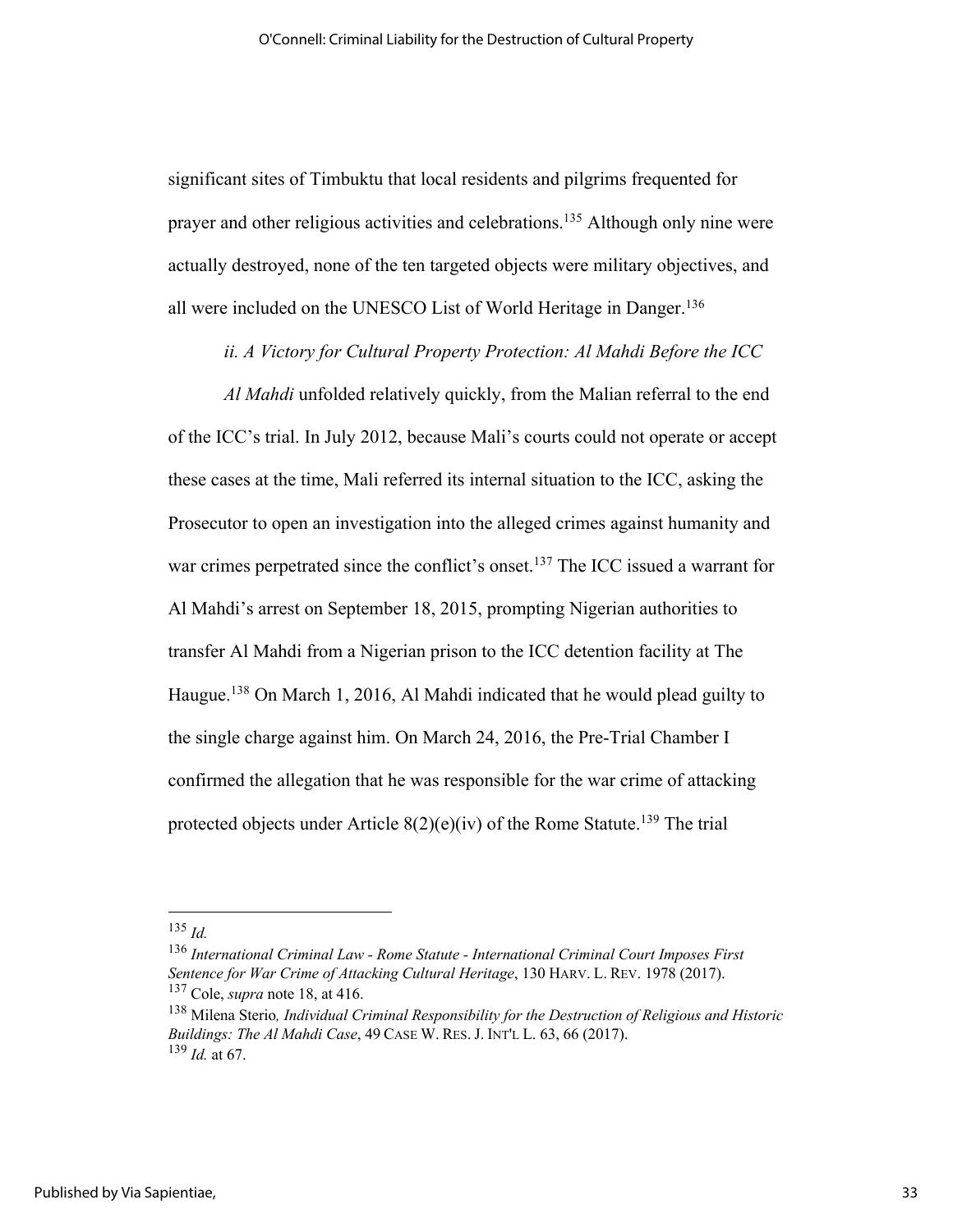concluded within a single week, sentencing Al Mahdi to nine years imprisonment on September 27, 2016.

On November 25, 2021, Al Mahdi's imprisonment sentence was reduced by two years.<sup>140</sup> Under Article 110(3) of the Rome Statute, "[w]hen the person has served two thirds of their sentence…the Court shall review the sentence to determine whether it should be reduced."141 The unanimous decision, issued by Judge Solomy Balungi Bossa, Judge Marc Perrin de Brichambaut, and Judge Gocha Lordkipanidze, cut the original nine year sentence by two years, finding that Al Mahdi had admitted his guilt and "took responsibility for his actions as early as the first day of his interviews with the prosecution."142 The date for the sentence's completion is September 18, 2022.<sup>143</sup>

*Al Mahdi* represents the first international criminal prosecution for the destruction of cultural heritage where the alleged perpetrator did not commit any other war crimes or crimes against humanity.144 Specifically, Al Mahdi was the first person to be tried solely for "attacks" on cultural property under the Rome Statute.<sup>145</sup> Noting that Article  $8(2)(e)(iv)$  had not previously been applied by the

<sup>&</sup>lt;sup>140</sup> Three Judges of the Appeals Chamber Appointed For The Review Concerning Reduction Of Sentence, ICC-01/12-01/15, November 25, 2021, https://www.icc-

cpi.int/CourtRecords/CR2021\_10958.PDF. 141 Rome Statute, *supra* note 19, at Article 110. 142 Three Judges, at ¶ 26.

<sup>143</sup> *Id.* ¶ 77.

<sup>144</sup> Gerstenblith, *supra* note 17, at 387.

<sup>145</sup> William Schabas, *Al Mahdi Has Been Convicted of a Crime He Did Not Commit*, 49 CASE W. RES. J. INT'L L. 75, 77 (2017).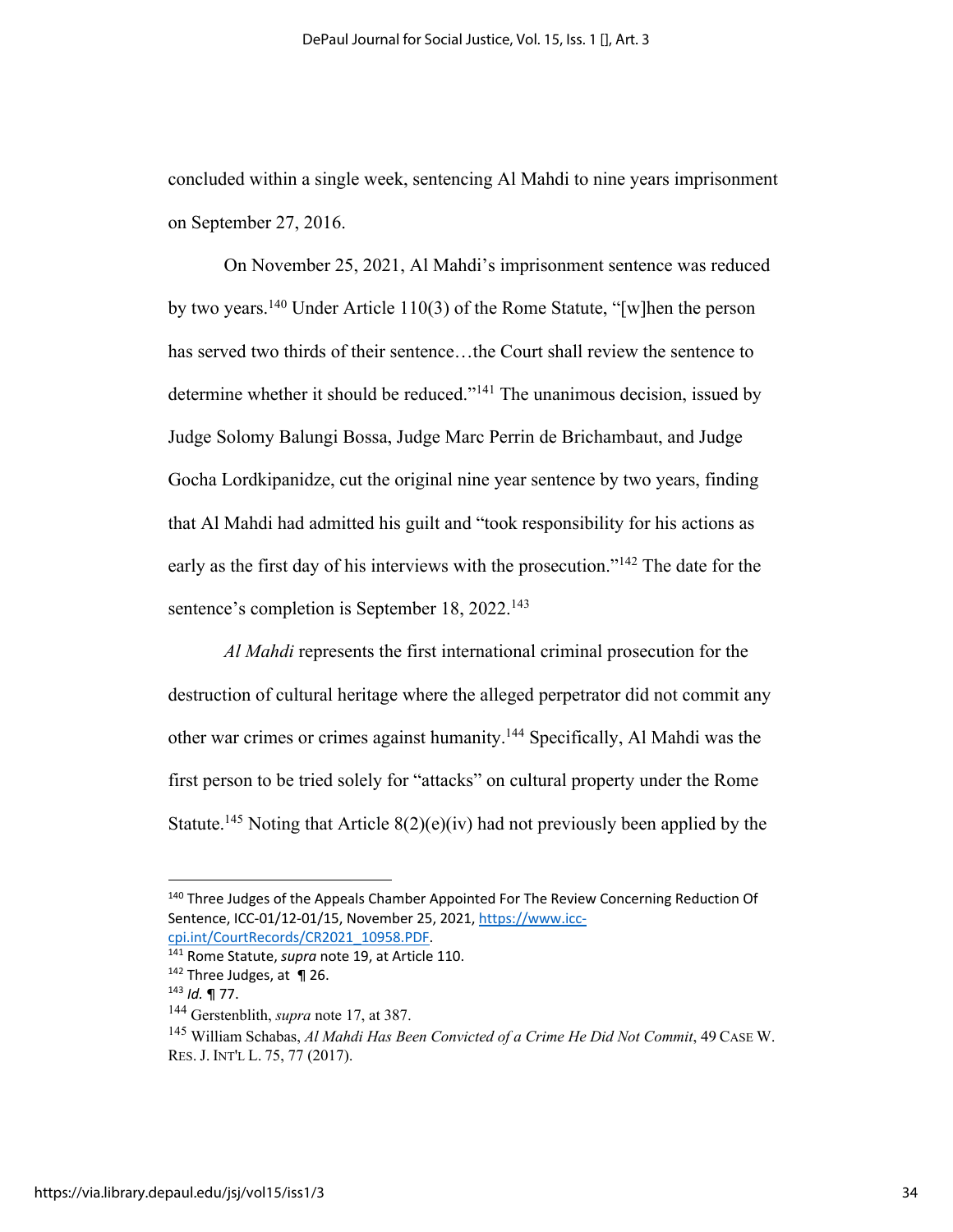Court, the Trial Chamber announced that it would "proceed to interpret the crime and its elements."146

The opinion expressly recognized that Article  $8(2)(e)(iv)$  singles out cultural property as a special kind of civilian object that warrants a higher level of protection.<sup>147</sup> The Court observed that the special protection afforded to cultural property under international law could be traced back to Articles 27 and 56 of the 1907 Hague Convention and the 1919 Commission on Responsibility, which identified the war crime of "wanton destruction of religious, charitable, educational, and historic buildings and monuments."<sup>148</sup> Further, while the Geneva Conventions set forth the special protection of certain objects, including hospitals, subsequent agreements, such as Additional Protocols I and II to the Geneva Conventions and the Second Protocol to the 1954 Hague Convention, reflect an even greater protection of cultural property.<sup>149</sup> In determining the scope of the word "attack" pursuant to Article  $8(2)(e)(iv)$ , the Chamber stated:<sup>150</sup>

The Chamber considers that the element of 'direct[ing] an attack' encompasses any acts of violence against protected objects and will not make a distinction as to whether it was carried out in the conduct of hostilities or after the object had fallen under the control of an armed group. The Statute makes no such distinction. This reflects the special status of religious, cultural, historical and similar objects, and the Chamber should not change this status by

- <sup>146</sup> *Al Mahdi*, Judgment and Sentence ¶ 13.
- $147$  Id. at ¶ 17.
- $148$  *Id.* at ¶ 14.
- <sup>149</sup> *Id.*
- $150$  *Id.* at  $\P$  15.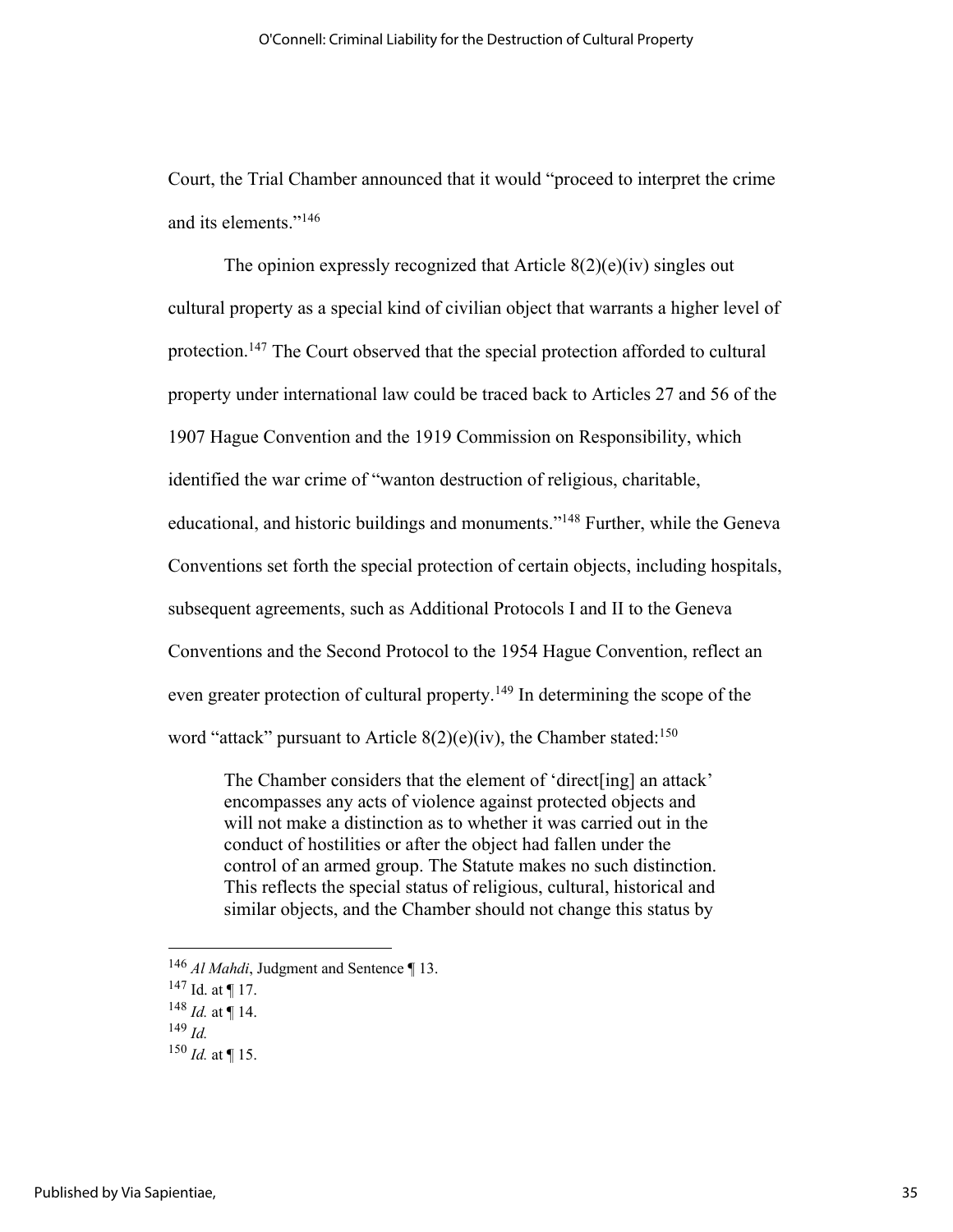making distinctions not found in the language of the Statute. Indeed, international humanitarian law protects cultural objects as such from crimes committed both in battle and out of it.

The Court further distinguished the protections afforded to cultural property under the Rome Statute, noting that the statute "protects persons and cultural objects differently."151 Specifically, people are protected by multiple provisions meant to apply at different times, such as "during hostilities, after an armed group has taken control, and against various and specific kinds of harm."<sup>152</sup> However, under Article 8(2)(e)(iv), cultural objects in non-international armed conflicts are not protected this way; no distinction is made between attacks made in the conduct of hostilities or afterwards.<sup>153</sup> As a result of the Chamber's findings, this prosecution for the destruction of cultural heritage helped move the international community one step closer to elevating the destruction of cultural heritage as a war crime.

## *B. Cultural Heritage and Conflict: The Case of Bosco Ntaganda*

Therefore, *Al Mahdi* left open the question of how the Court would treat smaller, lesser-known religious or cultural sites, such as those not specifically designated as World Heritage Sites. The Prosecutor in *Al Mahdi* explained that the mausoleums were of historical and cultural importance for the entire world,

 $^{151}$  *Id.* at ¶ 16.

<sup>152</sup> *Id.*

<sup>153</sup> *Al Mahdi*, Judgment and Sentence ¶ 16.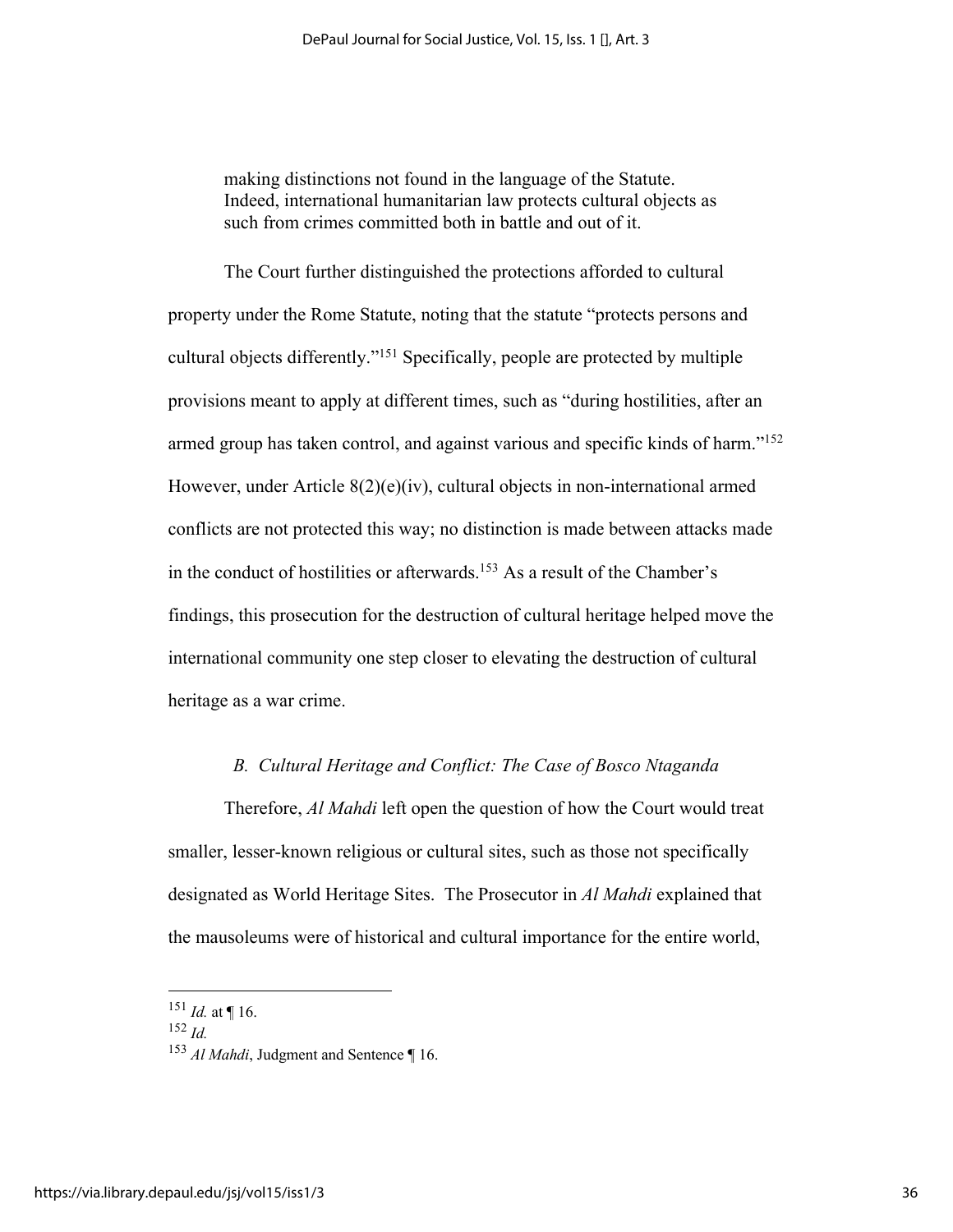noting that "with one exception, all of sites in Timbuktu had been designated by UNESCO as World Heritage sites" because they "constituted a chapter in the history of humanity." However, while these structures represented an important cultural asset to both the local and international communities, the question arises as to how the Court would treater smaller, lesser known religious or cultural sites, those which are not specifically designated as World Heritage Sites.

As *Al Mahdi* was coming to a close, the trial of a Congolese militia leader, Bosco Ntaganda, was commencing. The case, which involved 18 charges of war crimes and crimes against humanity committed in the Ituri district of the Eastern Democratic Republic of the Congo between 2002 and 2003, opened before the Trial Chamber at the ICC in The Hague on September 2, 2015.<sup>154</sup> One noteworthy charge was for the war crime of intentionally attacking protected objects under Article  $8(2)(e)(iv)$  of the Rome Statute for destroying a church.<sup>155</sup> However, in contrast to the Court's holding in *Al Mahdi*, the ICC ultimately dismissed this charge, finding that the crimes committed under Ntaganda's command did not constitute an "attack."156

*i. Factual Background* 

<sup>154</sup> International Criminal Court, *Ntaganda trial opens at International Criminal Court* (2 September 2015), https://www.icc-cpi.int/Pages/item.aspx?name=pr1143 (last visited May 10, 2020).

<sup>155</sup> Ntaganda, Judgment, *supra* note 3.

<sup>156</sup> *Id.*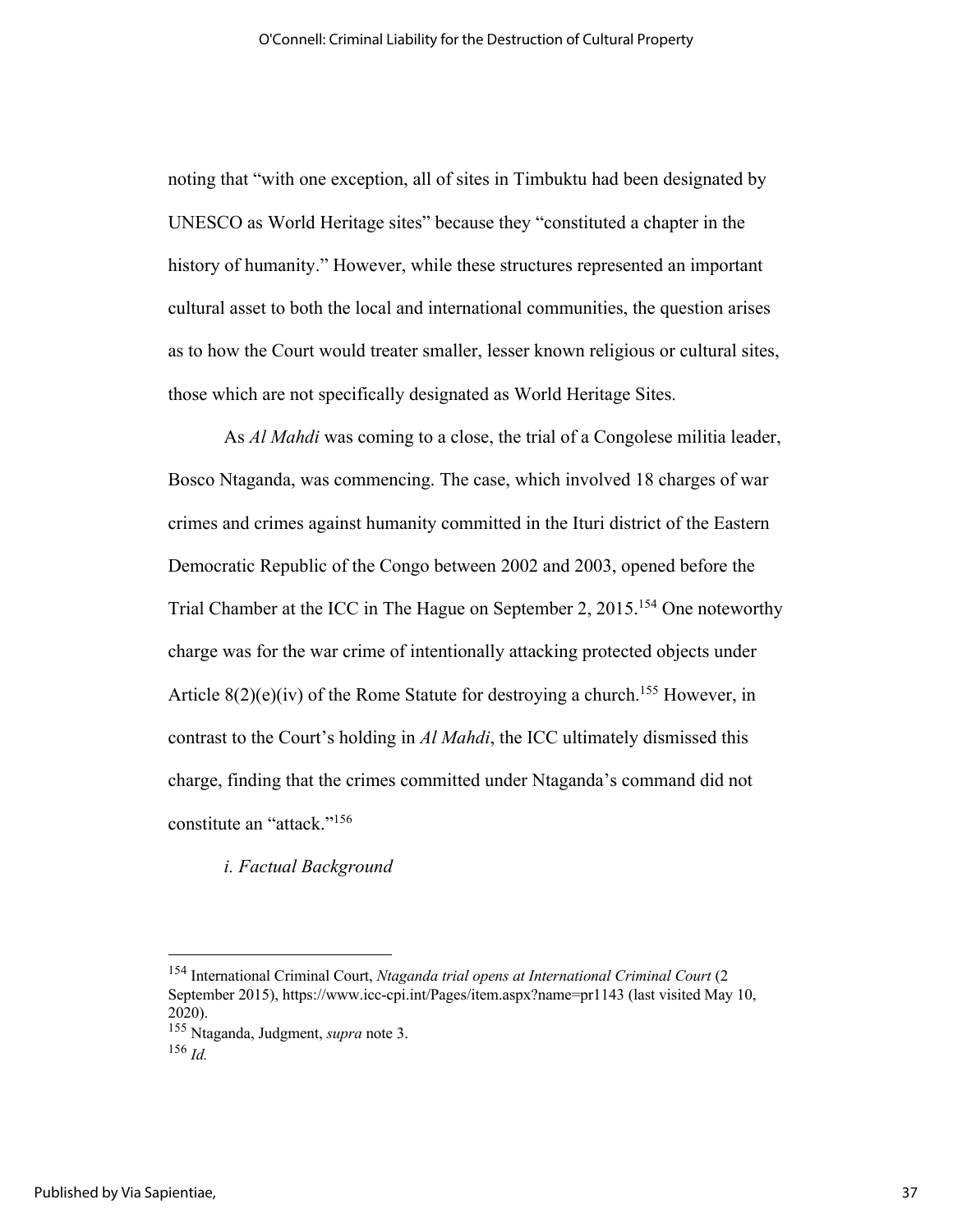Born in 1973, Bosco Ntaganda grew up in Rwanda before fleeing to the Democratic Republic of the Congo (DRC) as a teenager when ethnic violence escalated against his fellow Tutsis in Rwanda.<sup>157</sup> At the age of 17, he joined the rebel group known as the *Rwandan Patriotic Front* (RPF), composed mostly of Tutsis in southern Uganda. He fought under the command of former RPF leader and current Rwandan President, Paul Kagame in an effort to end the genocide in Rwanda.158 As the conflicts between groups in Rwanda started to spill over into neighboring countries, Ntaganda began to move back and forth between the rebel groups and national armies in both Rwanda and the DRC.159

In 2002, Ntaganda joined the *Forces Patriotiques pour la Libération du Congo* (FLPC), the military wing of the *Union des Patriotes Congolias* (UPC). He spent the next three years as Thomas Lubanga's Deputy Chief of Staff and commander of Military Operations.160 The UPC was a political group situated in Ituri, a northeastern province of the DRC, which was formed in 2000 to further the interests of the Hema, a pastoralist ethnic group living in the region.161 The competing political group, the *Nationalist and Integrationist Front* (FNI),

<sup>157</sup> Penny Dale, *Bosco Ntaganda – the Congolese "Terminator*,*"* BBC NEWS (July 8, 2019), https://www.bbc.com/news/world-africa-17689131 (last visited May 10, 2020). <sup>158</sup> *Id.*

<sup>159</sup> *Id.*

<sup>&</sup>lt;sup>160</sup> *Id.* (Thomas Lubanga was recently sentenced to fourteen years in prison by the ICC – Lubanga was found guilty of the war crimes of enlisting and conscripting children under the age of 15 years and using them to participate in hostilities, the same group of victims that would also implicate Ntaganda).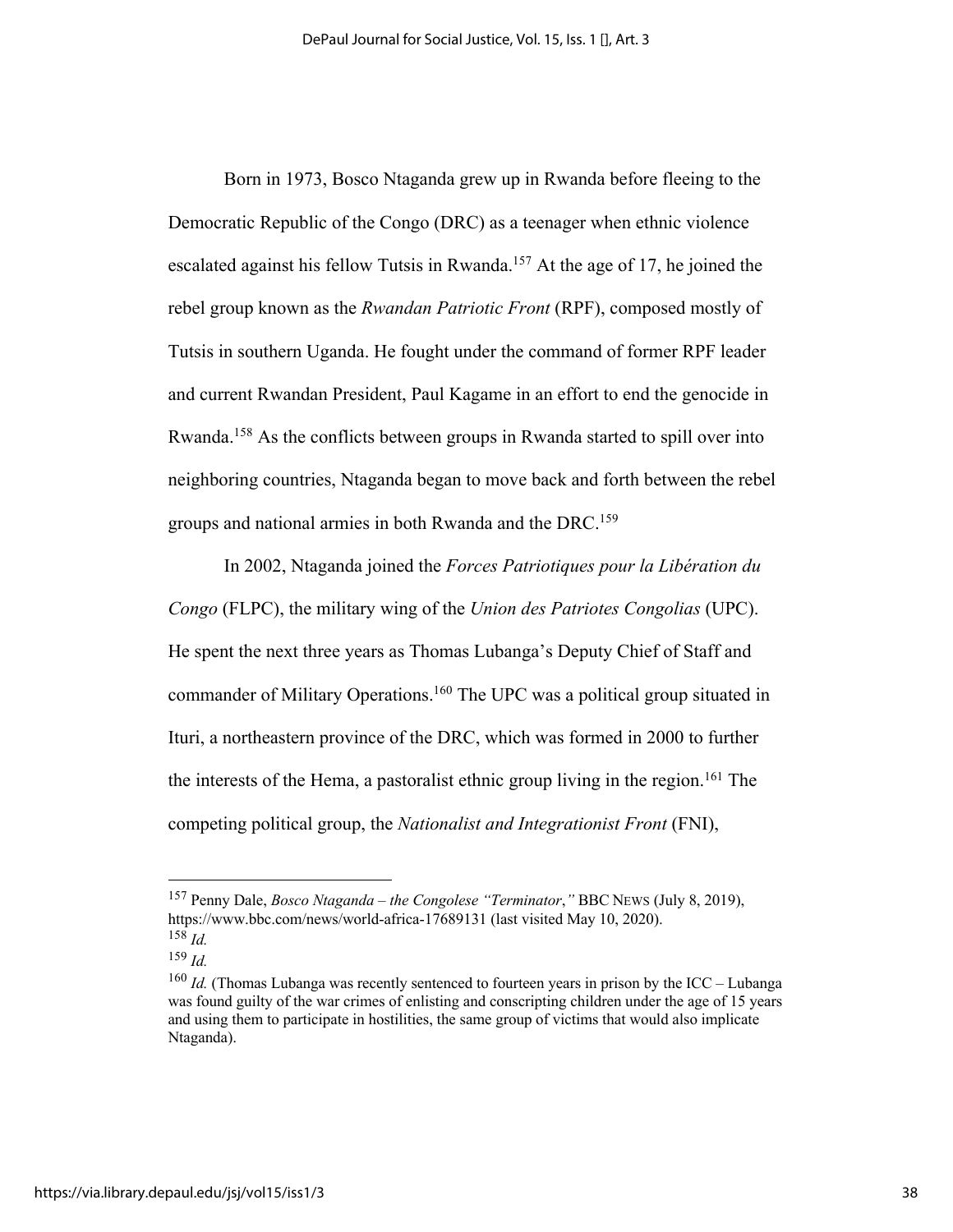represented the interests of the Lendu, an agriculturalist ethnic group also living in Ituri.162 From1999 to 2003, the UPC and FNI engaged in armed conflict until European Union intervention fractured the UPC into smaller groups.<sup>163</sup> Though the conflict did not end entirely, this resulted in significantly reduced armed hostilities.164

## *ii. An Unexpected Outcome: Ntaganda Before the ICC*

Between 2002 and 2003, Ntaganda was alleged to have used the militant force of the FPLC to conduct widespread and systematic attacks in and around Ituri, primarily against the Lendu people.165 In 2004, Congolese President Joseph Kabila referred the situation in the DRC to the ICC Prosecutor.<sup>166</sup> After a preliminary investigation determined that action was warranted, the Prosecutor initiated an official investigation on June 21, 2004.<sup>167</sup> Ultimately, as a result of the UPC's and FPLC's actions and because of his military leadership during this time, Ntaganda was charged with 13 counts of war crimes and five counts of crimes against humanity.168

 $165$  *Id.* at 7.

<sup>166</sup> Sarah T. Deuitch, *Putting the Spotlight on the Terminator: How the ICC Prosecution of Bosco Ntaganda Could Reduce Sexual Violence during Conflict*, 22 WM. & MARY J. WOMEN & L. 655, 681 (2016).  $167 \dot{Id}$ 

<sup>168</sup> *Id.* at 681-682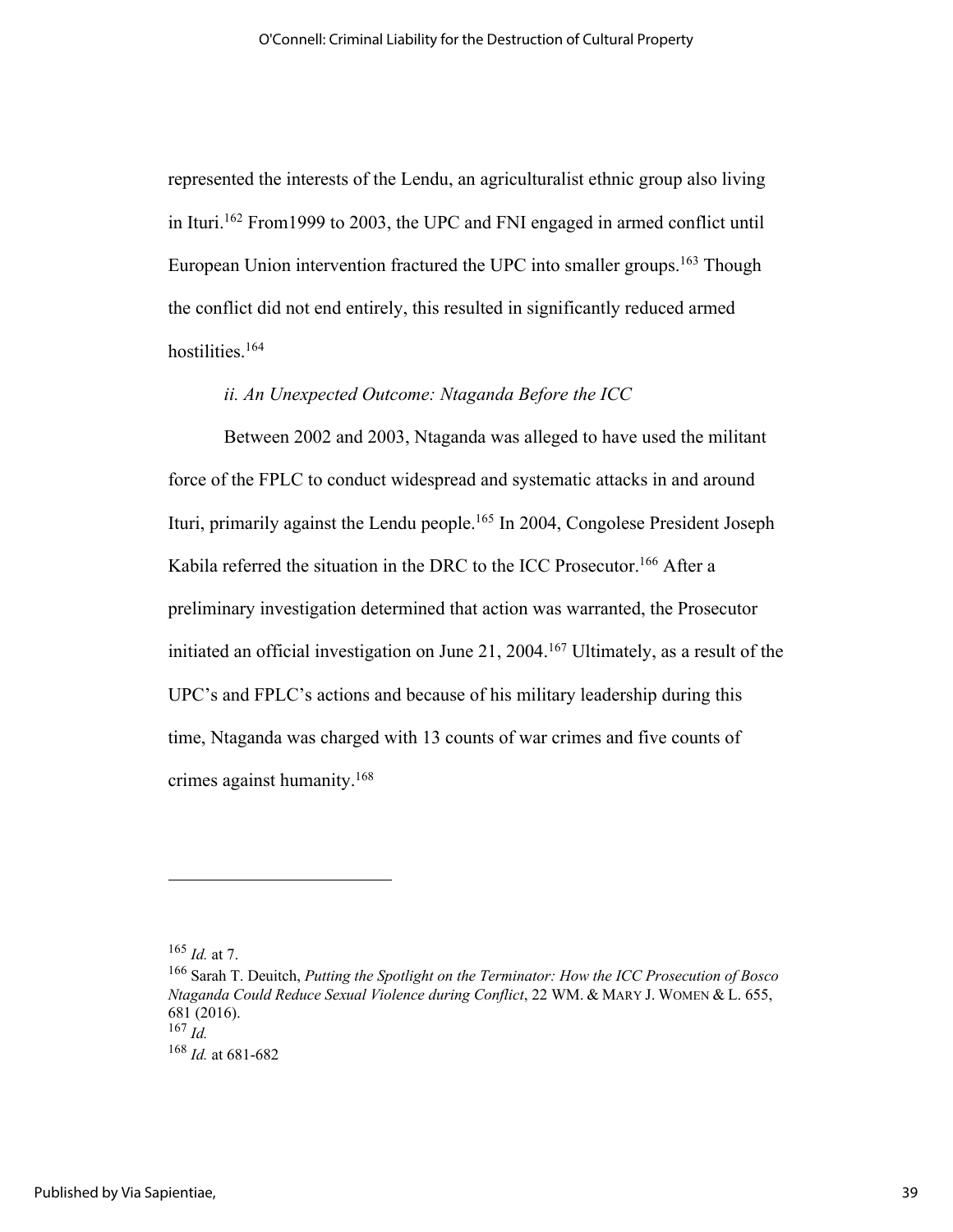The 13 counts of war crimes included: murder and attempted murder; attacking civilians; rape; sexual slavery of civilians; pillaging; displacement of civilians; attacking protected objects; destroying enemy property; and rape, sexual slavery, enlistment and conscription of child soldiers who were used in active hostilities.<sup>169</sup> The five counts of crimes against humanity included: murder and attempted murder; rape; sexual slavery; persecution; and forcible transfer of populations.170 Almost nine years later, on March 18, 2013, Ntaganda walked into the United States embassy in Kigali, Rwanda and voluntarily surrendered himself, asking to be transferred to the ICC in The Hague.<sup>171</sup> He is the first person to voluntarily surrender to the ICC and, although Ntaganda's reasons for surrender are unknown, he presumably did so to avoid being killed.172 It is likely that he no longer felt safe in either Rwanda or the DRC and knew his days in Central Africa were numbered.<sup>173</sup>

On June 9, 2014, the Court confirmed the charges against Ntaganda, finding substantial grounds to believe that the military groups under his command committed war crimes in the eastern DRC from 2002 to 2003.174 Count 17, the

<sup>169</sup> *Id.* at 682 n. 236

<sup>170</sup> *Id.* at 682 n. 327

<sup>171</sup> *Id.* at 680.

<sup>172</sup> *Id.* at 680-681

<sup>173</sup> *Id.* 174 Anna Kuniewicz, *International Criminal Court Prosecutor v. Bosco Ntaganda*, 15 CHI.-KENT J. INT'T & COMP. L. 1, 6 (2015).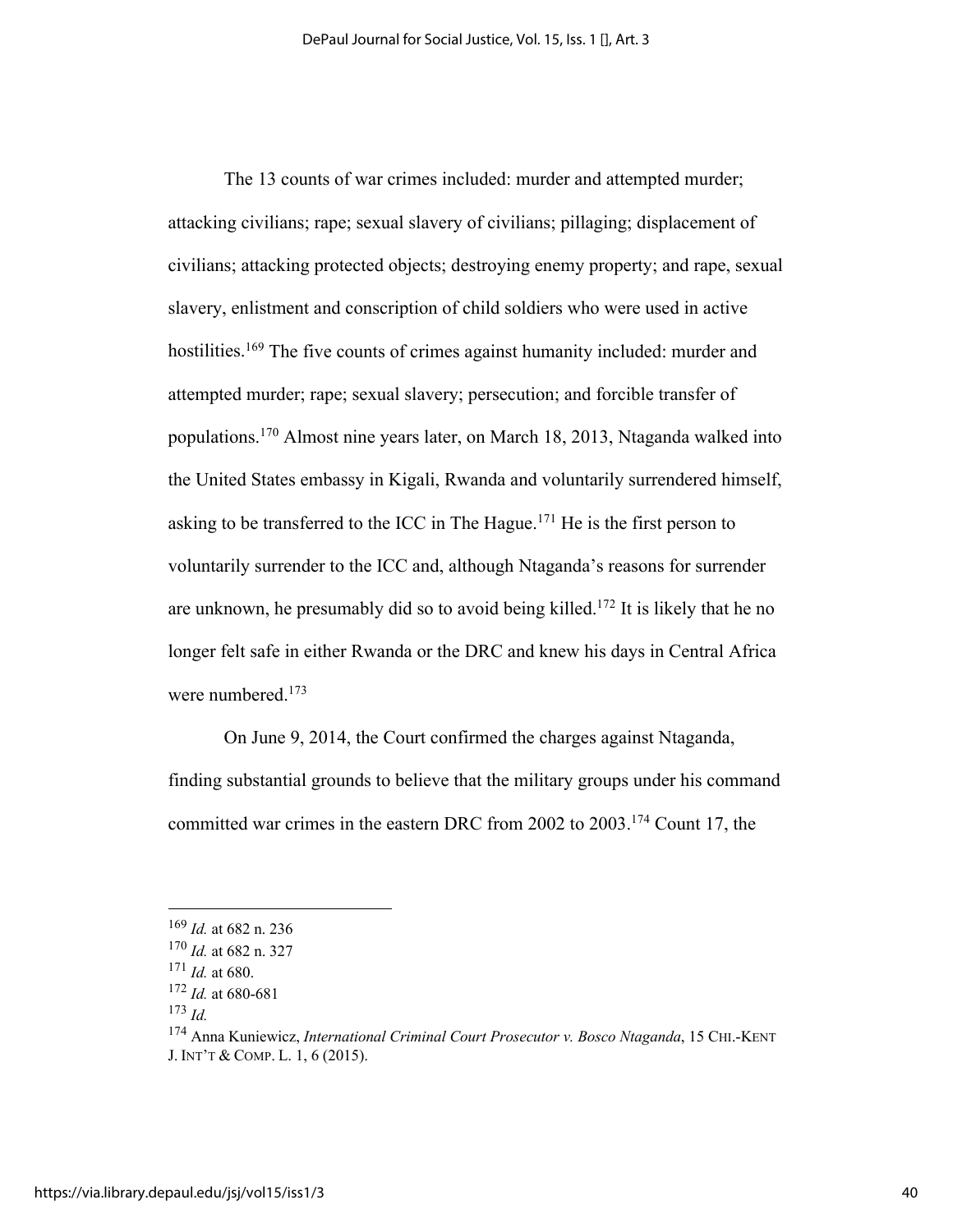war crime of intentionally attacking protected objects, alleged that, on or about November 24, 2002, Ntaganda oversaw an assault on Sayo, a locality within Ituri.175 In the immediate aftermath of the takeover, the UPC and FLPC set up a base inside Mungu Samaki, a church, where they removed the furniture, dug trenches, and started a fire inside to prepare their food.176 The Prosecution argued that pillaging the church constituted an attack against protected objects.<sup>177</sup> As a result, the ICC Prosecutor charged Ntaganda, as an individual, with the war crime of intentionally attacking protected objects.

On July 8, 2019, the Trial Chamber found Ntaganda guilty beyond a reasonable doubt of 13 counts of war crimes and all five counts of crimes against humanity committed in Ituri.<sup>178</sup> However, the Court declined to hold Ntaganda criminally responsible for Count 17, the charge of attacks against protected objects, because the Chamber did not consider the pillaging of the church to constitute an attack within the meaning of Article  $8(2)(e)(iv)$ .<sup>179</sup> In rendering its decision, the Trial Chamber looked to the Rome Statute's text and the Elements of Crimes, the ICC document drafted after the Rome Statute that was intended to assist the Court in the interpretation and application Articles  $6, 7$ , and  $8.^{180}$  After

 $175$  *Id.* 

<sup>176</sup> *Ntaganda*, Judgment, *supra* note 3, ¶ 526.

<sup>177</sup> *Id.* ¶ 760.

<sup>178</sup> *Id.* ¶ 1199.

 $179$  *Id.* 1136.

<sup>180</sup> Davidson, *supra* note 109 at 40.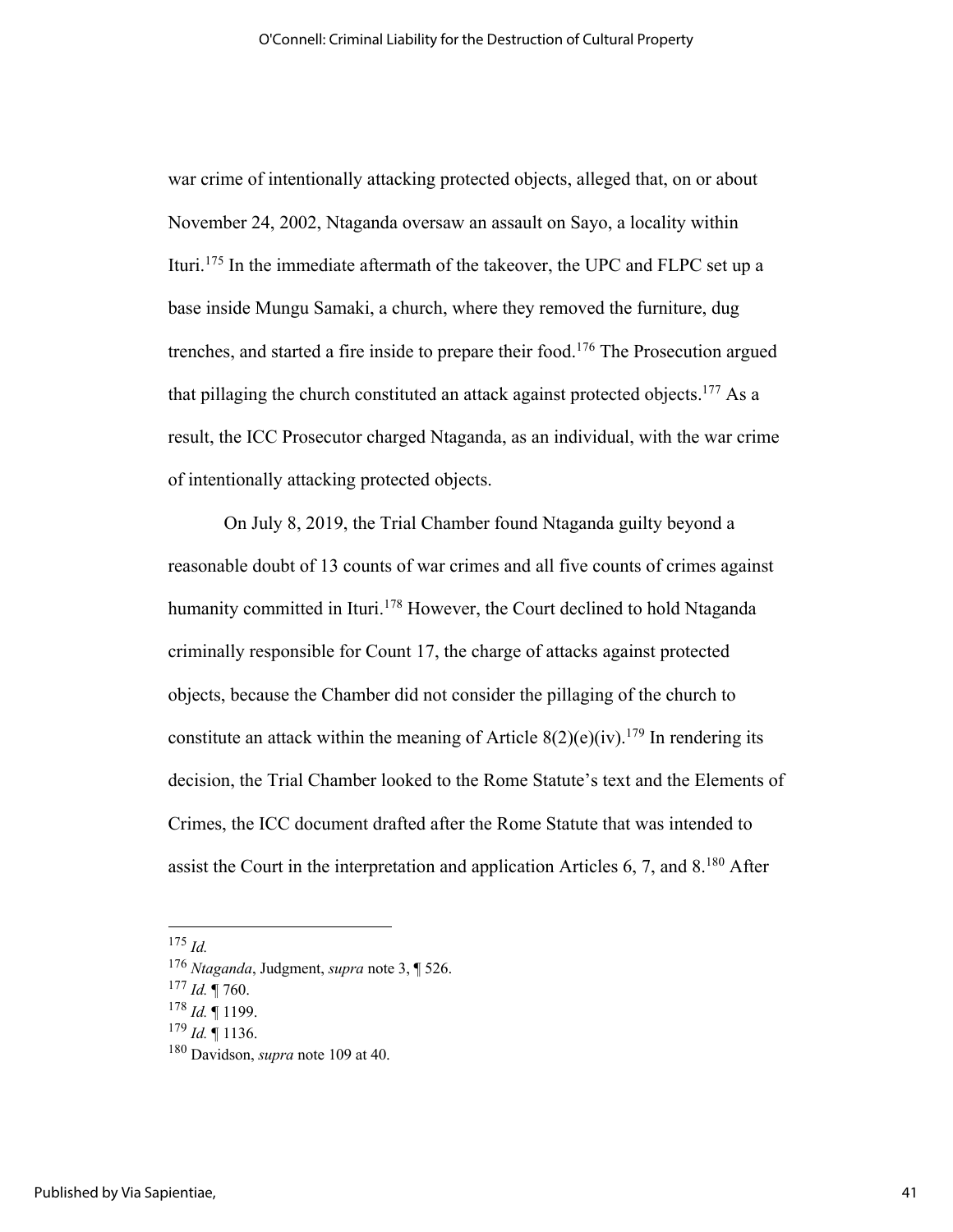observing that neither the Rome Statute nor the Elements of Crimes included a definition of the word "attack," the Trial Chamber turned to the framework of international law and relied on the definition of "attack" adopted in relation to the crime of intentionally attacking civilians:<sup>181</sup>

Having regard to the established framework of international law, the Chamber notes that the crime as described in Article  $8(2)(e)(i)$ of the Statute is based on Article 13(2) of Additional Protocol II. This protocol does not define attacks, but Additional Protocol I does, and the term is considered to have the same meaning in Additional Protocol II. "Attack" must therefore be understood within the meaning of Article 49 of Additional Protocol I as "acts of violence against the adversary, whether in offence or defence."

Thus, the Court determined that "attack" must be understood within the meaning of Article 49 of Additional Protocol I to the 1949 Geneva Conventions as "acts of violence against the adversary, whether in offence or defence."182 The Trial Chamber observed that the crime of attacking protected objects, like the war crime of attacking civilians, belongs to the "category of offences committed during the actual conduct of hostilities."<sup>183</sup> The Trial Chamber thus declined to find the pillaging under Count 17 to constitute an "attack." Specifically, the Court found that, since the attack on the church "took place sometime after the assault, and therefore not during the actual conduct of hostilities," the first element of

<sup>181</sup> *Ntaganda*, Judgment, *supra* note 3 ¶ 916.

<sup>182</sup> *Ntaganda*, Judgment, supra note 3.

<sup>183</sup> *Ntaganda*, Judgment, supra note 3, ¶ 916.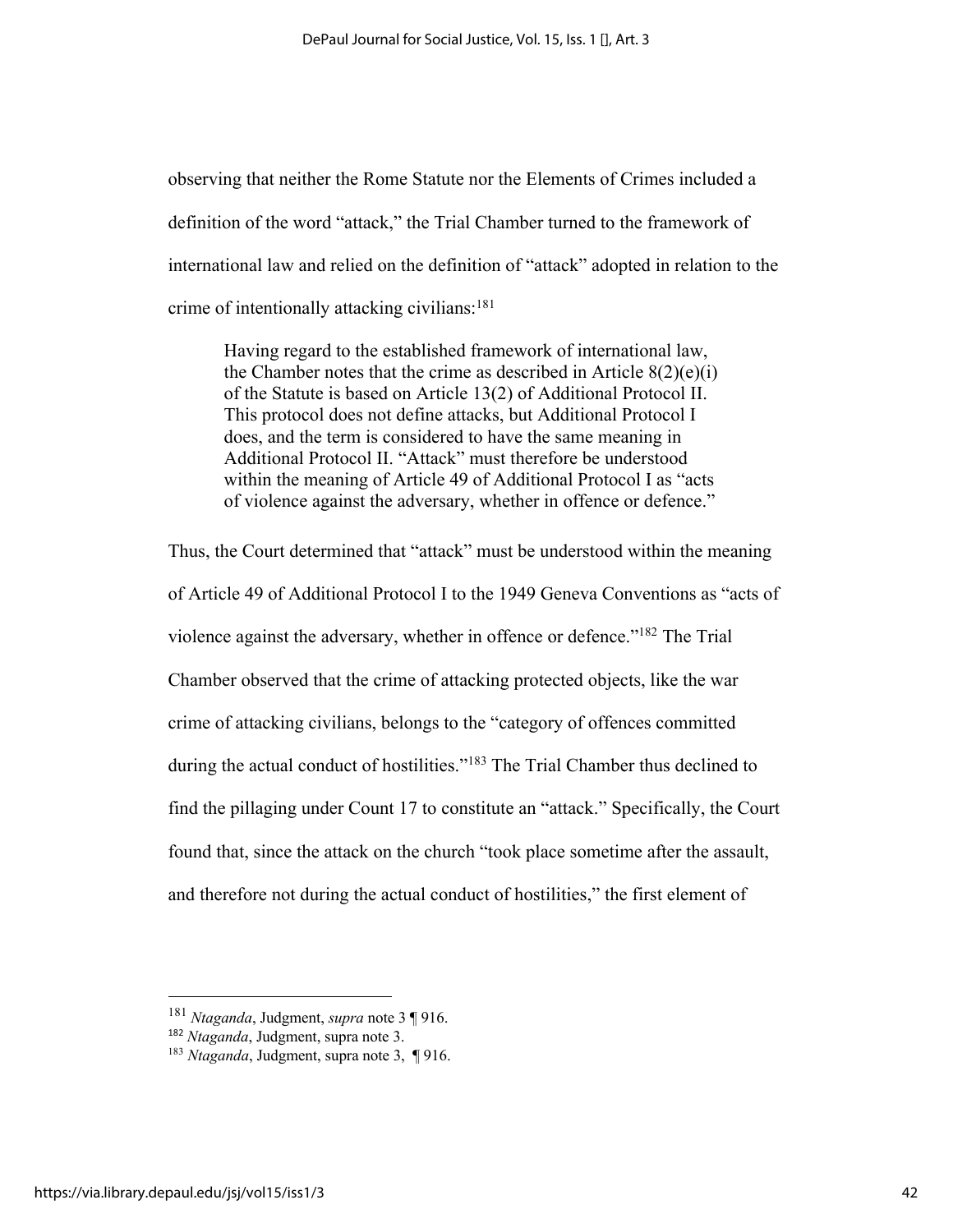Article  $8(2)(e)(iv)$  was not met.<sup>184</sup> In making this determination, the Trial Chamber concluded that Article 8(2)(e)(iv) provided two different standards of protection: a narrow prohibition of "attacks" in the conduct of hostilities for all of the objects enumerated under Article  $8(2)(e)(iv)$  and a broader prohibition of "attacks" in a wider sense for "cultural objects enjoying a special status."<sup>185</sup> The Trial Chamber did not further discuss whether the church fell under the category of "cultural objects enjoying a special status" and, as a result, did not further consider the incident. Accordingly, Ntaganda was not held criminally responsible for the charge of attacks against protected objects under the Rome Statute.<sup>186</sup>

## *iii. Fighting Back: The Prosecutor, Defense, and Amici Curiae*

Over the course of 248 hearings, the Chamber heard 80 witnesses and experts called by the Prosecutor, 19 witnesses called by the Defense, three witnesses called by the legal representatives of the victims participating in the proceedings, and five victims who presented their own views and concerns.187 In addition, a total of 2,129 victims, represented by the ICC Office for Public Counsel for the Victims, participated in the trial after the Chamber authorized

cpi.int/CaseInformationSheets/ntagandaEng.pdf (last visited May 10, 2020).

<sup>184</sup> *Id.* n. 3147.

<sup>185</sup> *Id.*

<sup>186</sup> *Id.* ¶ 763.

<sup>187</sup> The Prosecutor v. Bosco Ntaganda, https://www.icc-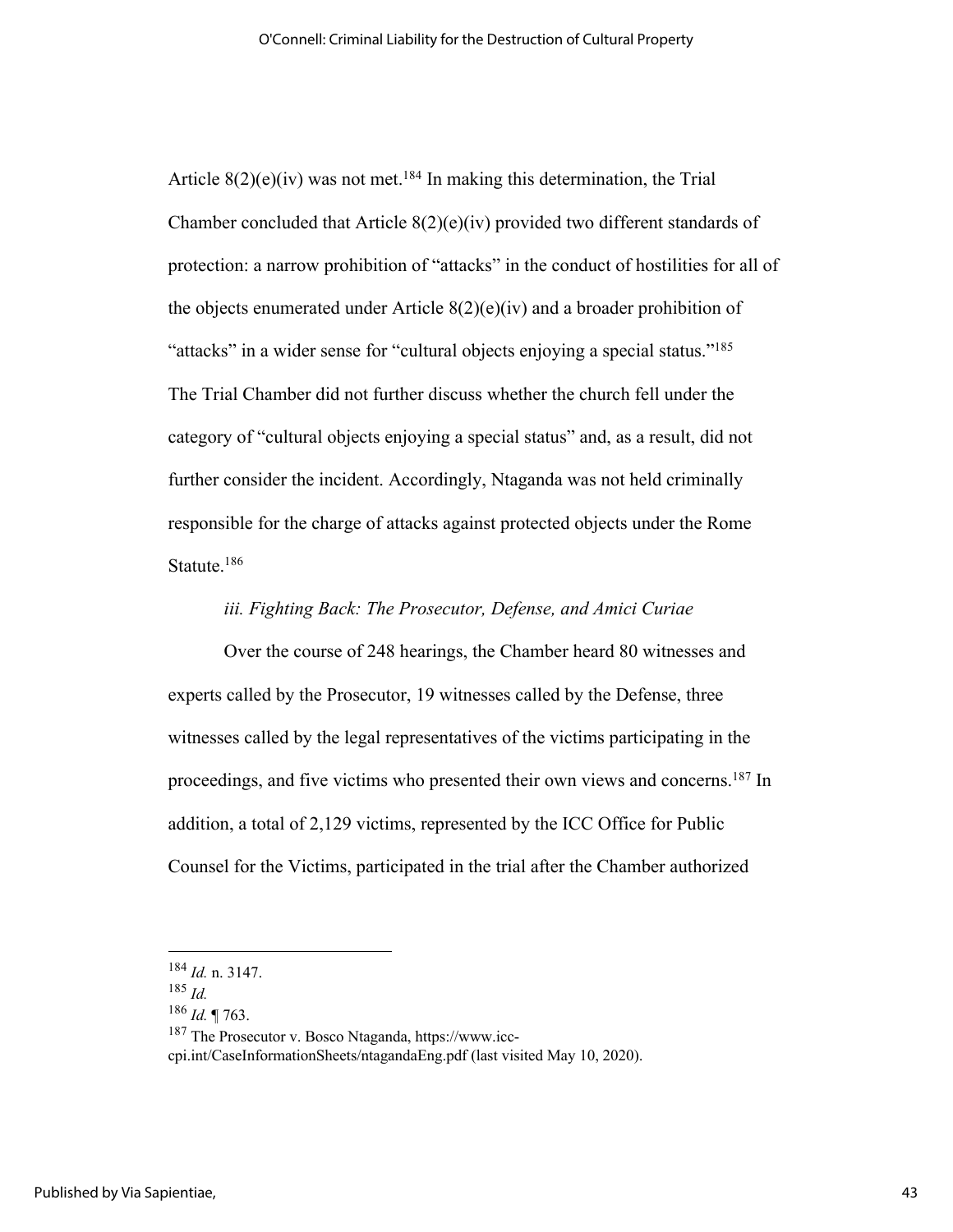them to do so.<sup>188</sup> During the trial phase, the Trial Chamber issued 347 written decisions and 257 oral decisions.<sup>189</sup> After the presentation of evidence, of which almost 2,000 items were admitted, the Chamber received the written closing submission from the parties, consisting of, in total, more than  $1,400$  pages.<sup>190</sup> The total number of filings from the parties, participants, and the Chamber's decisions is now more than  $2,300$  filings.<sup>191</sup>

However, both Ntaganda and the ICC Prosecutor filed appeals against the Trial Chamber's decision.<sup>192</sup> In his appeal, Ntaganda raised fifteen grounds for challenging the fairness of the proceedings and argued that the Court committed several errors of law, fact, and procedure.<sup>193</sup> The Prosecutor raised two grounds of appeal challenging the Trial Chamber's interpretation of the word "attack" in Article  $8(2)(e)(iv)$  of the Rome Statute.<sup>194</sup> The Prosecution argued that while the attack on the church at Sayo may seem relatively minor, given the gravity and variety of conduct for which Ntaganda was ultimately convicted, it nevertheless illustrates an important matter of legal principle.195 As such, clarifying the law on this point "will not only be of general importance for the practice of this Court,

<sup>190</sup> *Id.*

<sup>191</sup> *Id.*

<sup>193</sup> *Id.*

<sup>194</sup> *Id.*

<sup>188</sup> *Id.*

<sup>189</sup> *Id.*

<sup>192</sup> *Ntaganda*, Appellate Decision, *supra* note 6, ¶ 30.

<sup>195</sup> *Ntaganda*, Prosecution Appeal Brief, *supra* note 39, ¶ 3.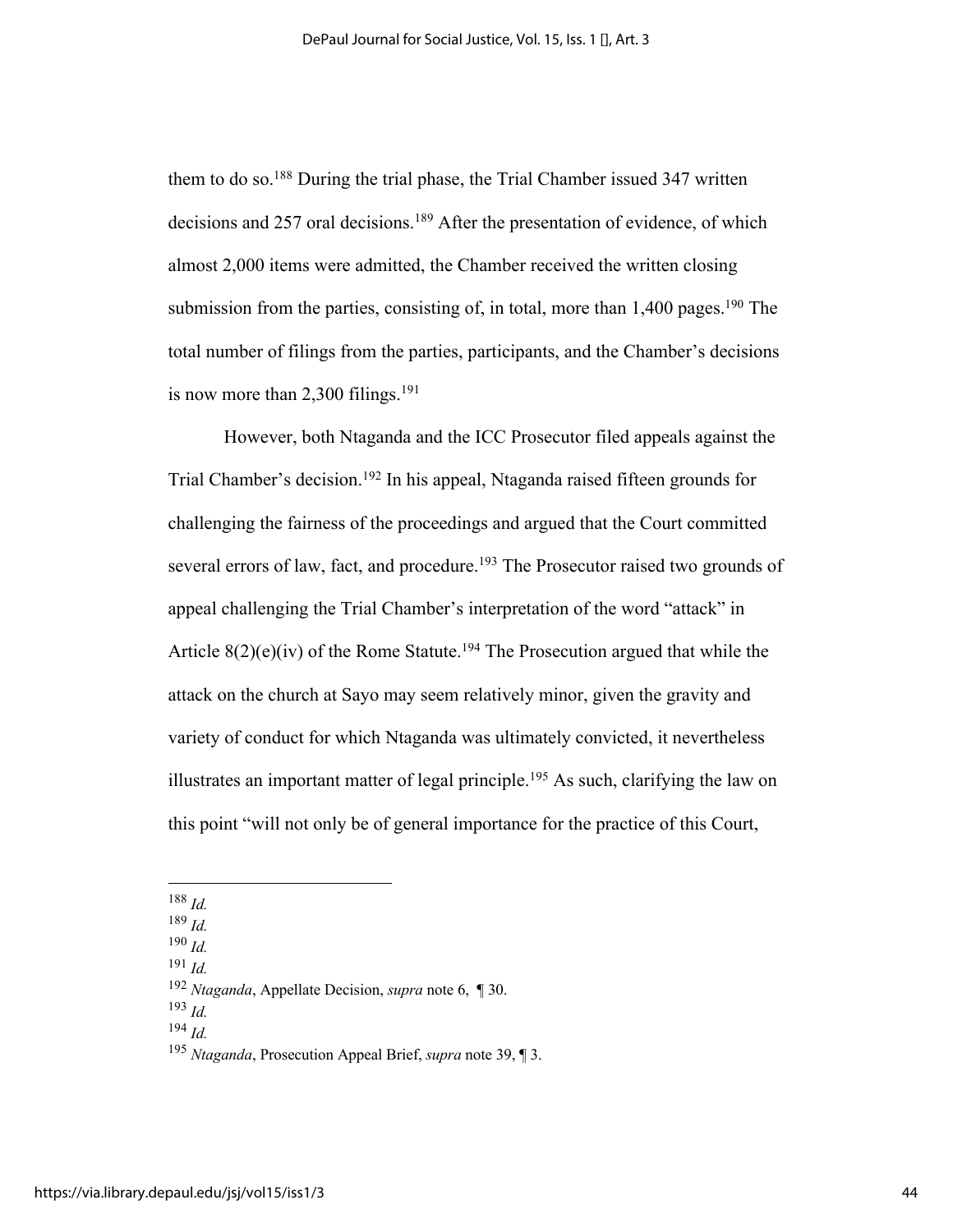but will contribute to the better protection of the victims of armed conflict around the world." $196$ 

Under one of the two grounds on appeal, the Prosecutor argued that the Court erred in failing to consider that the term "attack" in Article  $8(2)(e)(iv)$  has a "special meaning," and that an "attack" for the purpose of the provision "is not limited to the conduct of hostilities."197 Specifically, the Prosecutor argued that Article  $8(2)(e)(iv)$  only requires that the perpetrator commit violence against a protected object, irrespective of whether this took place during the conduct of hostilities or when the object was under control of a party to the conflict.<sup>198</sup> Referencing the Trial Chamber's approach in *Al Mahdi*, the Court's leading case on the application of Article  $8(2)(e)(iv)$ , the Prosecutor noted its interpretation of the term "attack" to mean "act of hostility" in the broader sense as defined by 1954 Hague Convention and Additional Protocols I and II to the 1949 Geneva Conventions.199 Under this, she argued, "act of hostility" is a term of art meant to indicate that cultural property may not be subject to any deliberate act of violence, building upon the broad protections set forth in Articles 27 and 56 of the 1907 Hague Convention , its predecessors, and the subsequent endorsement of that approach for the protection of cultural property in the 1954 Hague Convention

<sup>196</sup> *Id.*

<sup>197</sup> *Ntaganda*, Appellate Decision, *supra* note 6, ¶ 1145.

<sup>198</sup> *Ntaganda*, Prosecution Appeal Brief, *supra* note 40, ¶ 21.

<sup>199</sup> *Id.* ¶ 27.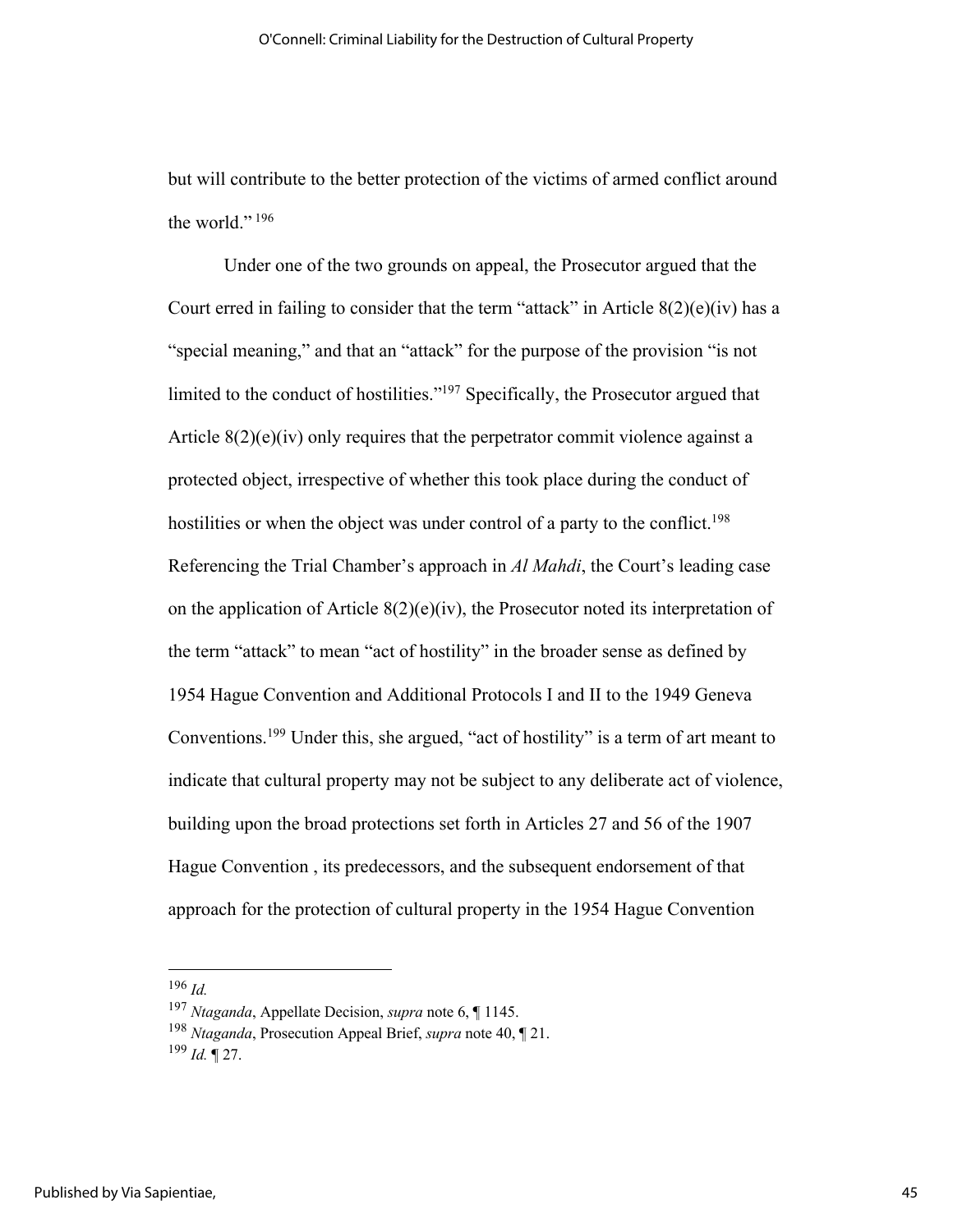and the 1977 Additional Protocols.<sup>200</sup> Article 8 must be interpreted "within the established framework of international law" which, as a whole, makes clear that the cultural property listed in Article  $8(2)(e)(iv)$  is protected not only from attacks which take place during the conduct of hostilities, or heat of battle, but more widely.

Ntaganda, on the other hand, opposed the Prosecutor's reading of Article  $8(2)(e)(iv)$ , contending that the term "attack" has only one meaning within international law: namely, "acts of violence against the adversary, whether in offence or defence" in accordance with Article 49(1) of Additional Protocol I.201 He agreed with the Trial Chamber's interpretation of the term "attack," further asserting that the provision does not have a special meaning for "cultural objects" and is limited to acts committed during the actual conduct of hostilities.<sup>202</sup> In Ntaganda's view, the Trial Chamber correctly applied the law and did not commit an error when it considered that the facts of the church's destruction did not fit the required criteria.

Through written and oral observations, *amici curiae* presented various views on the meaning of "attack" under Article  $8(2)(e)(iv)$  of the Rome Statute.<sup>203</sup> For example, the Association for the Promotion of International Humanitarian

<sup>200</sup> *Id.*

<sup>201</sup>*Ntaganda*, Appellate Decision, *supra* note 6, ¶ 1156. <sup>202</sup> *Id.* <sup>203</sup> *Id.* ¶ 1161.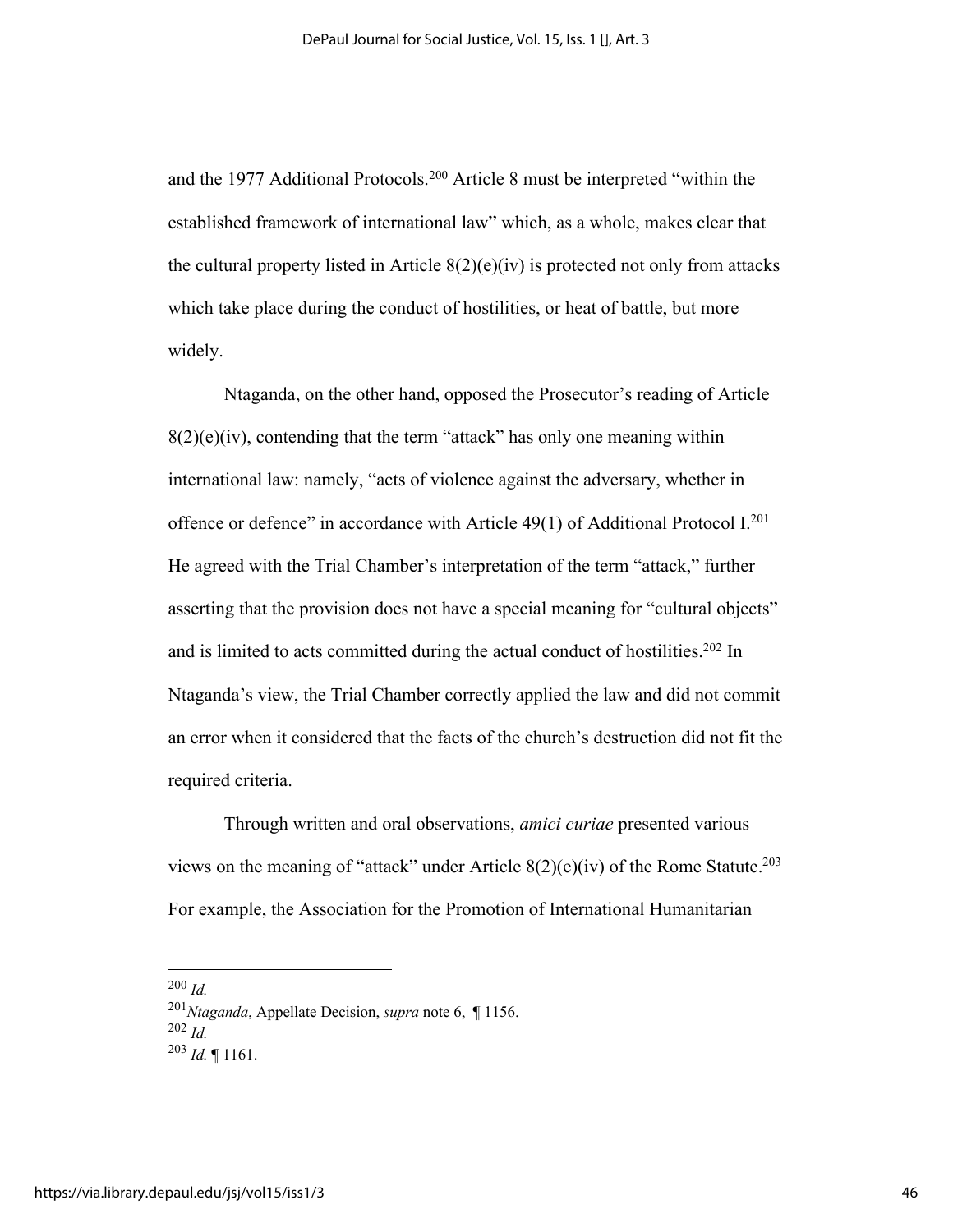Law argued that, under international humanitarian law, the term "attack" means "combat action" and that this same definition should be applied to the term as used in Article 8(2)(e)(iv), while the Public International Law and Policy Group proposed that the meaning of "attack" is broader in the context of cultural property and "must account for the conduct of hostilities and its aftermath."<sup>204</sup> Additionally, the Antiquities Coalition, Blue Shield International, and Genocide Watch asserted that the term "attack" should "not be narrowly restricted only to actions committed during the 'conduct of hostilities,' or heat of battle, and should instead reflect the full framework of special protections afforded to cultural property and heritage under international law."205 They further submitted that if the Trial Court's decision is not reversed, an "attack" would not be punishable unless it occurred during the immediate "conduct of hostilities," therefore contradicting the "distinct nature, object, and purpose of Article  $8(2)(e)(iv)$ " as well as the holding in *Al Mahdi*. 206

## *iv. Appellate Decision and Dissent*

Ultimately, the Appeals Chamber confirmed, by a majority, the Conviction Decision, rejecting both Ntaganda's and the Prosecutor's appeals.<sup>207</sup> Two judges, Judge Morrison and Hofmański, agreed with the Trial Chamber that

<sup>204</sup> *Id.* ¶ 1161-1162.

<sup>205</sup> *Id.* ¶ 1162.

<sup>206</sup> *Ntaganda,* Appellate Decision*, supra note 6, ¶ 1162.*

 $^{207}$  *Id.* ¶ 1163.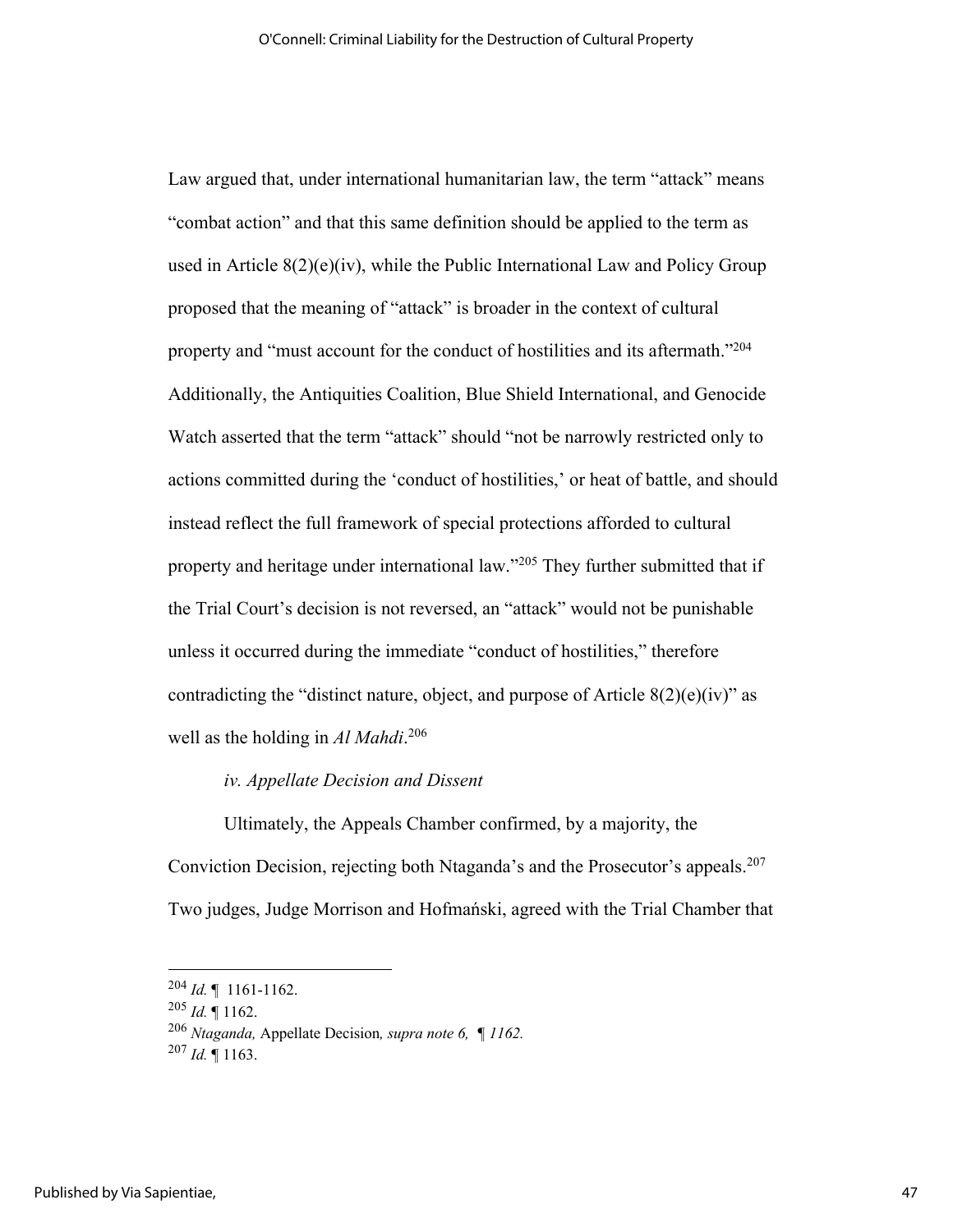the term "attack" used in Article  $8(2)(e)(iv)$  means "combat action" and that the Court did not err by not applying a different definition.<sup>208</sup> Alternatively, Judge Eboe-Osuji contended that an "attack" under the Rome Statute could occur outside the "conduct of hostilities" but declined to overturn the Trial Chamber's findings on the matter. <sup>209</sup> Similarly, Judge Balungi Bossa deemed unacceptable the Trial Chamber's finding that the conduct of hostilities had ceased. However, she also declined to overturn Ntaganda's acquittal for the charge of attacking protected objects as a war crime against the church in Sayo. $210$ 

In her dissenting opinion, Judge Ibáñez Carranza argued that the Prosecutor's appeal should be granted and that the conviction decision should be overturned because its interpretation of the term "attack" was too narrow, thus resulting in the dismissal of the charge against Ntaganda for the attack on the church in Sayo.<sup>211</sup> She further asserted that the term "attack" should be interpreted within the ordinary meaning of the word and "in light of the object and purpose of the provision, and the Rome Statute more broadly."212 Under this theory, the definition more properly reflects the common understanding of "attack," which is

<sup>210</sup> *Id.*

<sup>208</sup> *Id.* ¶ 1164. 209 *Id.*

<sup>211</sup> *Ntaganda,* Appellate Decision*, supra note 6, ¶ 1165.*

<sup>212</sup> *Id.*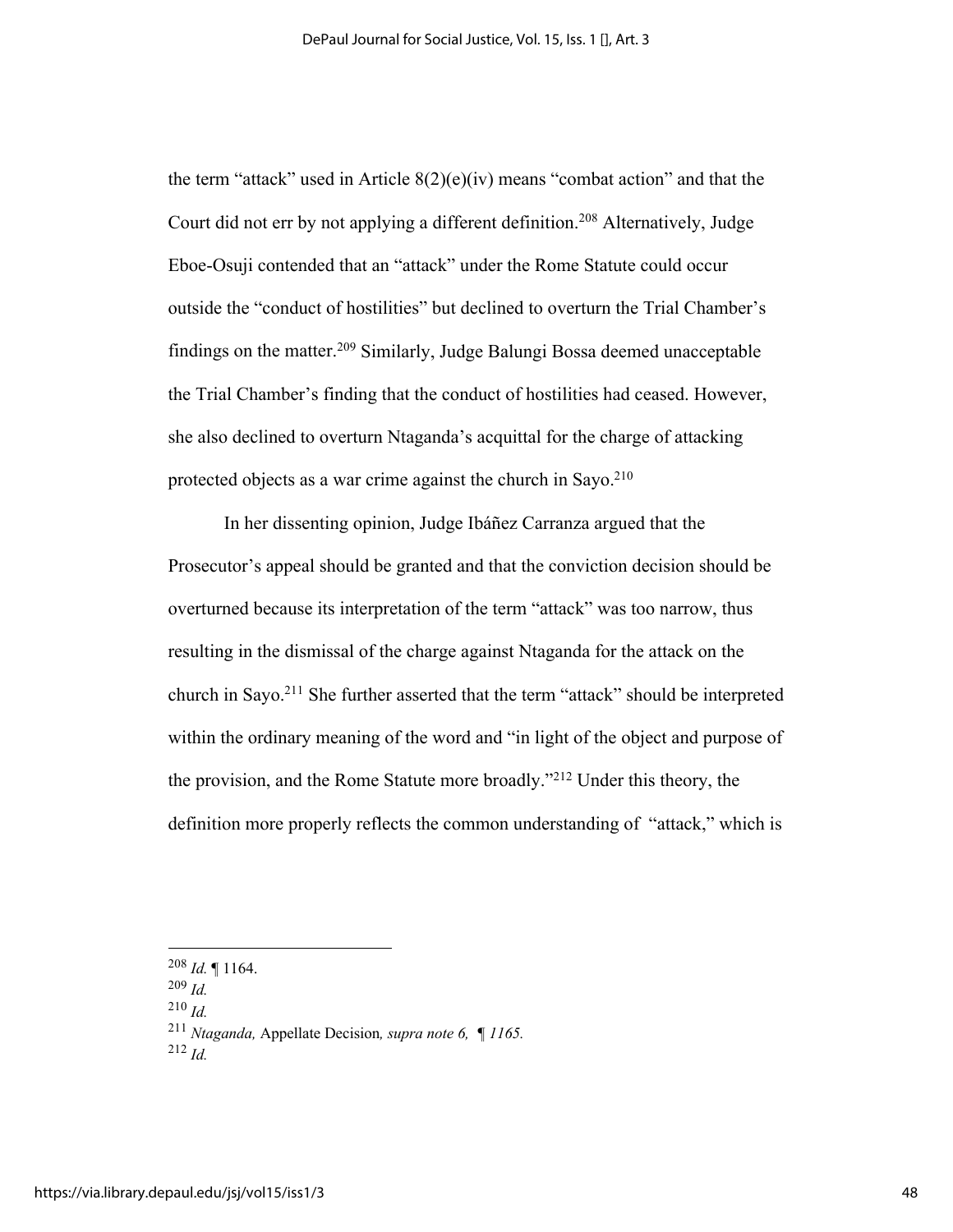ordinarily defined as "an act of using violence to try to hurt or kill somebody" and as "a violent act intended to hurt or damage someone or something."213

Additionally, the definition stipulated by Article 49(1) of Additional Protocol I to the 1949 Geneva Conventions, which provides that "attack" means "any act of violence against the adversary, whether in offence or defence," should be interpreted considering the consequences of the act, "particularly whether injury, death, damage or destruction are intended or foreseeable consequences."214 Accordingly, Judge Carranza opined "attack" should be read broadly to encompass "the preparation, the carrying out of combat action and the immediate aftermath thereof, including criminal acts committed during *ratissage* operations carried out in the aftermath of the combat action."215 This interpretation would include the attack on the church committed in the aftermath of the combat action under Article 8(2)(e)(iv) of the Rome Statute.

#### IV. A PERILOUS PRECEDENT: THE EFFECT OF THE NTAGANDA DECISION

#### *A. The Limited Scope of Article 8(2)(e)(iv) Creates A "Window of Opportunity"*

In determining the scope of the term "attack," the Trial Chamber concluded that the pillaging of the church in Sayo was not an "act of violence against the adversary" and, consequently, that it did not constitute an attack within

 $^{213}$  *Id.*  $\blacksquare$  1166.

<sup>214</sup> *Id.*

 $^{215}$  *Id.*  $\blacksquare$  1167.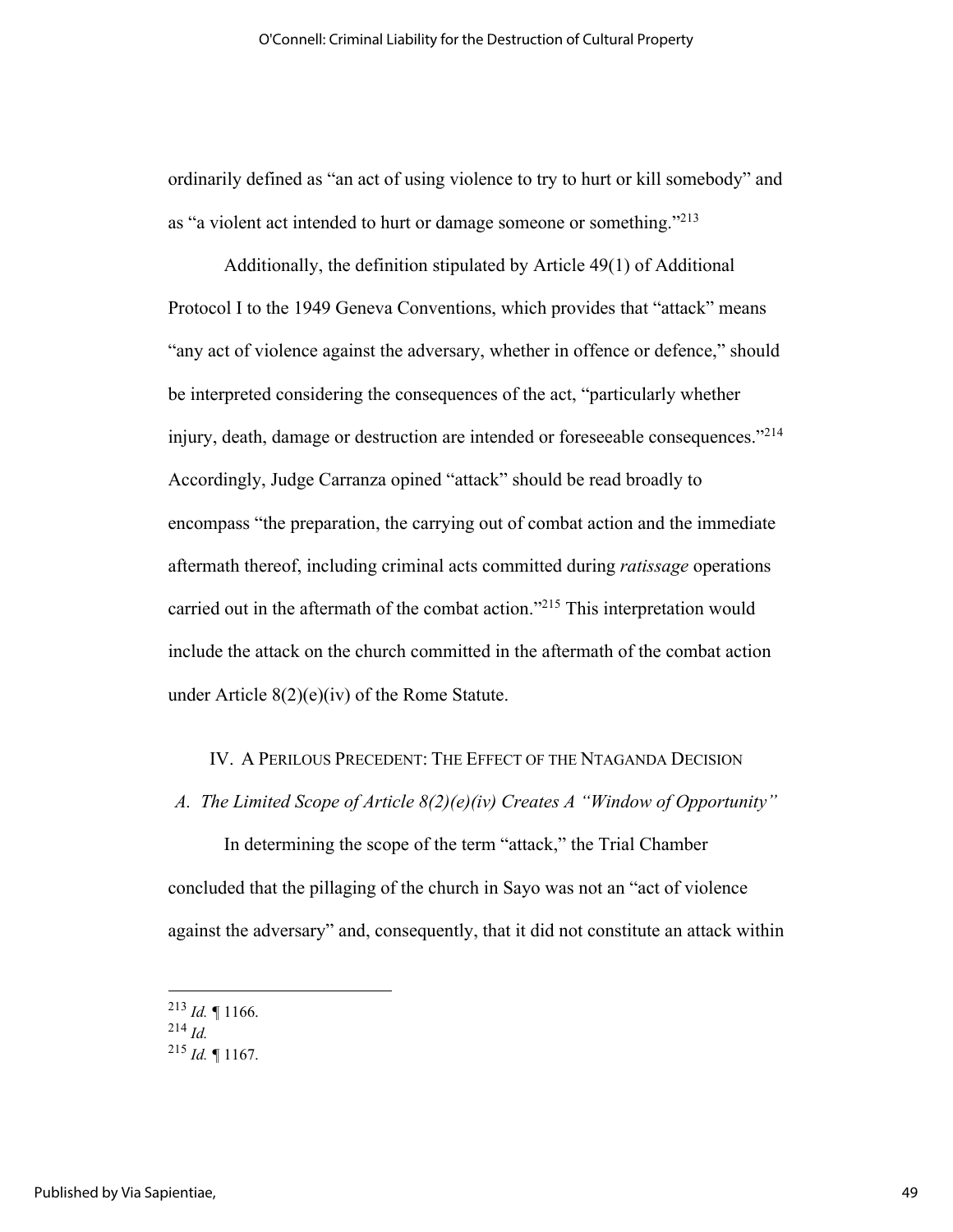Article  $8(2)(e)(iv)$  because the attack took place sometime after the assault not during the actual conduct of hostilities.<sup>216</sup> Yet, although the term "attack" is not defined in either the Rome Statute or the Elements of Crimes, Article 49 of Additional Protocol I to the 1949 Geneva Conventions defined "attacks" to mean "acts of violence against the adversary, whether in offence or defence." By terminating its analysis simply because the attack took place after the assault, the Trial Chamber failed to recognize the special protection of cultural property set forth by Article  $8(2)(e)(iv)$ . Importantly, confining an Article  $8(2)(e)(iv)$  "attack" to actions during the "heat of battle" significantly limits the Article's protections and creates a "window of opportunity" following active combat where cultural and religious objects would lose their protection, and those who destroy such objects would become immune from prosecution. By narrowly restricting Article  $8(2)(e)(iv)$ 's application, the Court contradicts both the broader prohibition in international humanitarian law and the Trial Chamber's recognition in *Al Mahdi* of the "special status of religious, cultural, historical and similar objects."217

Under Article 21 of the Rome Statute, the Court must first apply the Rome Statute, the Elements of Crimes, and its Rules of Procedure and Evidence.<sup>218</sup> Since the term "attack" is not defined in either the Rome Statute or the Elements

<sup>216</sup> *Ntaganda*, Judgment, *supra* note 3, *¶* 1141.

<sup>217</sup> *Al Mahdi*, Judgment and Sentence, *supra* note 1, *¶* 15.

<sup>&</sup>lt;sup>218</sup> Rome Statute art.  $21(1)(a)$ .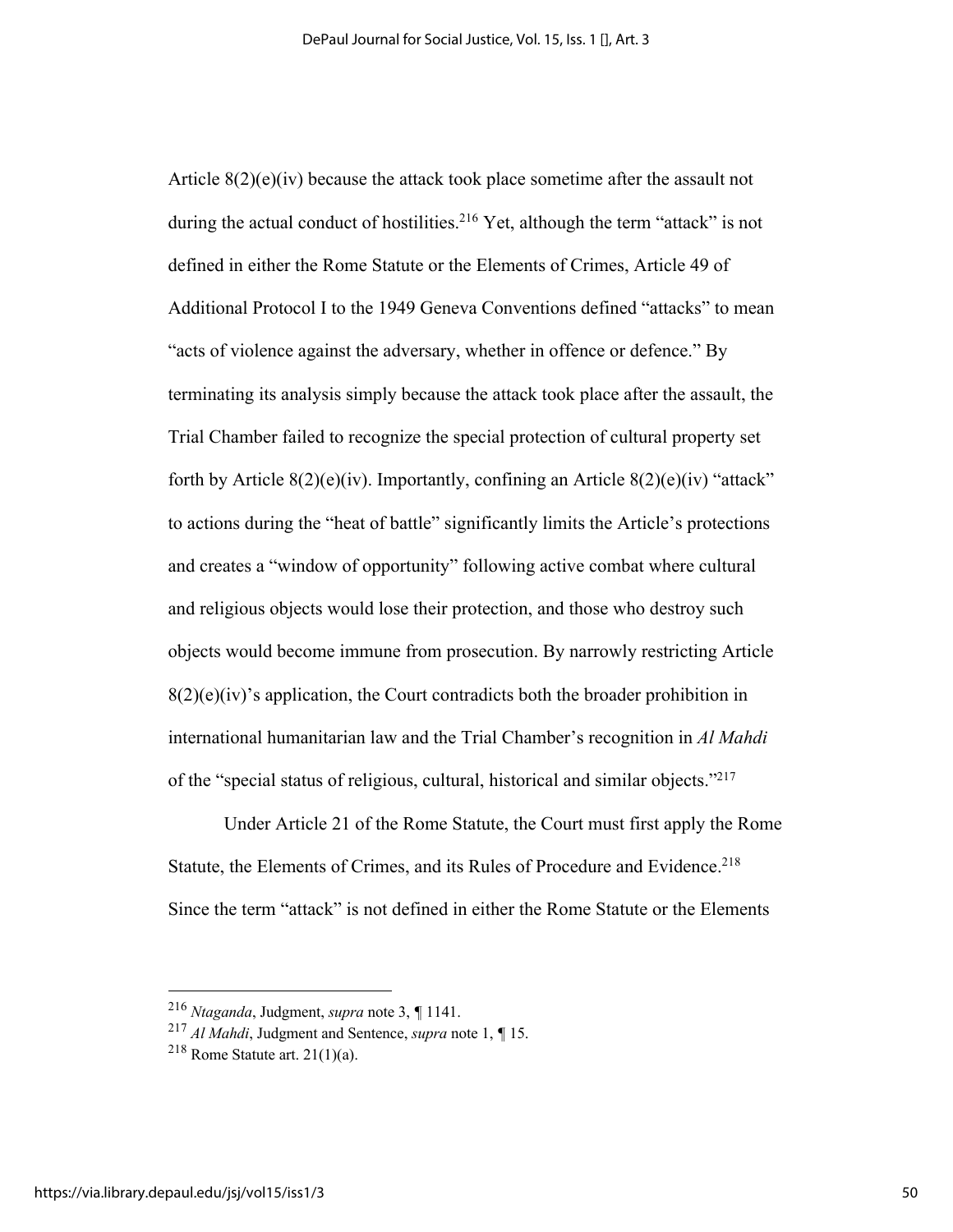of Crimes, under Article 21, the Court is to next apply "applicable treaties and the principles and rules of international law, including the established principles of the international law of armed conflict."219 Thus, while the Trial Chamber correctly acknowledged that it must consider "the established framework of international law," it nevertheless erred when it equated the term "attack" in Article  $8(2)(e)(iv)$  with "acts of violence against the adversary, whether in offence or defence" as set forth in Article 49 of Additional Protocol I. By simply looking to the Article 49(1) definition of "attack," the Court fails to account for the full framework of special protections that international law affords cultural property.

An examination of the relevant international humanitarian law more accurately "reflect[s] a special meaning which is necessary to give effect to the broader prohibition in [IHL] which this crime was intended to implement."<sup>220</sup> The Hague Conventions of 1899 and 1907 and the Regulations annexed to the Conventions include an important series of provisions dealing with the protection of cultural property during armed conflict. Together, Articles 27 and 56 provide "seamless protection" for cultural property through the obligation to avoid damage to buildings dedicated to religion, art, science and charity, and historic monuments, whether in the conduct of hostilities or when under the control of a

<sup>219</sup> *Id.*

<sup>220</sup> *Ntaganda*, Prosecution Appeal Brief, *supra* note 39, *¶* 30.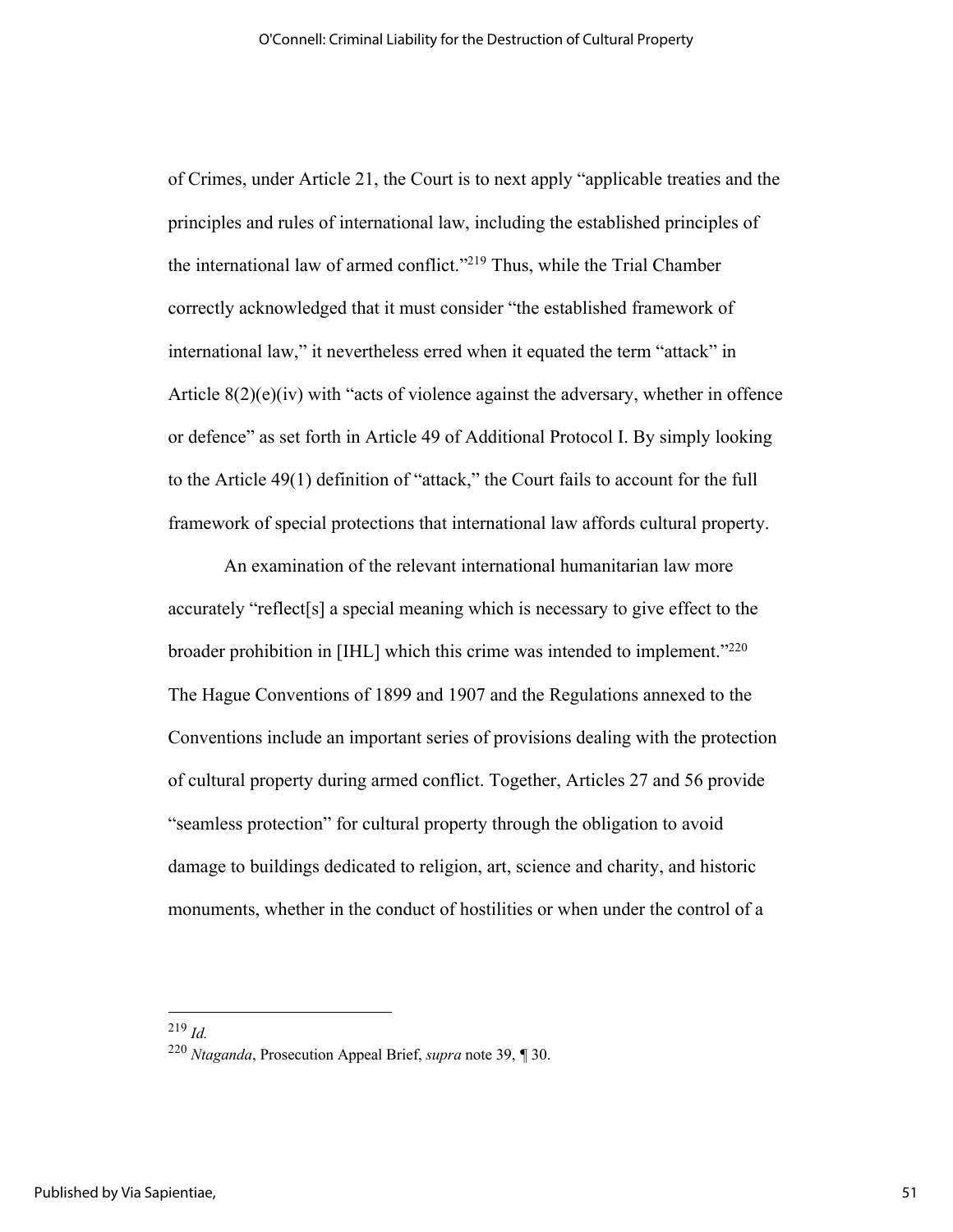party to the conflict.<sup>221</sup> Limiting the protection of Article  $8(2)(e)(iv)$  only to Article 27, during sieges and bombardments, represents a significant constraint on the protection of cultural property and directly contradicts the Trial Chamber's decision in *Al Mahdi*, which stated that "special protection of cultural property in international law can be traced back to Articles 27 and 56 of the 1907 Hague Regulations."<sup>222</sup> Confining Article  $8(2)(e)(iv)$  to only that of Article 27 would create a step backwards in the fight to protect cultural property during armed conflict.

In addition to the 1899 and 1907 Hague Conventions, Article 49 of Additional Protocol I to the Geneva Conventions has often been used under international humanitarian law to help define "attacks," and several decisions of the Court have relied upon it. For example, in *The Prosecutor v. Bahr Idriss Abu Garda*, the Pre-Trial Chamber justified using Article 49(1) by pointing out the reference in Article 8(2)(e) of the Rome Statue to apply "the established framework of international law" as well as that in Article 21(2) to use the established principles of "international law of armed conflict."<sup>223</sup> Additionally, ICRC commentary on the provision provides that the meaning of "attack," as defined by Additional Protocol I, is not the same as the usual meaning of the

<sup>221</sup> *Id. ¶* 35.

<sup>222</sup> *Al Mahdi*, Judgment and Sentence, *supra* note 1, *¶* 14.

<sup>223</sup> The Prosecutor v. Bahr Idriss Abu Garda, ICC-02/05-02/09, Decision on the Confirmation of Charges (February 8, 2010)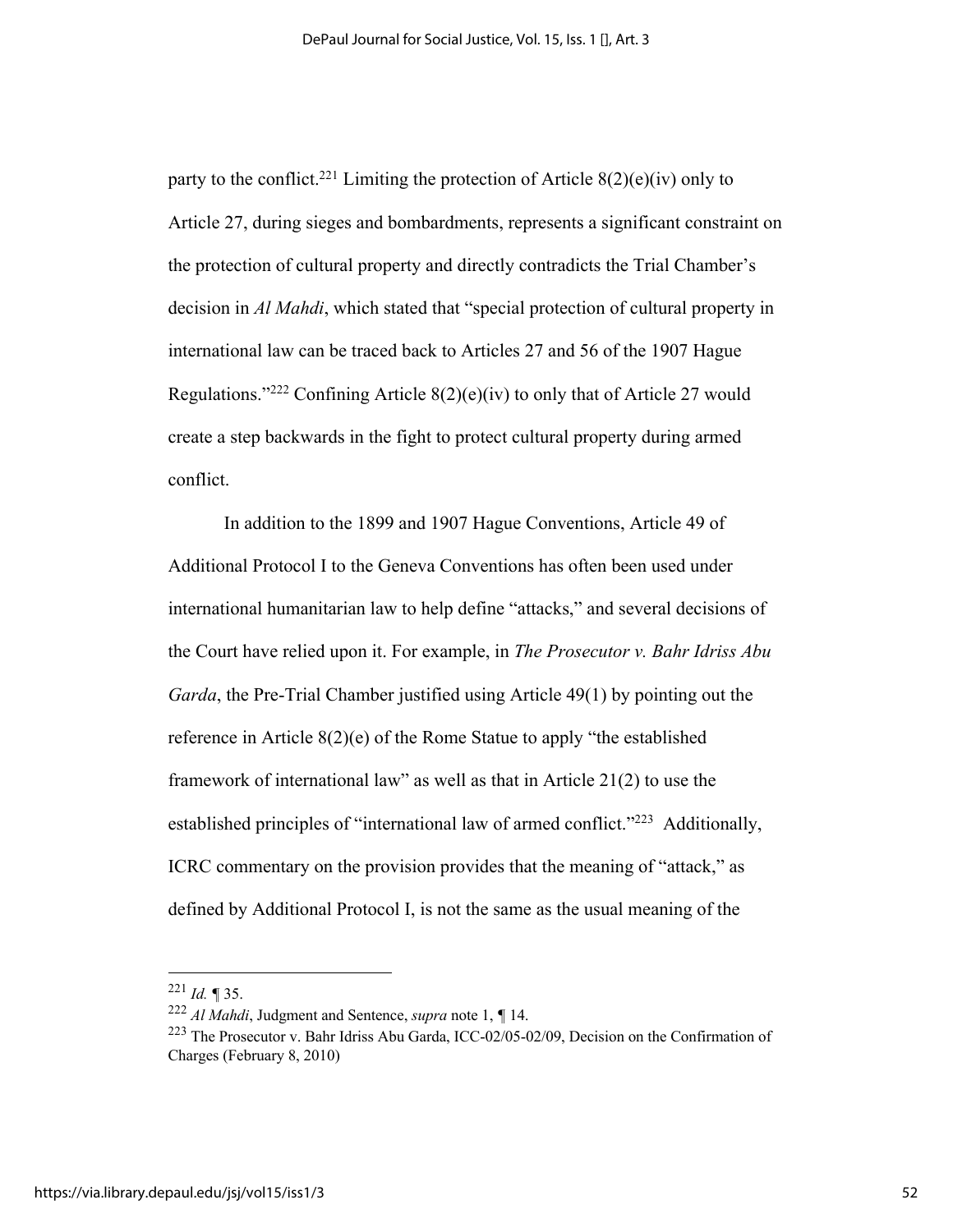word, and that the definition given by the Protocol has a "wider scope," noting its synonymous meaning with "combat action."<sup>224</sup>

Following the 1949 Geneva Conventions, the 1954 Hague Convention became the first international instrument to exclusively address the fate of cultural property during war time and implement the core principles of Articles 27 and 56 of the 1907 Hague Convention. Under Article 4, which applies equally to conduct during armed conflict as well as occupation, parties to the Convention must show respect for cultural property by both avoiding the exposure of cultural property located within their own territory to danger and causing harm to cultural property situated within the territory of another State Party to the Convention.<sup>225</sup> This provision is significant because it is not limited to the "conduct of hostilities" or heat of battle, but instead encompasses all acts of violence.<sup>226</sup> The 1954 Hague Convention, therefore, underscores the principle that international law prohibits all acts of violence against cultural property, irrespective of whether they occur in the conduct of hostilities or not. The Additional Protocols implement this approach, establish similar prohibitions on acts of violence against cultural property, and confirm that these obligations apply in international and noninternational armed conflict.

<sup>224</sup> *Id.*

<sup>225</sup> 1954 Hague Convention, *supra* note 65, art. 4.

<sup>226</sup> *Ntaganda*, Prosecution Appeal Brief, *supra* note 39, *¶* 49.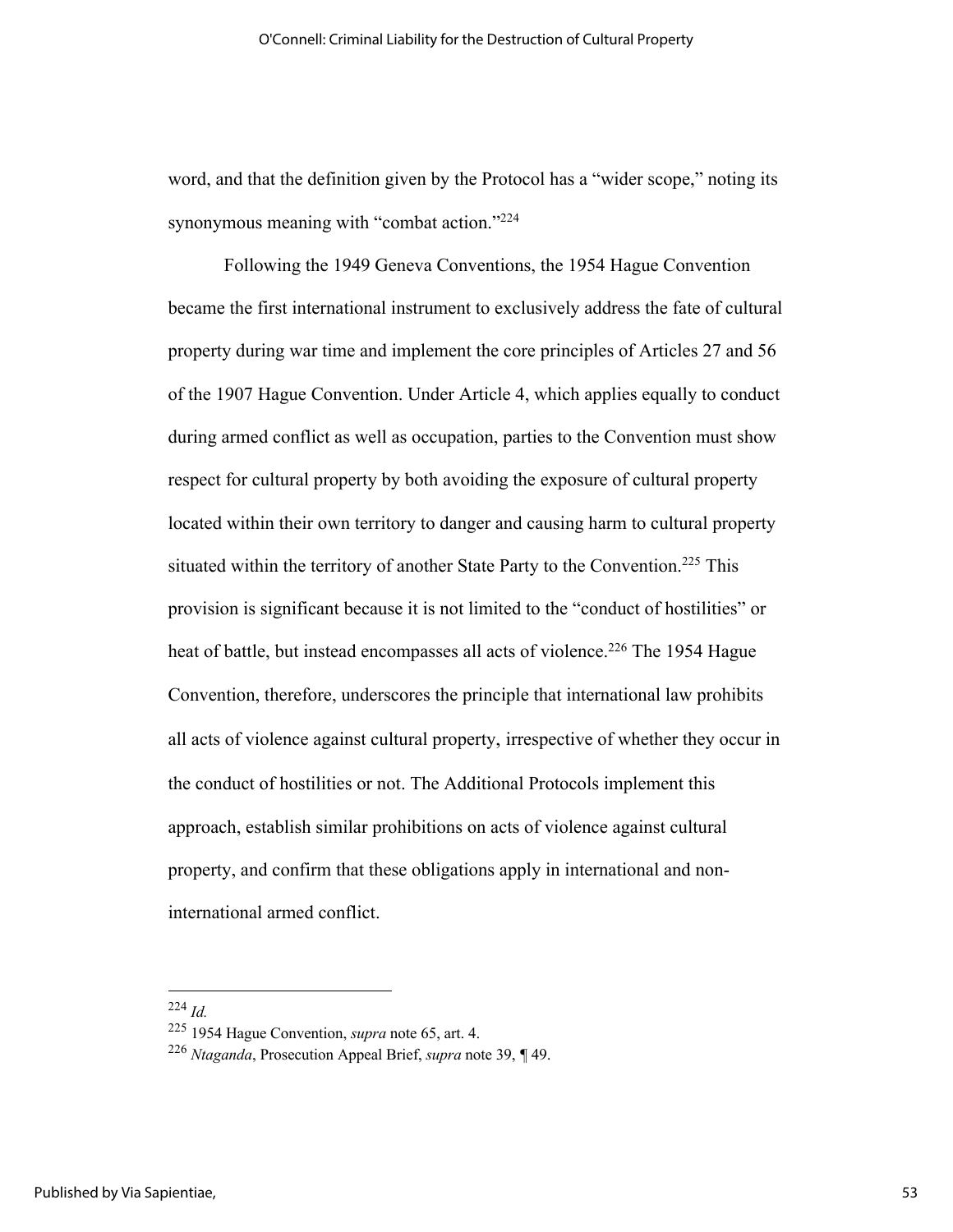Thus, Article  $8(2)(e)(iv)$  of the Rome Statute must be read more broadly considering the importance attributed to the protection of cultural property under the established framework of international humanitarian law, including the Hague Conventions of 1899 and 1907, the 1949 Geneva Conventions and their Protocols, and the 1954 Hague Convention and its Protocols. In finding that an "attack" under Article  $8(2)(e)(iv)$  is confined to acts committed during the "conduct of hostilities," the Trial Chamber undermined the "special status of religious, cultural, historical and similar objects" set forth in these international laws. The term "attack" should therefore be interpreted in a way that accounts for both combat action and its aftermath. Limiting the scope strictly to combat action interferes with the object and purpose of this provision, and whether the destruction is carried out in an immediate attack during a military offensive or occurs later as part of a general attack is not the central aspect of the sought prohibition. By excluding the destruction of cultural property in the aftermath of an attack, the Court imposed an additional limit on Article 8(2)(e)(iv) and set a dangerous precedent.

As illustrated above, if the term "attack" is to be construed in accordance with the Trial Chamber's definition, an attack on cultural property under Article  $8(2)(e)(iv)$  would not be punishable unless it occurs during the immediate conduct of hostilities. This definition creates a gap in time under which, after the heat of battle has subsided but "during continuous activities serving the military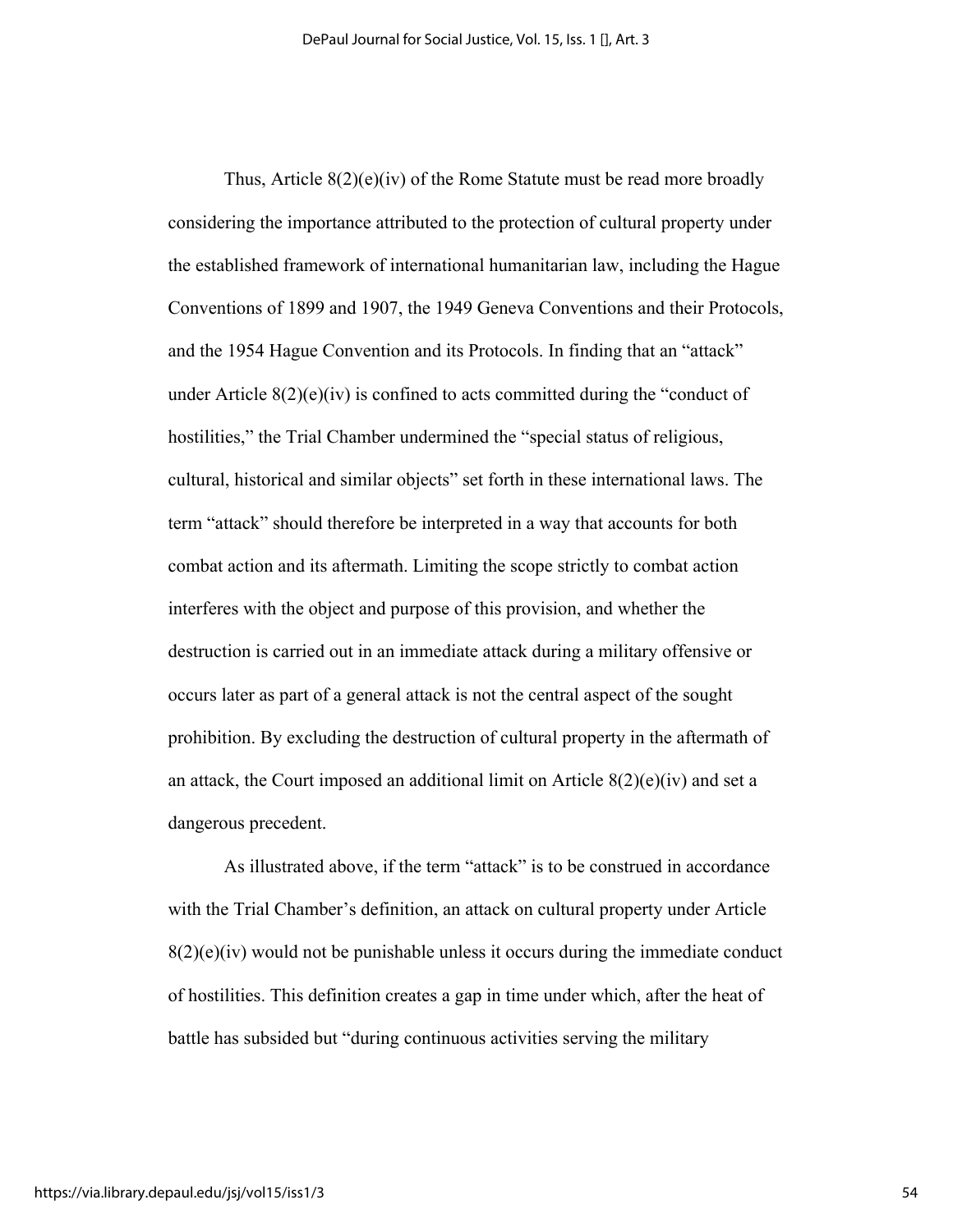objectives of the attackers, the Court will not recognize the harm to the victims."227 There is no logical reason to leave open a "window of opportunity" under which an attacker can destroy cultural property with no consequences. To hold otherwise blatantly contradicts the Trial Chamber's holding in *Al Mahdi* when it stated that "the element of directing an attack encompasses any acts of violence against protected objects" and that it would "not make a distinction as to whether it was carried out in the conduct of hostilities or after the object had fallen under the control of an armed group." $228$ 

As further illustrated by the Trial Chamber in *Al Mahdi*, Article 8(2)(e)(iv) finds its origin in the "prohibition of wanton destruction of religious, charitable, educational, and historic buildings and monuments."<sup>229</sup> The central aspect of the protections is not whether the destruction is carried out during the conduct of hostilities or immediately after. Rather, as discussed above, the central prohibition lies in the aim of the conduct: the destruction of the protected party. By ruling otherwise, the Trial Chamber imposed an additional limit by excluding the destruction of the protected property in the immediate aftermath of the assault on

<sup>227</sup> Prosecutor v. Bosco Ntaganda, ICC-01/04-02/06, Amicus Curiae Observations Pursuant to Rule 103 of the Rules of Procedure and Evidence on Behalf of the Antiquities Coalition, Blue Shield International and Genocide Watch (September 18, 2020) [hereinafter *Amicus Curiae* Observations].

<sup>228</sup> *Al Mahdi*, Judgment and Sentence, *supra* note 1, *¶* 15.  $^{229}$  *Id.*  $\blacksquare$  14.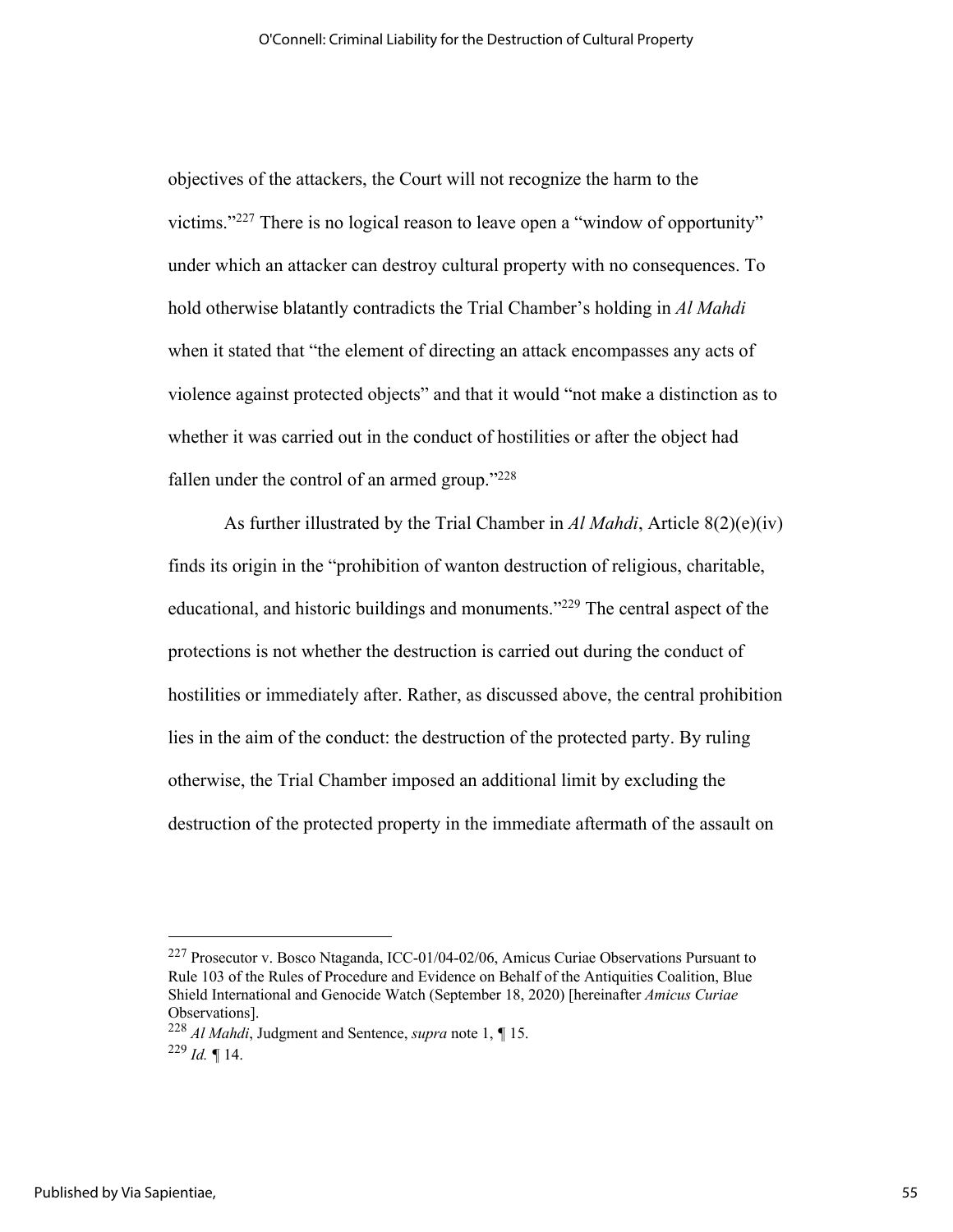Sayo, thus creating a "window of opportunity" following active combat under which cultural and religious objects lose their protections.<sup>230</sup>

## *B. Are Some Cultural Sites More Important Than Others?*

In determining that the pillaging of the church in Sayo did not constitute an "attack" under the Rome Statute because it "took place sometime after the assault, and therefore not during the actual conduct of hostilities," the Trial Chamber concluded that Article  $8(2)(e)(iv)$  provides two different standards of protection: a narrow prohibition of "attacks" in the conduct of hostilities for all the objects enumerated under Article  $8(2)(e)(iv)$ , and a broader prohibition of "attacks" in a wider sense for "cultural objects enjoying a special status."<sup>231</sup> This alludes to the possibility that the Court may hold certain types of cultural objects as more worthy of protection than others, despite there being no mention of "special status" of cultural property in the Rome Statute. Without further explanation, the Court stated that "the Chamber's findings do not relate to the interpretation of an 'attack' under Article 8(2)(e)(iv) when cultural objects enjoying a special status are the object of the attack." It failed to clarify whether it considered all cultural objects, or only a select few, to have a "special status." Though the Trial Chamber did not discuss whether the church fell under the

<sup>230</sup> *Amicus Curiae* Observations, *supra* note 224, *¶* 6.

<sup>231</sup> *Ntaganda*, Prosecution Appeal Brief, *supra* note 39, *¶* 65.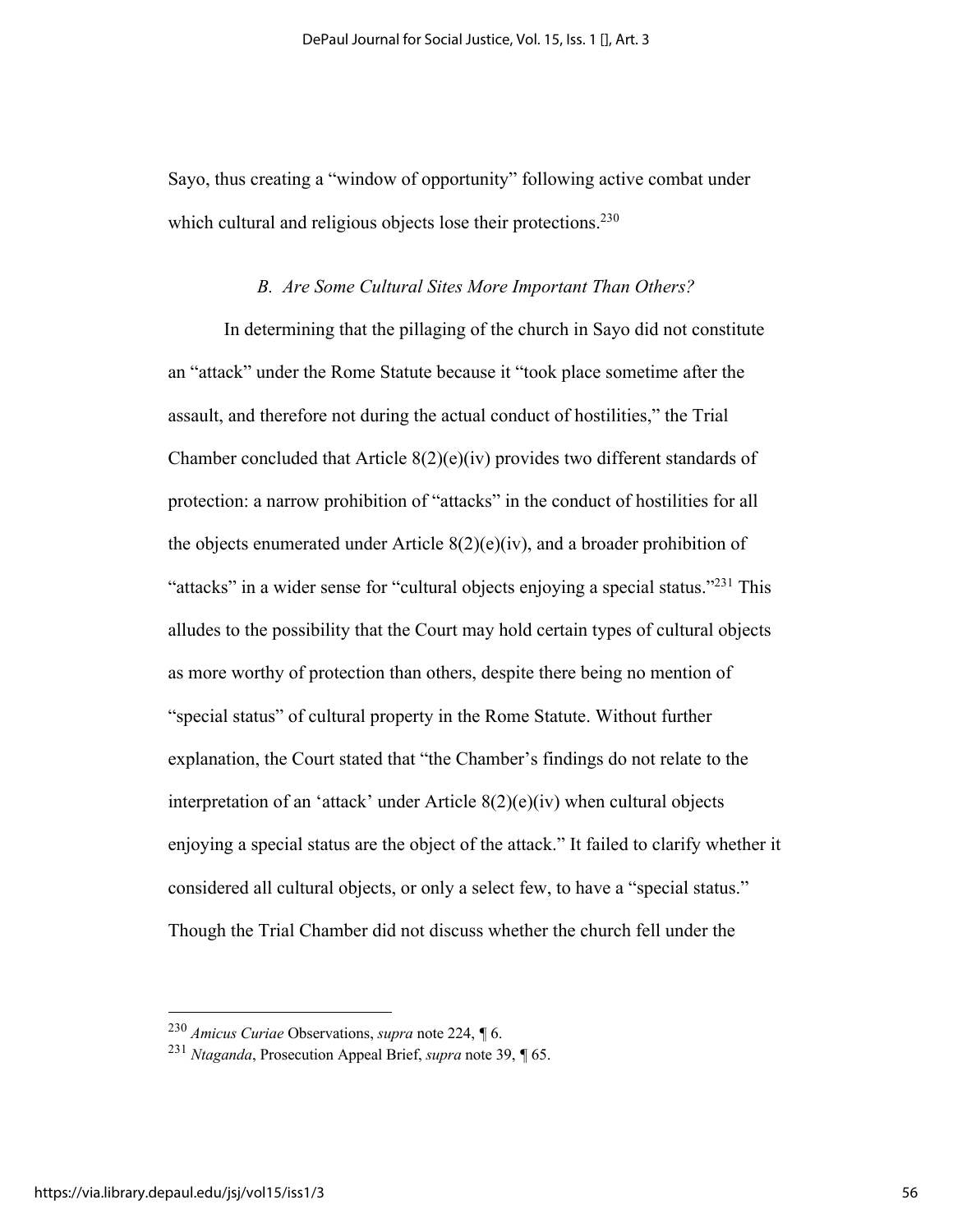category of "cultural objects enjoying a special status," it is relatively clear from the holding that it did not consider it to.

The Court's suggestion that the prohibition in Article  $8(2)(e)(iv)$  varies depending on the status of the cultural property in question presents serious challenges for future applications. While *Al Mahdi* represented a landmark for the ICC, being the first time that "intentionally directing attacks to historical, religious and cultural properties" was prosecuted as a war crime before an international court, and the first time a guilty plea was recorded for such a crime, the Court appeared to weigh heavily on the recognized global significance of the mausoleums in its judgment. Specifically, the Trial Chamber noted that the structures "were regarded and protected as a significant part of the cultural heritage of Timbuktu and of Mali" and further emphasized that "at the time of the destruction, all cemeteries in Timbuktu, including the Building/Structures within those cemeteries, were classified as world heritage and thus under the protection of UNESCO."232 By identifying the sites' importance to both the local *and international* communities, the Court reflected the international outrage that resulted around the world following the destruction of these religious and historical structures. This raises the question of whether the structures' status as protected UNESCO world heritage sites, in contrast to the relatively unknown

<sup>232</sup> The Prosecutor v. Ahmad Al Faqi Al Mahdi, ICC-01/12-01/15, Decision on the confirmation of charges against Amhad Al Faqu Al Mahdi (March 24, 2016) [hereinafter *Al Mahdi*, Decision on Charges].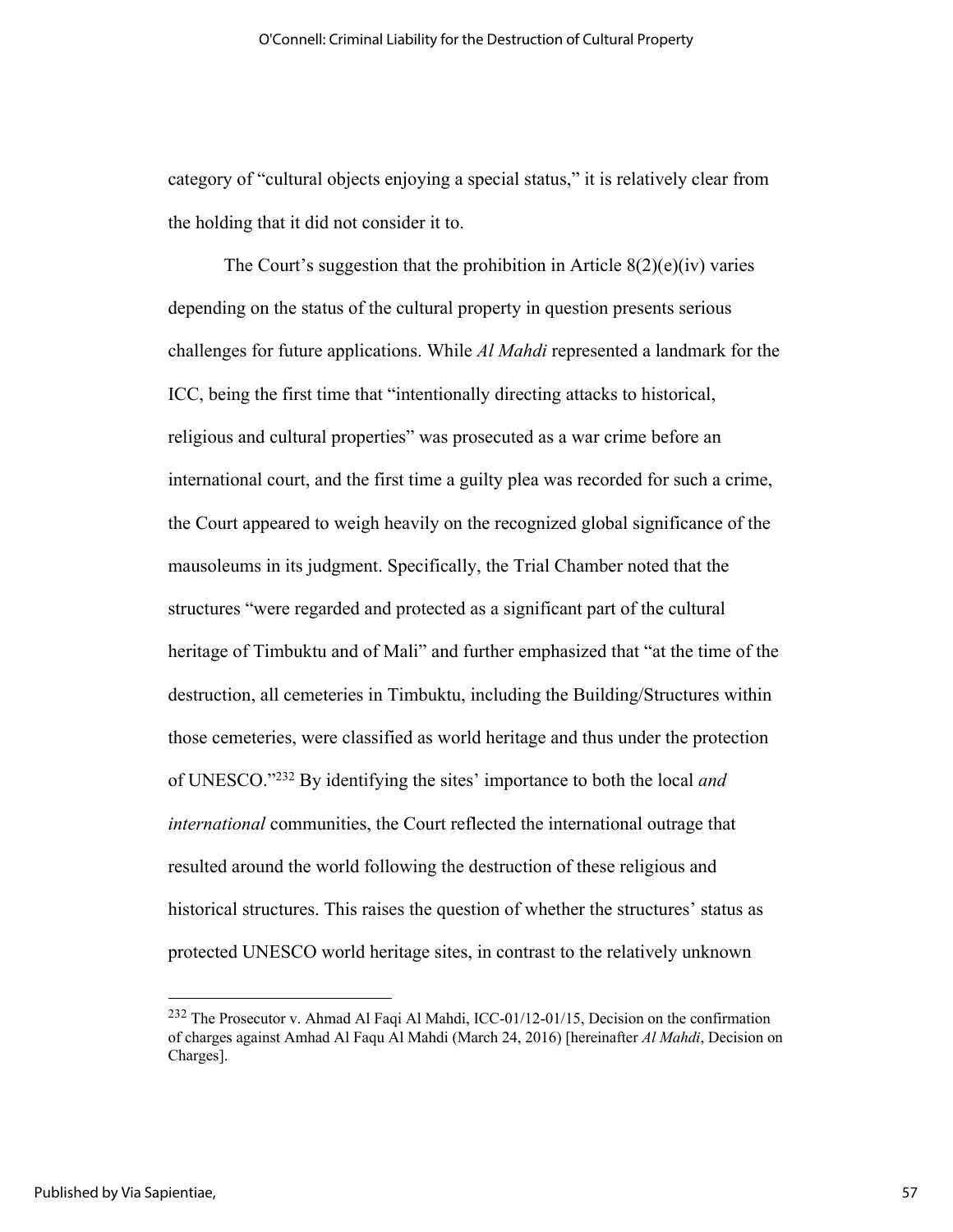church in Sayo, influenced the ICC's interpretation of an "attack" under Article  $8(2)(e)(iv)$ .

In assessing the seriousness of Al Mahdi's acts for sentencing, the *Al Mahdi* Trial Chamber looked to an expert witness's testimony that "Timbuktu is at the heart of Mali's cultural heritage" and that the structures in question "were of great importance to the people of Timbuktu."233 Recognizing the targeted buildings' importance, the Court deemed them religious buildings and historical monuments under Article  $8(2)(e)(iv)$  of the Rome Statute.<sup>234</sup> However, the *Ntaganda* Trial Chamber made no reference to the church's cultural significance beyond its vague statement that certain types of "cultural objects enjoying a special status" may be protected by Article  $8(2)(e)(iv)$ . By implying that two standards of protection that may hinge on the importance of particular cultural objects exist, under Article  $8(2)(e)(iv)$ , the Court incorrectly terminated its analysis of the attack on the church at Sayo, contradicted previous caselaw, and created questions as to how the term "attack" will be construed going forward.

## *C. Implications for Al Mahdi and Future Cases*

As discussed earlier, the *Al Mahdi* decision was heralded as "landmark," a "breakthrough," and a "historic judgment." It also represented an increased effort

<sup>233</sup> *Al Mahdi*, Judgment and Sentence, *supra* note 1, *¶* 78. <sup>234</sup> *Id.*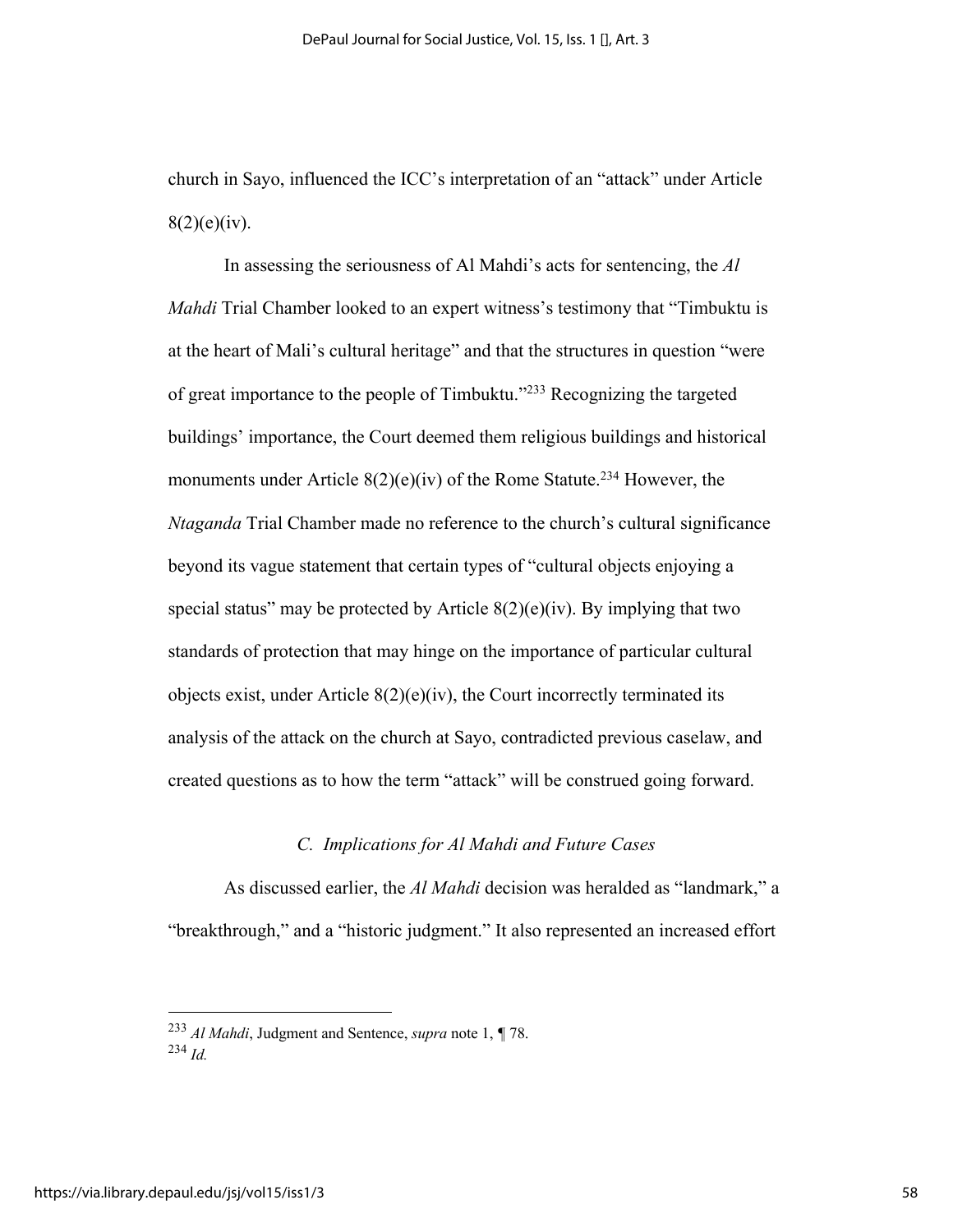by the ICC to protect cultural heritage, prevent crimes against humanity, and prevent war crimes, particularly cultural genocide.235 However, the Trial Chamber's holding in *Ntaganda* brings the charges in *Al Mahdi*, which arose from the 2012 destruction of ten sites in Timbuktu during the occupation of Northern Mali, into question. Has the Court's message—that attacks on cultural heritage are no longer crimes that can be committed with impunity––been destroyed? In determining that the term "attack" under Article  $8(2)(e)(iv)$  of the Rome Statute is confined to acts committed during the "conduct of hostilities," the Trial Chamber not only undermined the interpretation of the crime for which Al Mahdi was convicted, but also created a dangerous precedent for future cases.

Despite admitting responsibility for the acts related to the destruction of several mausoleums and a mosque in Timbuktu, Al Mahdi may be able to withdraw his guilty plea based on the Trial Chamber's holding in *Ntaganda*. Although a civil war continued in Mali, Timbuktu appeared to have been securely in the hands of the rebels at the time of the attacks.<sup>236</sup> Although Al Mahdi oversaw and subsequently participated in the planned destruction, based on the Trial Chamber's holding in *Ntaganda*, it is now unclear whether the structures'

<sup>235</sup> Schabas, *supra* note 145, at 75.

<sup>236</sup> *Id.*at 76.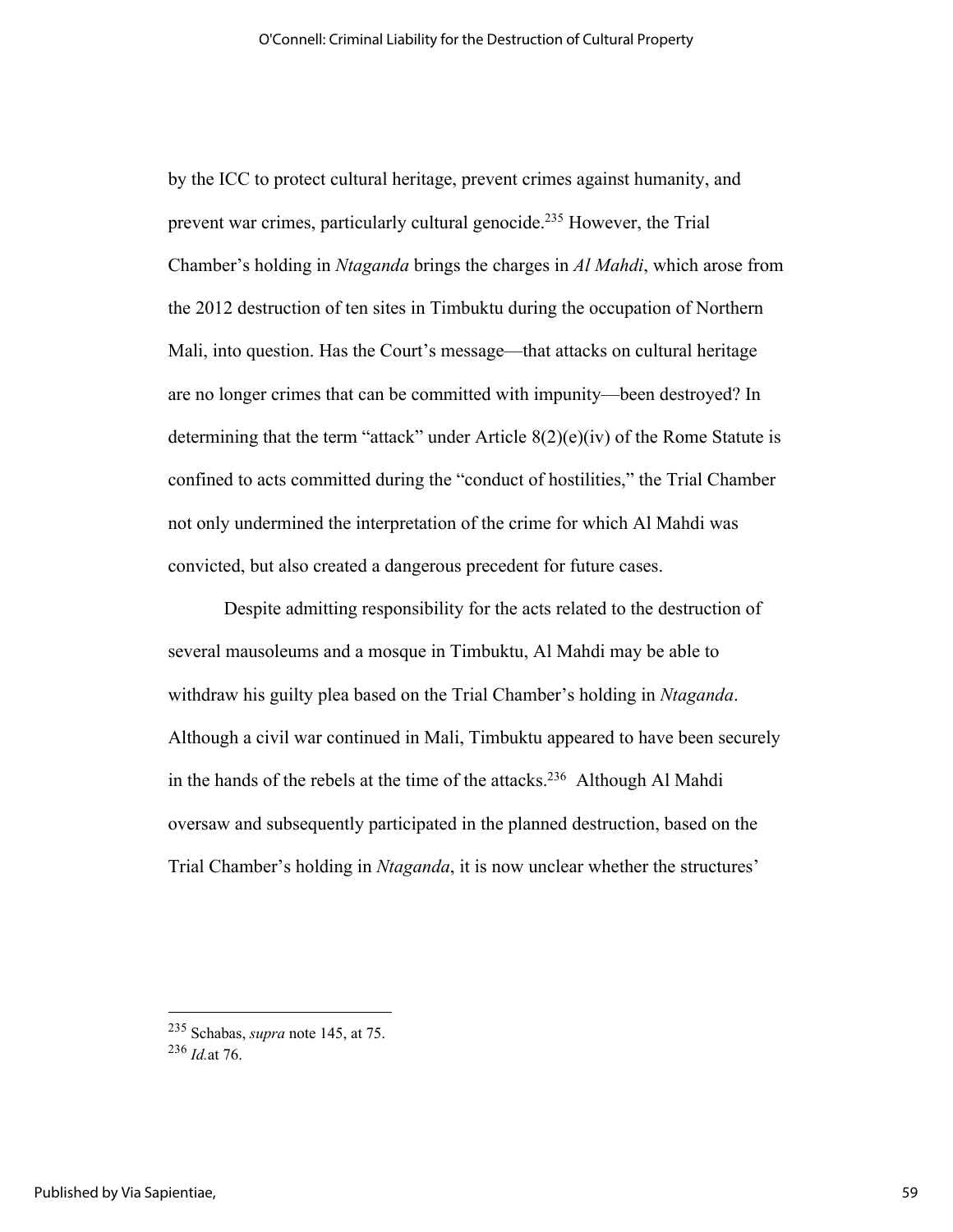destruction constitutes an "attack."237 The *Ntaganda* decision creates a dangerous precedent going forward.

In addition to affecting the *Al Mahdi* case, the Trial Chamber's interpretation of "attack" under Article 8(2)(e)(iv) could have detrimental consequences on future cases. By limiting "attack" to acts committed during the "conduct of hostilities," or "heat of battle," the Court undermines the charge of "intentionally directing attacks against buildings dedicated to religion and historic monuments" in *The Prosecutor v. Al Hassan Ag Abdoul Aziz Ag Mohamed Ag Mahmoud*, a current case pending trial at the ICC.<sup>238</sup> As the *de facto* chief of the Islamic Police, Al Hassan, a Malian national and member of Ansar Dine, is accused of the war crime of intentionally directing attacks against buildings in Timbuktu which were dedicated to religion and historic monuments under Article 8(2)(e)(iv) of the Rome Statute.239 Similar to the possible effect on the *Al Mahdi* case, if the Trial Chamber determines that the attacks took place at a time when Timbuktu had already fallen into the hands of the rebels and, thus, not during the "heat of battle," Al Hassan may not be held liable for the war crime of intentionally attacking protected objects.

<sup>237</sup> Casaly, *supra* note 56, at 1211.

<sup>238</sup> The Prosecutor v. l Hassan Ag Abdoul Aziz Ag Mohamed Ag Mahmoud, ICC-01/12-01/18, Questions and Answers (updated July 2020) https://www.icc-cpi.int/itemsDocuments/200713-alhassan-qa-trial-openingENG.pdf

<sup>239</sup> *Id.*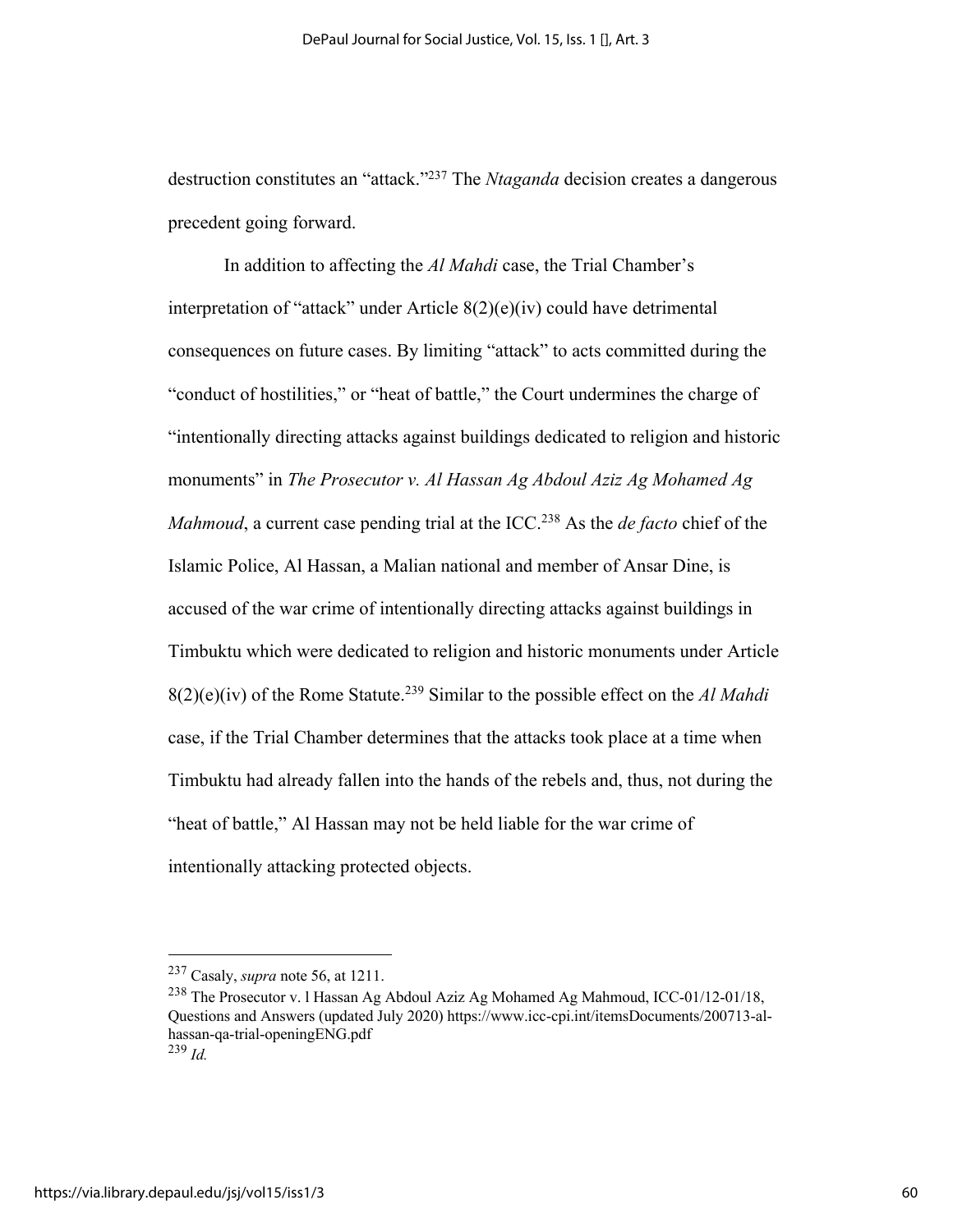This would significantly limit the scope of Article  $8(2)(e)(iv)$  and creates serious inconsistencies in the interpretation of acts against cultural property and cultural heritage in times of armed conflict. While the *Ntaganda* Trial Chamber suggested that the "special status" of a protected object may be relevant in assessing the legal framework under Article  $8(2)(e)(iv)$ , the Office of the Prosecutor (OTP) recently stated in a Draft Policy on Cultural Heritage that the status of a cultural object is "not relevant as such to liability under the Statute."<sup>240</sup> The OTP further agreed with the Trial Chamber's holding in *Al Mahdi*, under which "attack" in Article  $8(2)(e)(iv)$  has a special meaning, "insofar as it includes acts against hostilities directed against protected objects under the control of a party to the conflict."<sup>241</sup> The dispute within the ICC in defining "attack" is further illustrated by Judge Carranza's dissenting opinion where she argued that the Trial Chamber's interpretation of the term "attack" was too narrow." <sup>242</sup> Judge Carranza opined that the term "attack" should be read broadly to encompass "the preparation, the carrying out of combat action and the immediate aftermath thereof" and, as a result, the attack on the church committed in the aftermath of the combat action would fall under Article  $8(2)(e)(iv)$  of the Rome Statute.<sup>243</sup> Therefore, analysis of the recent ICC opinions in *Al Mahdi* and *Ntaganda*,

<sup>240</sup> Draft Policy, *supra* note 110. 241 *Id.*<sup>242</sup> *Ntaganda*, Appellate Decision, *supra* note 6, *¶* 1165.

 $^{243}$  *Id.*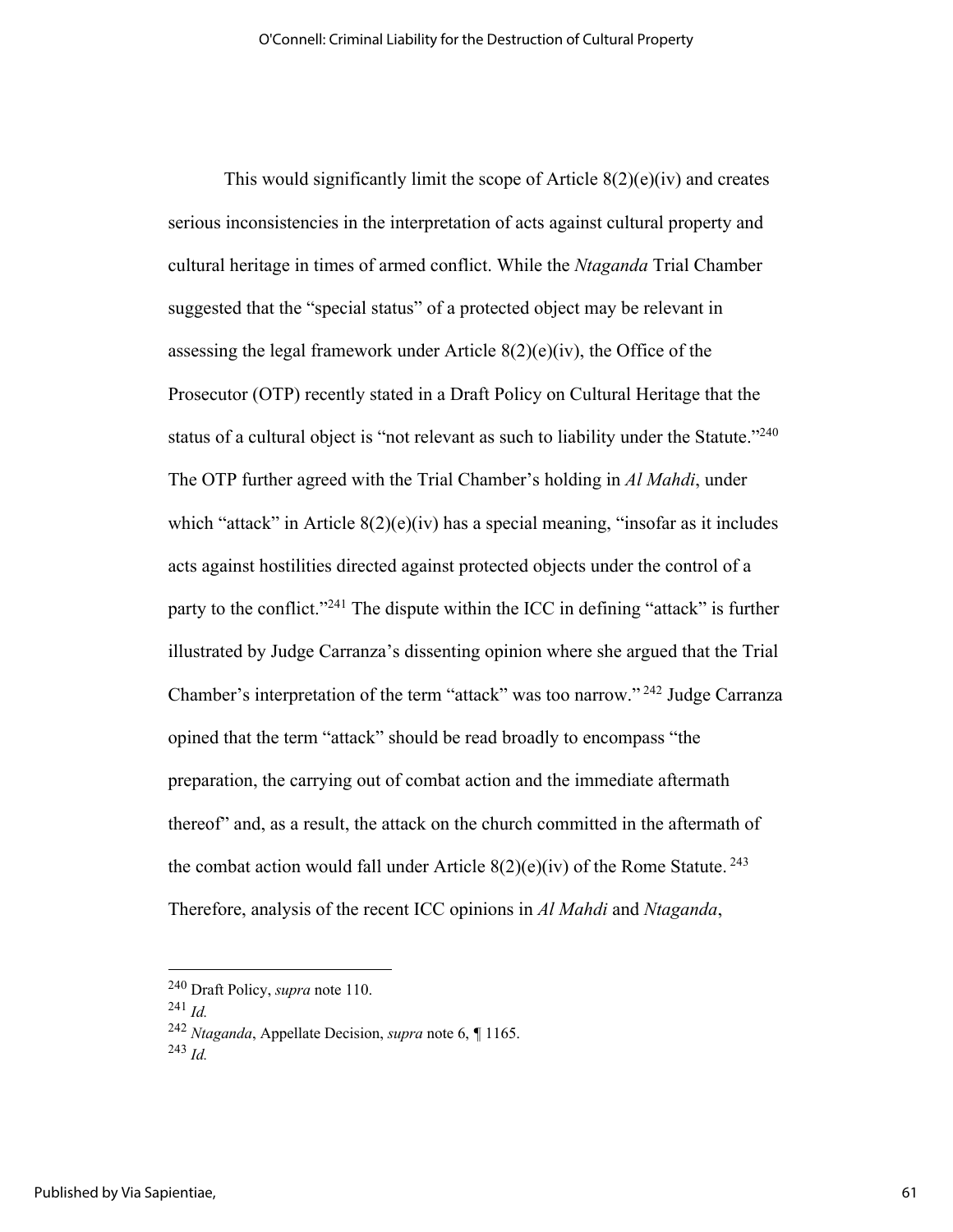including Judge Carranza's dissenting opinion in *Ntaganda*, and the Draft Policy on Cultural Heritage released by the OTP, shines a light on the inconsistent opinions present within the Court as to the interpretation of Article  $8(2)(e)(iv)$  as it applies to acts against cultural property during armed conflict.

## V. CONCLUSION

In determining the scope of the term "attack" under Article  $8(2)(e)(iv)$ , the Trial Chamber in *Ntaganda* concluded that the pillaging of the church at Sayo was not an "act of violence against the adversary" because it took place after the assault, and therefore not during actual hostilities. Such a narrow interpretation is not only inconsistent with international humanitarian law but also with the Trial Chamber's recognition in *Al Mahdi* of the "special status of religious, cultural, historical and similar objects." To find that an "attack" under Article 8(2)(e)(iv) is confined to acts committed during the "conduct of hostilities" raises three immediate issues moving forward.

First, limiting the scope of an Article  $8(2)(e)(iv)$  "attack" to actions committed only during the "conduct of hostilities" creates a "window of opportunity" following active combat where cultural and religious objects lose their protections. It also fails to account for the continuous nature and duration of acts of violence. Second, in determining that the pillaging of the church at Sayo did not constitute an "attack," the Trial Chamber concluded that Article